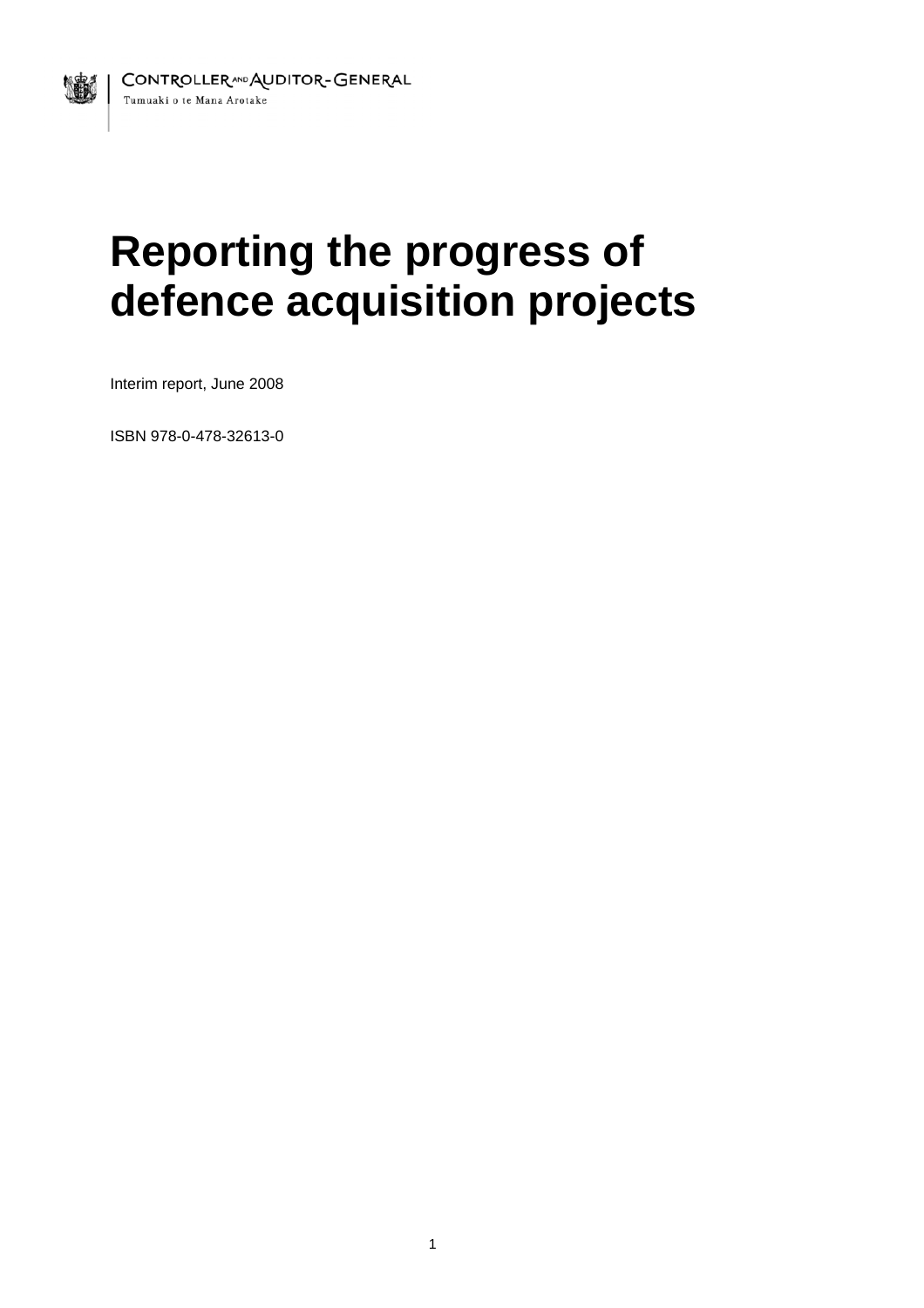# **Foreword**

Projects to acquire defence capabilities involve large amounts of public money and attract much public and political interest. Experience here and in other countries suggests that these types of projects are prone to difficulties, delay, and cost increases.

In my 2005/06 Annual Plan, I indicated my intention to carry out a performance audit to identify and report changes to costs, time frames, and essential user requirements in selected defence acquisition projects. It is inevitable that there will be changes during such projects, particularly in their early stages. Sometimes, these changes will be significant. The purpose of the audit was to improve the quality of reporting by the defence agencies, not to assess the quality of the decisions made in managing the projects.

My staff were unable to complete the audit as originally intended. A lot of the detailed information that I expected the defence agencies to have was not readily available. Also, my staff and the Ministry of Defence disagreed on the point in the acquisition process from which changes should be monitored and reported. Although the defence agencies' guidance states that cost estimates should be robust when they are submitted to Cabinet for approval to commence acquisition, in practice they are not.

This interim report does not make any conclusion about how well the defence agencies are managing specific projects, or on the causes or justifications for changes in forecast costs and time frames. As noted, the focus of our work was on the quality of the monitoring and reporting systems, not the quality of the decisions being made.

The defence agencies are adamant that they manage acquisition projects well. They are often questioned on this. In our view, they must be able to report better and more complete information to demonstrate how well they are managing defence acquisition projects. Better reporting will enable greater accountability to Ministers, Parliament, and other stakeholders on progress with these major acquisition projects.

I am committed to working with the defence agencies to find a way for them to provide effective assurance to Parliament on this area of spending. I am pleased to note that the defence agencies are similarly committed to providing Parliament with the necessary information for such reporting.

K B Brady

Controller and Auditor-General

25 June 2008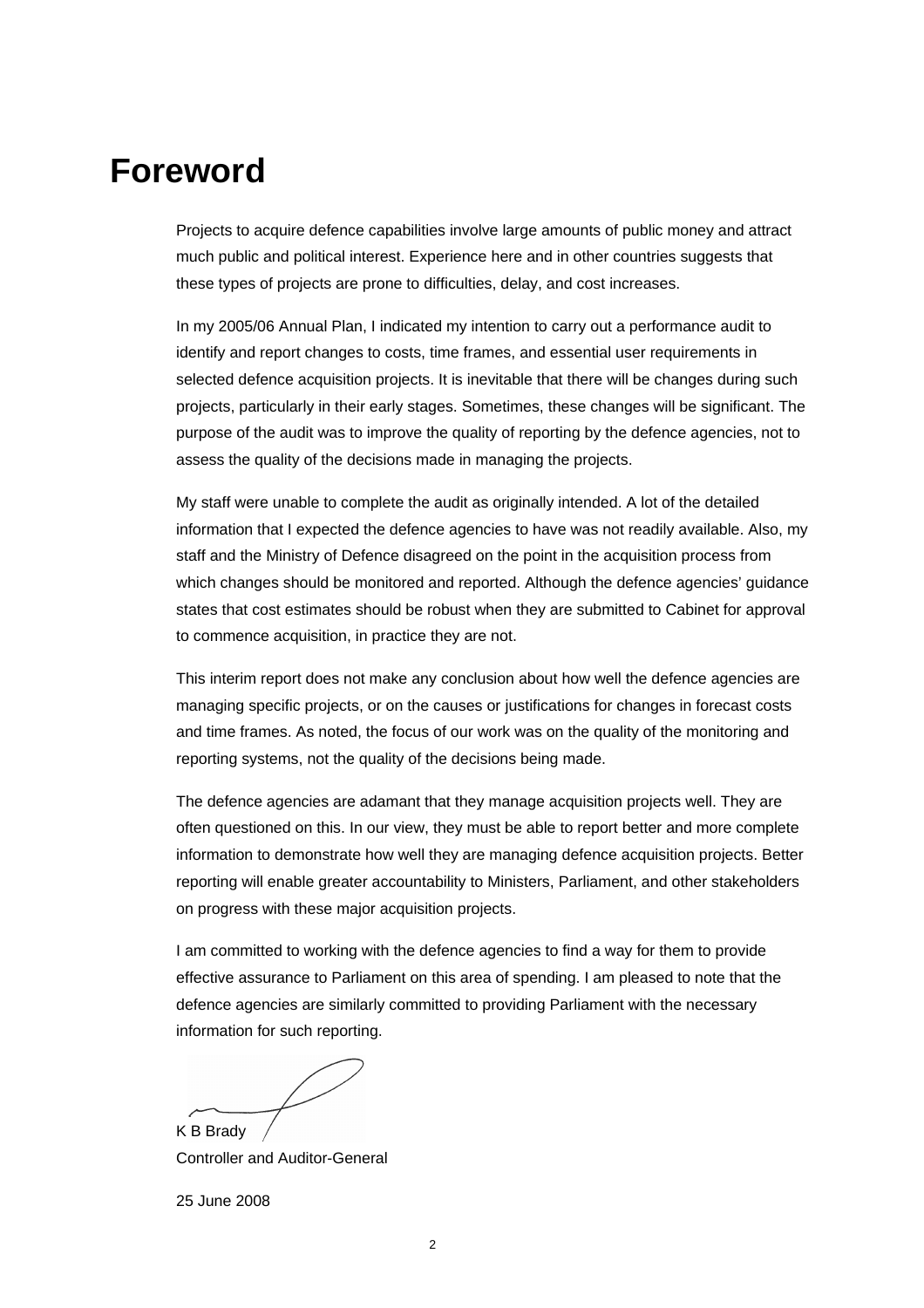# **Contents**

Summary

| Part 2: Summary of changes to the selected defence acquisition projects  17          |  |
|--------------------------------------------------------------------------------------|--|
|                                                                                      |  |
| High-level analysis of cost and time frame changes for each project 19               |  |
|                                                                                      |  |
| Part 3: Problems with information about the selected defence acquisition projects 26 |  |
|                                                                                      |  |
| Difficulty accurately identifying approval points for some projects  28              |  |
|                                                                                      |  |
|                                                                                      |  |
| Part 4: Plan to improve progress reporting on defence acquisition projects  34       |  |
|                                                                                      |  |
|                                                                                      |  |
| Appendix - Supporting detail about the selected defence acquisition projects 36      |  |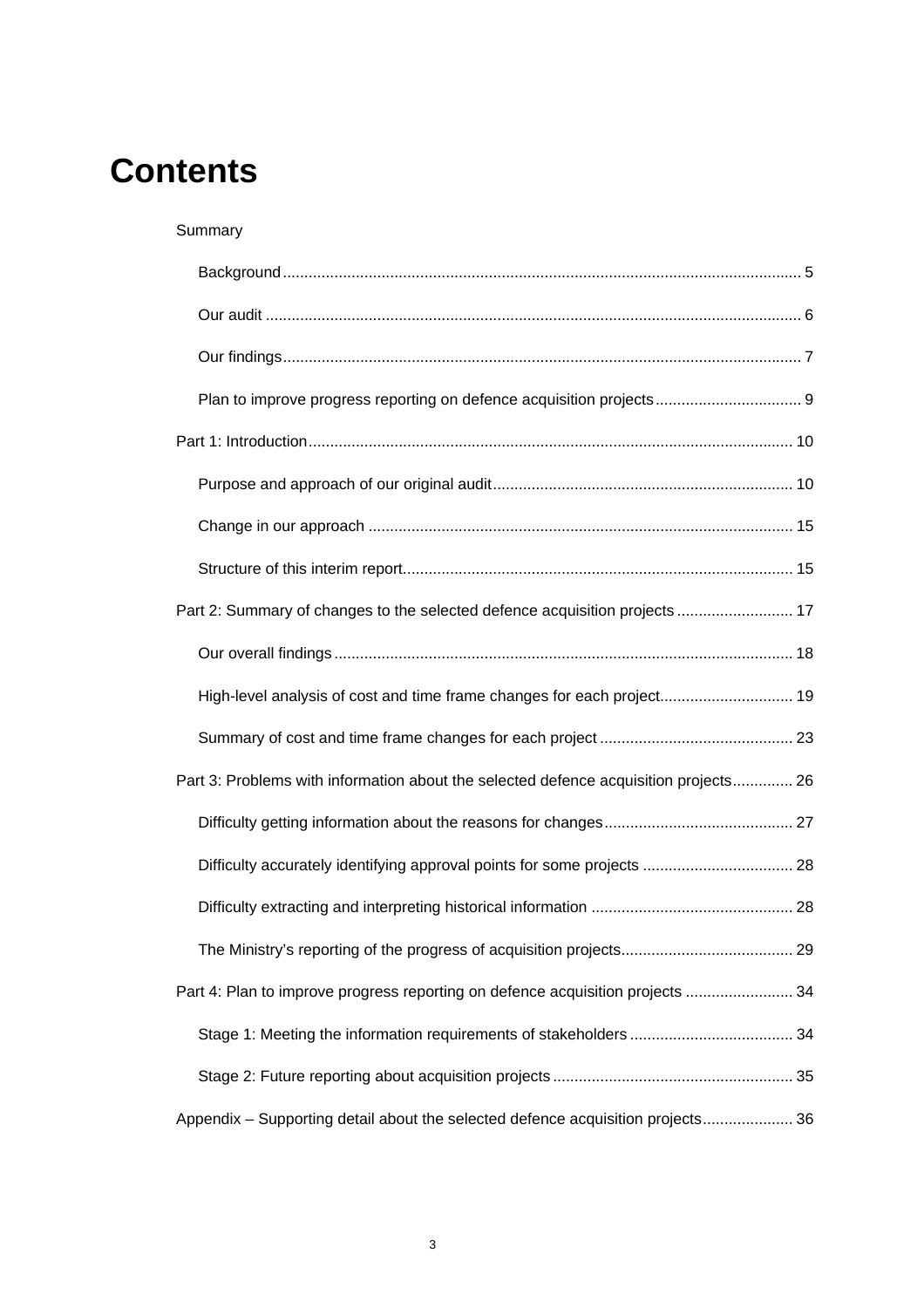## **Figures**

| Figure 1 Summary of cost and time frame changes for each of the selected defence              |
|-----------------------------------------------------------------------------------------------|
|                                                                                               |
|                                                                                               |
| Figure 2 Cost and time frame changes between the Approval to Commence and                     |
| Approval to Commit points for each of the selected defence acquisition projects  24           |
| Figure 3 Cost and time frame changes between the Approval to Commit point and the             |
| defence agencies' forecasts at the end of 2007 for each of the selected defence               |
|                                                                                               |
| Figure 4 Illustration of the Ministry's internal report and annual report information for the |
|                                                                                               |
|                                                                                               |
| Figure 5 Reported cost variations and their percentage of project approval, as at June        |
|                                                                                               |
|                                                                                               |
| Figure 6 Effect of foreign exchange fluctuations on the total approved cost (including        |
|                                                                                               |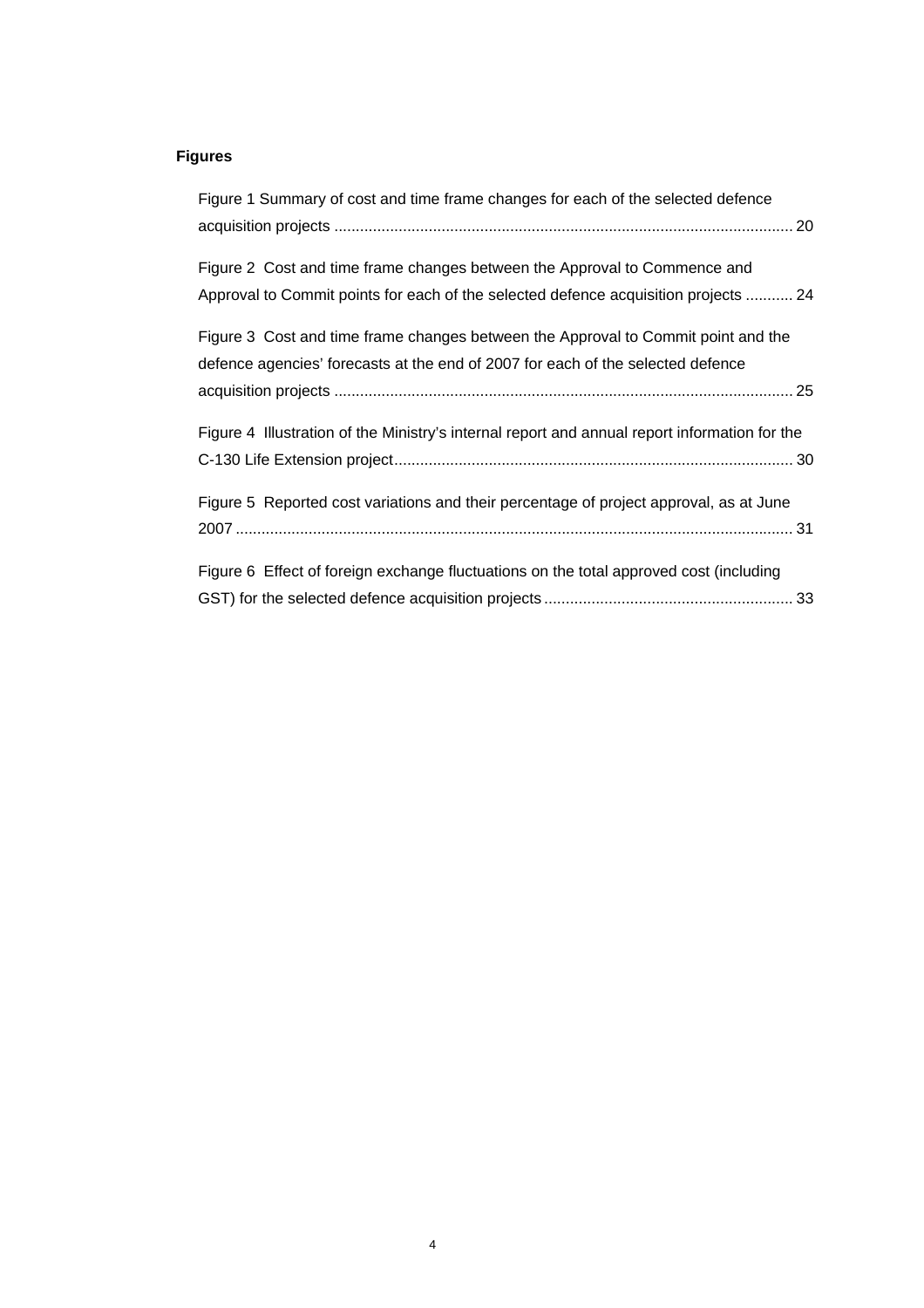# **Summary**

We were unable to complete our planned performance audit to identify and report changes to costs, time frames, and essential user requirements in recent major defence acquisition projects managed by the Ministry of Defence and the New Zealand Defence Force (the defence agencies).

We had difficulty getting all of the necessary information, particularly from the Ministry's information systems and had to change our audit approach. We briefed the Foreign Affairs, Defence and Trade Committee (the Committee) about this on 20 March 2008.

Although we were unable to complete our audit, we were able to compile a high-level summary of how the costs and time frames have changed for each of the 10 acquisition projects we looked at.

For most of the 10 projects, estimated costs and time frames had increased, in some cases significantly, between when Cabinet gave approval for acquisition to commence and when Cabinet gave approval for the contract to be signed. Time frames increased further for some projects after the contract had been signed, but the defence agencies reported no further cost increases.

In our view, this information is not enough for the defence agencies to demonstrate how well they are managing the projects or for Parliament or other stakeholders to reach a view on this. There is scope for improvement to the quality, transparency, and usefulness of the reports the defence agencies provide about the progress of defence acquisition projects. We will work with the defence agencies during the next two financial years to make the changes needed.

## **Background**

Projects to acquire new defence capabilities (for example, upgraded electronic systems for existing military planes, and new naval vessels or army vehicles) can take several years to complete. These projects involve defining a capability need, preparing a business case, getting approvals, following a procurement process, waiting for the capability to be produced and delivered, and introducing the new capability into service.

A significant amount of funding is provided to the defence agencies to acquire new defence capabilities. In 2006, a long-term plan listed \$2.2 billion (excluding GST) of approved defence acquisition projects. The new capabilities were expected to be delivered between 2006 and 2013.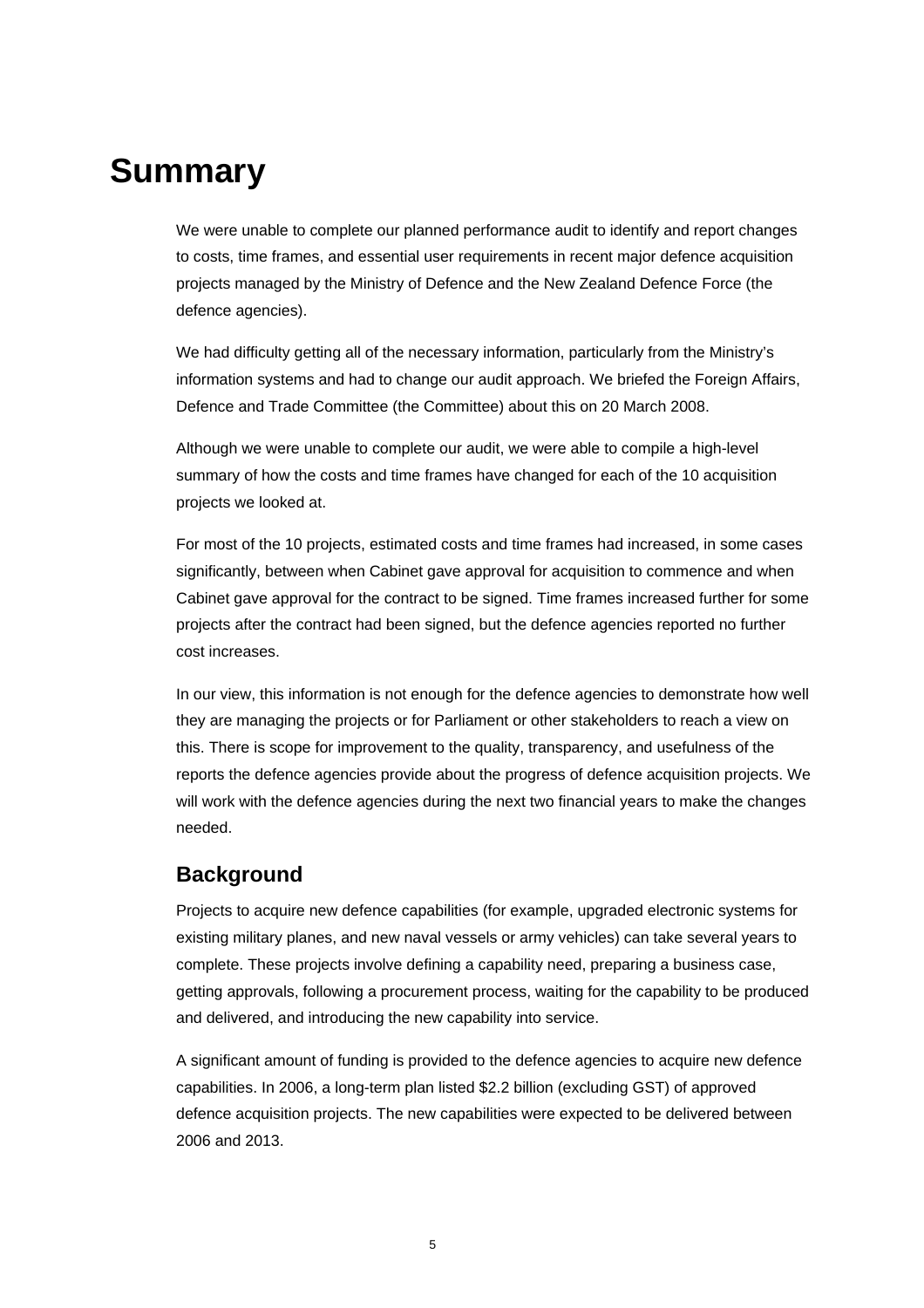Because of the costs, time frames, and risks involved, the defence agencies must be able to report transparently to their Minister and to Parliament on the progress of these projects. We expect that the defence agencies would be able to clearly report how and why estimated costs change from those submitted to Cabinet, and how and why time frames and essential user requirements change as projects progress.

### **Our audit**

We started a performance audit to identify and report changes to costs, time frames, and essential user requirements for 10 of the largest and highest-priority defence acquisition projects. The selected projects, and their forecast acquisition costs (excluding GST), were the Medium Utility Helicopter, \$771 million; Multi-Role Vessel and Patrol Vessels (Project Protector), \$500 million; P-3 Systems Upgrade, \$373 million; C-130 Life Extension, \$234 million; Boeing 757 Acquisition and Modification, \$220 million; Training/Light Utility Helicopter, \$110 million; Light Operational Vehicle, \$93 million; Medium Range Anti-Armour Weapon, \$24 million; Improvised Explosive Device Disposal, \$22 million; and Very Low Level Air Defence Alerting and Cueing System, \$14 million.

The acquisition process for these projects is set out in the New Zealand Defence Capability Management Framework (CMF). The CMF describes five stages (including four approval points): Ministerial Note, Approval to Initiate, Approval to Commence, Approval to Negotiate, and Approval to Commit.

Based on the CMF, we set out to compare estimated costs, time frames, and essential user requirements between the Approval to Commence point and the Approval to Commit point, and identify the causes of changes between these points. We also set out to compare the latest forecasts of costs, time frames, and essential user requirements with those approved at the Approval to Commit point, and identify the causes of changes.

We chose the Approval to Commence and Approval to Commit points for our audit because they are two main approval points where Cabinet is presented with estimates of the costs and time frames to acquire defence capabilities. The CMF describes the Approval to Commence point as the "Main Gate", and states that accurate cost estimations are critical at that point. Cabinet notes the estimated costs and gives approval for the acquisition phase of the process to commence. Sometimes those cost estimates have been used to make public announcements on the details of the project. The Approval to Commit point is when the defence agencies seek final Cabinet approval to commit funds for the project before the contract is signed.

Our ability to complete the audit was hindered by the difficulties we encountered getting the necessary information, particularly from the Ministry's information systems. We had to change our audit approach, and briefed the Foreign Affairs, Defence and Trade Committee (the Committee) about this on 20 March 2008.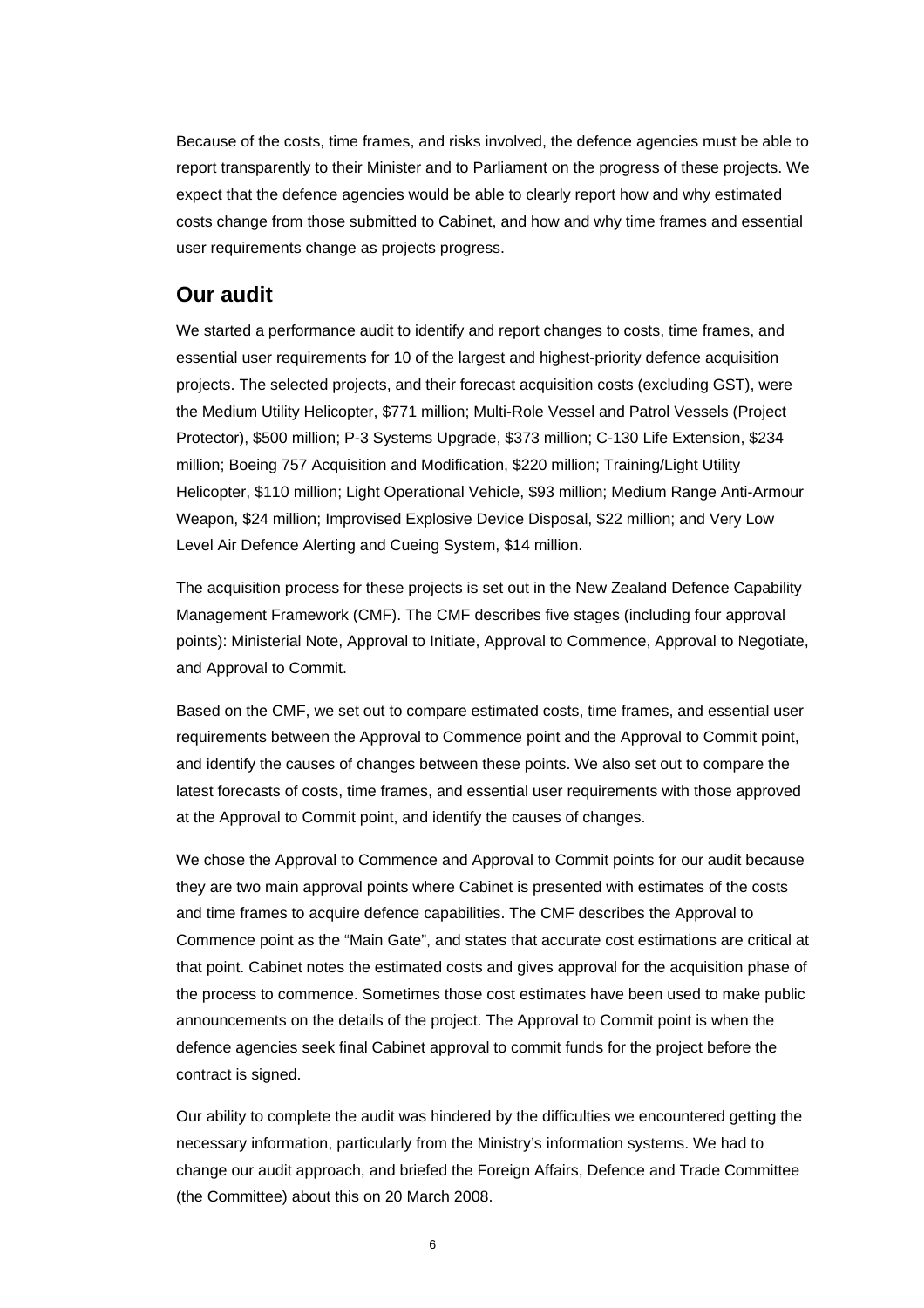In keeping with what we told the Committee we would do, this interim report shows, at a high level, the cost and time frame changes we were able to determine for the 10 defence acquisition projects that we looked at. This interim report also summarises the difficulties we encountered with the Ministry's information systems and describes how we will work with the defence agencies during the next two financial years to encourage them to make the changes needed to improve the transparency and usefulness of their reporting about defence acquisition projects.

# **Our findings**

This interim report does not make any conclusion about how well the defence agencies are managing specific defence acquisition projects, or on the causes or justifications for the changes in costs and time frames that we report. We do not have enough information or the right information to form a judgement on that larger question. The purpose of the audit was to improve the quality of reporting by the defence agencies, not to assess the quality of the decisions made in managing the projects.

Although we were unable to complete our audit, we were able to compile a high-level summary of how the costs and time frames have changed for each of the 10 acquisition projects we looked at. We do not report on essential user requirements, because of the difficulty we had getting that information.

### Overall findings

The defence agencies must be able to report better and more complete information to demonstrate how well they are managing defence acquisition projects. In our view, the defence agencies must improve the transparency of reporting so that readers of the reports can have confidence that the defence agencies are appropriately managing the acquisition process for the projects.

For most of the 10 projects we looked at, estimated costs and time frames between the Approval to Commence and Approval to Commit points had increased, in some cases significantly. Between the Approval to Commit point and the latest forecasts (in December 2007), no further cost increases were forecast or had occurred for most of the projects, but most had experienced further delays. The delays were smaller than those between the Approval to Commence and Approval to Commit points.

We were unable to find complete information on the individual variations that made up the changes, or the reasons for them. We consider that it is important for the defence agencies to be able to report such information to Ministers, Parliament, and other stakeholders. We recognise that, when the defence agencies' reporting systems were introduced, they were not designed to monitor the progress of projects in the way that we set out to. Nevertheless,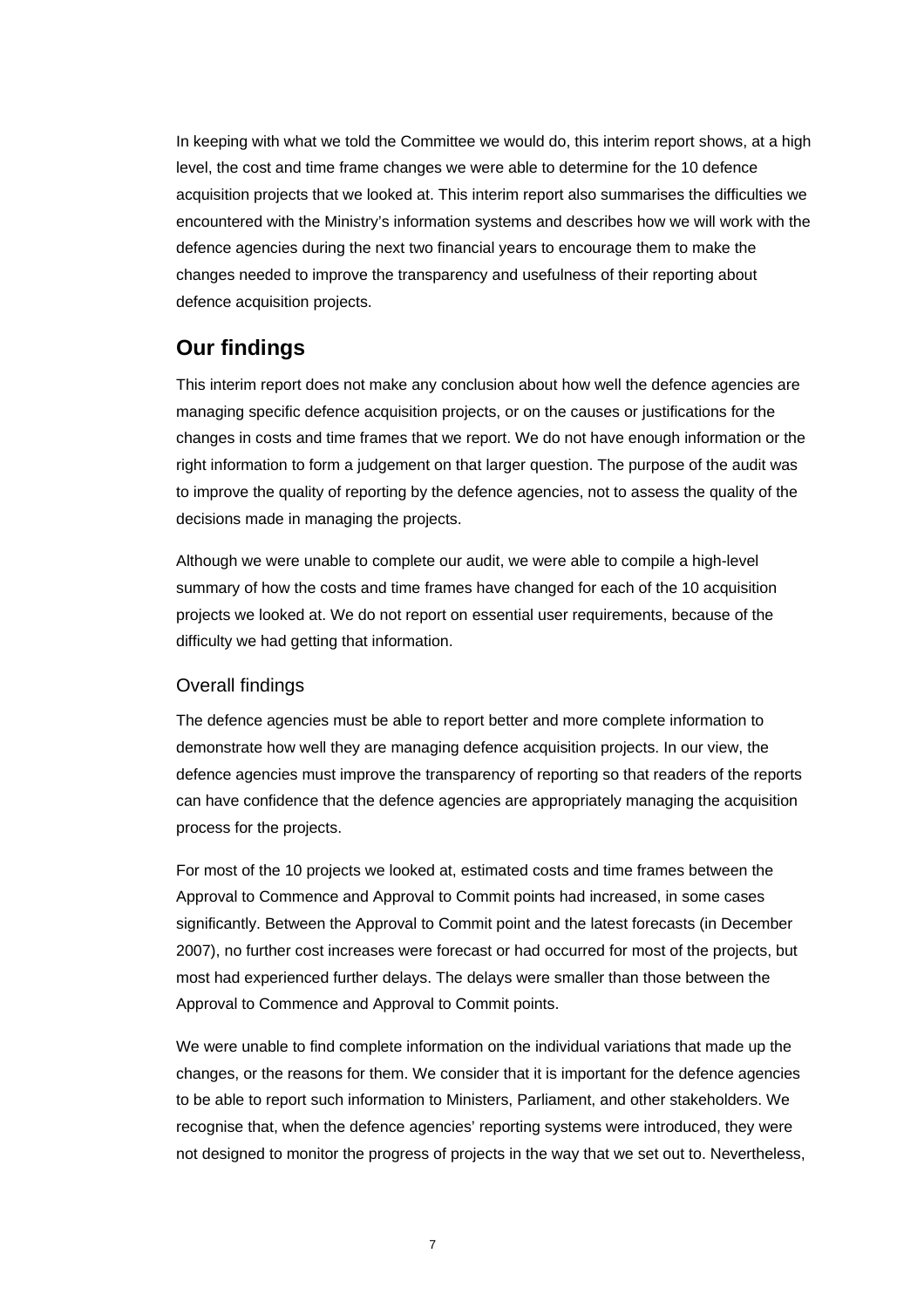we expected the sort of information we were looking for to have been more readily available and easier to extract than we found.

### Changes between the Approval to Commence point and Approval to Commit point

We expected the tender and negotiation process to cause some changes to estimates between the Approval to Commence and Approval to Commit points. Given that the CMF states that accurate cost estimations are critical at the Approval to Commence point, we expected that these changes would not be significant.

Changes were sometimes significant, and cost estimates at the Approval to Commence point were not as robust as the CMF indicates they should be. The defence agencies advised us that cost estimates at this point are, at best, an "intelligent guess" of what new capabilities will cost. This is because the agencies cannot request costed proposals from the market until Cabinet has given Approval to Commence. We note that the CMF indicates that, to provide information that will support the development of robust cost estimates, the defence agencies can consult with suppliers before the Approval to Commence point.

In our view, the defence agencies should start reporting progress from the Approval to Commence point. The defence agencies disagreed with us because, in their view, it is too early in the acquisition process and cost estimates at this point are not robust enough to report against.

Although the defence agencies' guidance states that cost estimates should be robust when they are submitted to Cabinet at this point, in practice they are not. The defence agencies do not indicate how they have estimated costs or the degree of uncertainty inherent in them. In our view, the defence agencies need to do this as part of their future reporting. They also need to address the mismatch between their practice and the CMF.

We understand that the Ministry will soon be making major changes to the CMF to incorporate the requirements of the Treasury's Capital Asset Management Review, and the Ministry's own examination of the level of accuracy that can be expected in cost forecasts at various stages of the acquisition process.

### Changes from the Approval to Commit point to the defence agencies' forecasts at the end of 2007

We expected there to be few changes to costs and time frames after the Approval to Commit point. The defence agencies advised us that the forecast costs and time frames at the Approval to Commit point are much more accurate than the estimates at the Approval to Commence point, because the Ministry has been able to get costed proposals from potential suppliers and is about to award a firm fixed-price contract.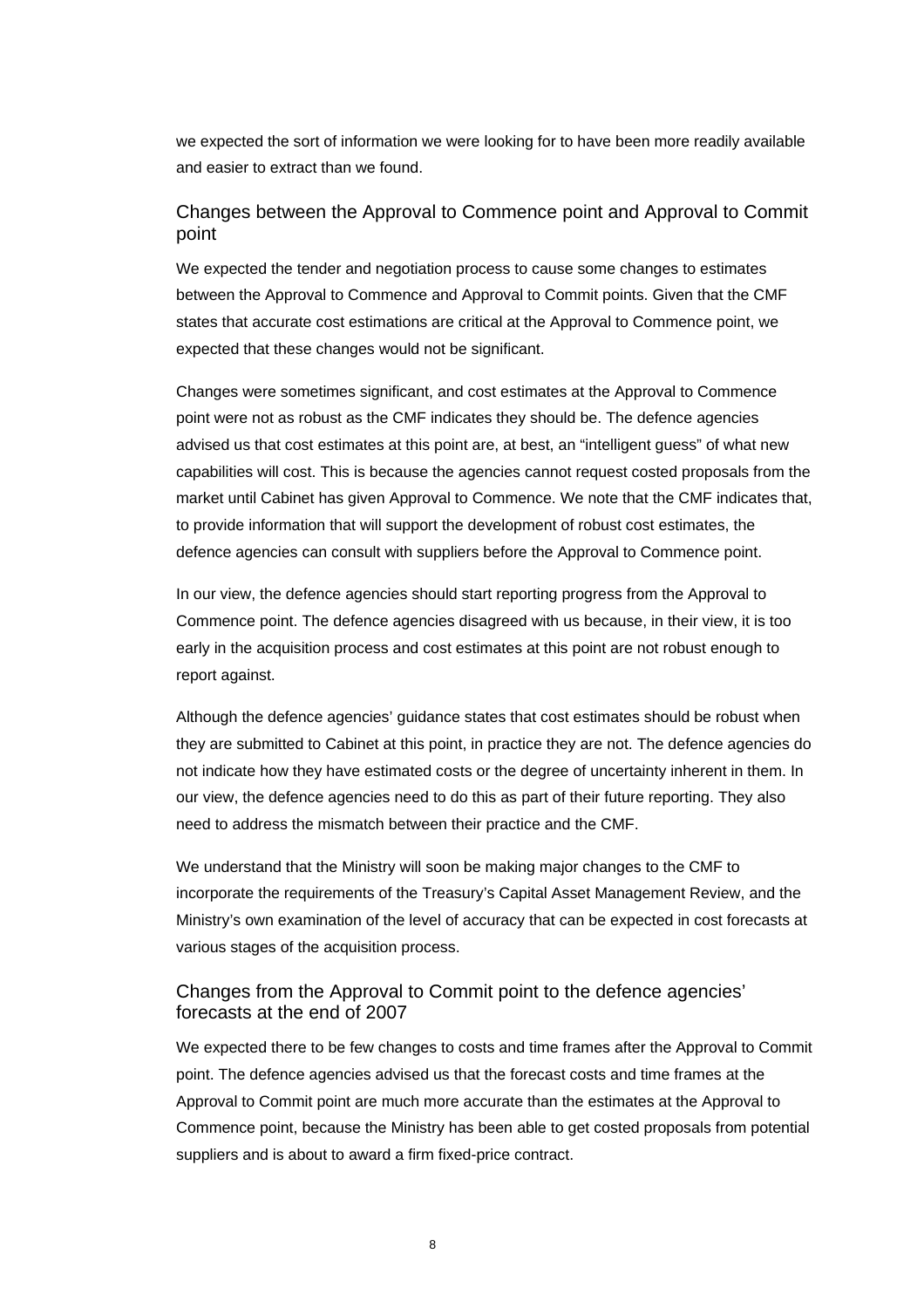At the aggregate level of total project cost, no changes had been reported for most projects after the Approval to Commit. However, there are underlying variations and movements in and between budget lines that are not reported. We were unable to find complete information on these variations and movements, or the reasons for them. In our view, it is important for the defence agencies to monitor and understand the reasons for such changes, and to be able to report on them so that any trade-offs being made are transparent.

# **Plan to improve progress reporting on defence acquisition projects**

There is scope for improvement to the quality, transparency, and usefulness of the reports the defence agencies provide about the progress of defence acquisition projects. We will work with the defence agencies during the next two financial years to encourage them to make the changes needed.

Our future work with the defence agencies will be in two stages. We will reconsider our approach after each stage.

In stage 1, we will look at how well the defence agencies' reporting of the progress of defence acquisition projects meets the information requirements of internal and external stakeholders, and recommend improvements where necessary.

In stage 2, we will consider, with the defence agencies and other stakeholders, how we can ensure that any recommended improvements are made. Our objective is to achieve a more effective and useful reporting framework that meets the needs of the defence agencies and external stakeholders.

We intend to use our annual plans to keep Parliament and other interested parties informed about the progress we and the defence agencies make against this plan.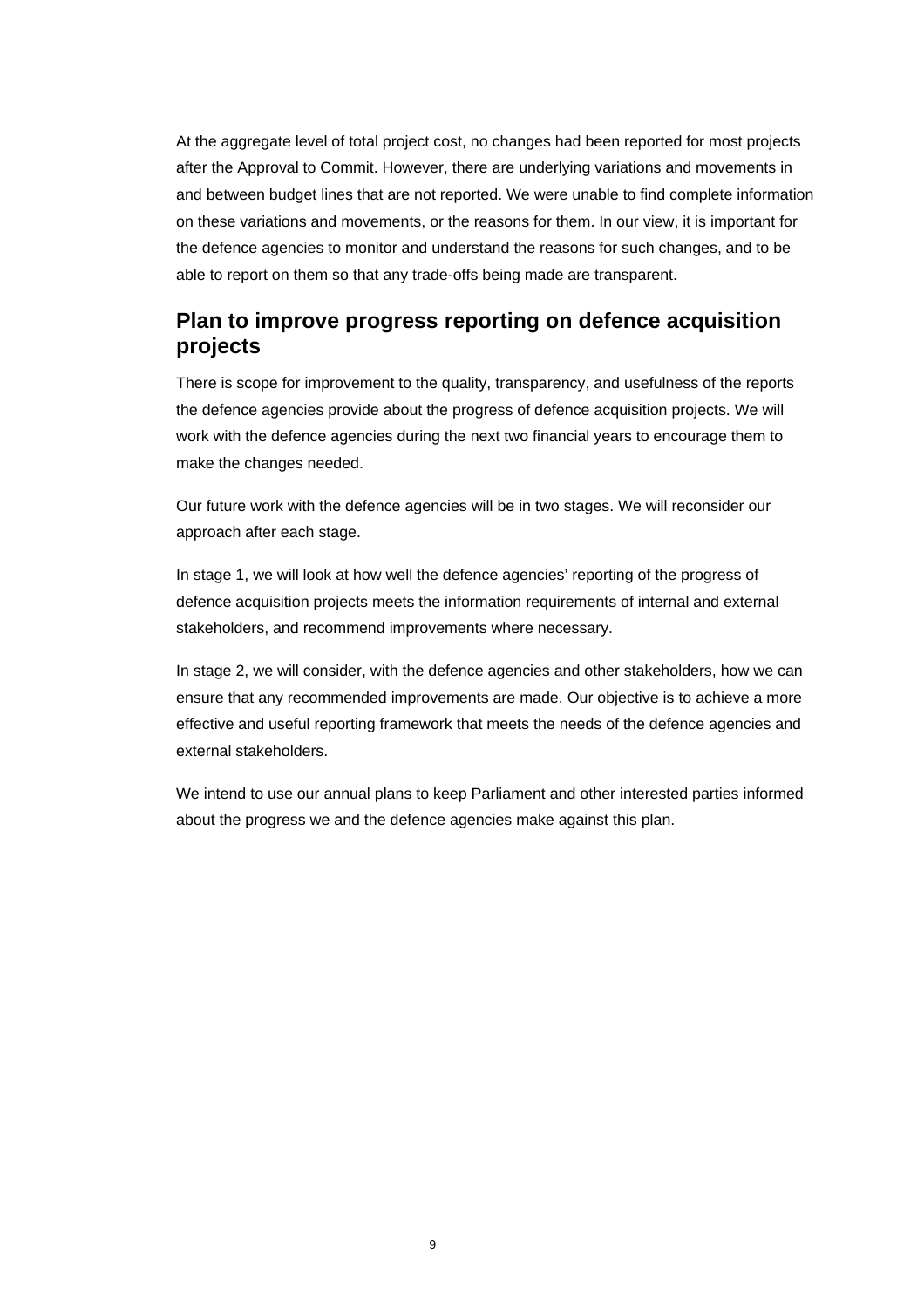# **Part 1: Introduction**

- 1.1 By this time in 2008, we expected to have produced a report for Parliament providing assurance about how effectively the Ministry of Defence (the Ministry) and the New Zealand Defence Force (the NZDF) were managing acquisition projects. We wanted to provide this assurance by carrying out a performance audit to identify and report changes to costs, time frames, and essential user requirements for specific projects managed by the Ministry and the NZDF (the defence agencies). However, we had difficulty getting all of the necessary information, particularly from the Ministry's information systems, and it was not possible to complete the audit.
- 1.2 On 20 March 2008, we briefed the Foreign Affairs, Defence and Trade Committee (the Committee) about these difficulties and proposed a new approach. This interim report is part of that new approach – it sets out what we have found so far, and describes why the existing reporting by the defence agencies is problematic. It also describes how we will work with the defence agencies during the next two financial years to encourage them to make the changes needed to improve the quality, transparency, and usefulness of their reporting about defence acquisition projects.
- 1.3 This interim report does not make any conclusion about how well the defence agencies are managing specific defence acquisition projects, or on the causes or justifications for any changes in costs, time frames, and essential user requirements. We do not have enough information or the right information to form a judgement on that larger question. The purpose of the audit was to improve the quality of reporting by the defence agencies, not to assess the quality of the decisions made in managing the projects.
- 1.4 In this Part, we describe:
	- the purpose and approach of our original audit;
	- the change in our approach; and
	- the structure of this interim report.

### **Purpose and approach of our original audit**

1.5 We expect the defence agencies to monitor and be able to report on the progress of major defence acquisition projects as part of its accountability to Ministers, Parliament, and other stakeholders. We started to audit 10 of the largest and highest-priority defence acquisition projects against that expectation. The projects are listed in the *Defence Long-Term Development Plan* (LTDP) that the defence agencies regularly publish.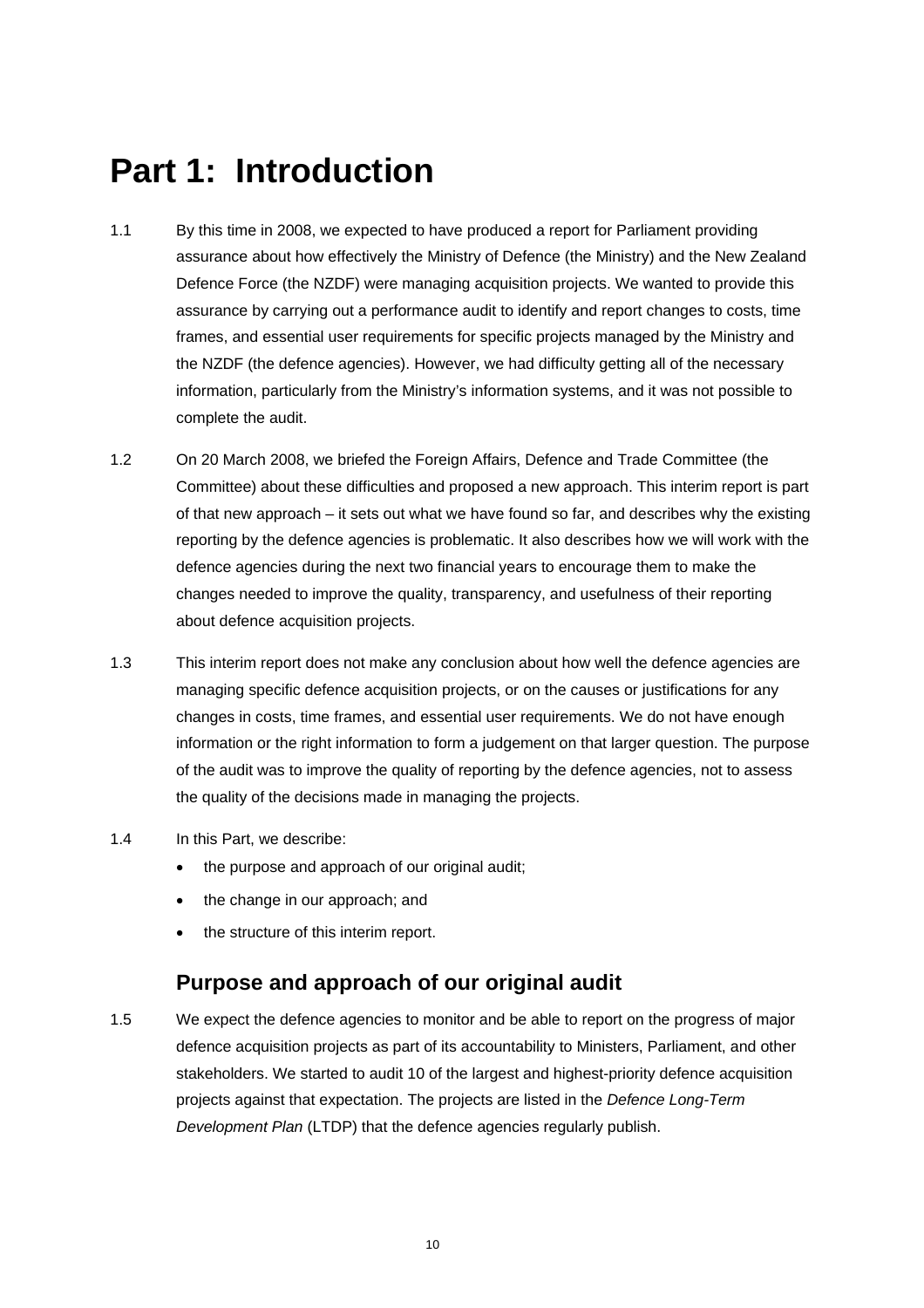- 1.6 The purpose of our audit was to identify and report changes to costs, time frames, and essential user requirements for the 10 defence acquisition projects. The selected projects, and their forecast acquisition costs (excluding GST) according to the 2006 LTDP, were:
	- Medium Utility Helicopter, \$771 million;
	- Multi-Role Vessel and Patrol Vessels (Project Protector), \$500 million;
	- P-3 Systems Upgrade, \$373 million;
	- C-130 Life Extension, \$234 million;
	- Boeing 757 Acquisition and Modification, \$220 million;
	- Training/Light Utility Helicopter, \$110 million;
	- Light Operational Vehicle, \$93 million;
	- Medium Range Anti-Armour Weapon, \$24 million;
	- Improvised Explosive Device Disposal, \$22 million; and
	- Very Low Level Air Defence Alerting and Cueing System, \$14 million.
- 1.7 We were particularly interested in measuring the progress of these projects against the costs, time frames, and essential user requirements at two main project approval points (that is, the "Approval to Commence" and the "Approval to Commit" points in the defence acquisition process).

### Approval points for defence acquisition projects

- 1.8 The process for acquiring defence capability is set out in the New Zealand Defence Capability Management Framework (CMF). The defence agencies first implemented the CMF in May 2004 and last updated it in March 2008. There are five stages (including four approval points) described in both the 2004 and 2008 versions of the CMF:
	- 1. Ministerial Note;
	- 2. Approval to Initiate;
	- 3. Approval to Commence;
	- 4. Approval to Negotiate; and
	- 5. Approval to Commit.
- 1.9 Eight of the 10 selected projects were given Approval to Commence before the 2004 CMF was implemented. However, the 2004 CMF set out practices and procedures that had been in place since mid-2002, after which most of the projects obtained Approval to Commence.
- 1.10 We consider that the 2004 and 2008 versions of the CMF are not materially different in their requirements, particularly the requirement for accurate estimates at the Approval to Commence point. Both versions require the defence agencies to submit to Cabinet estimates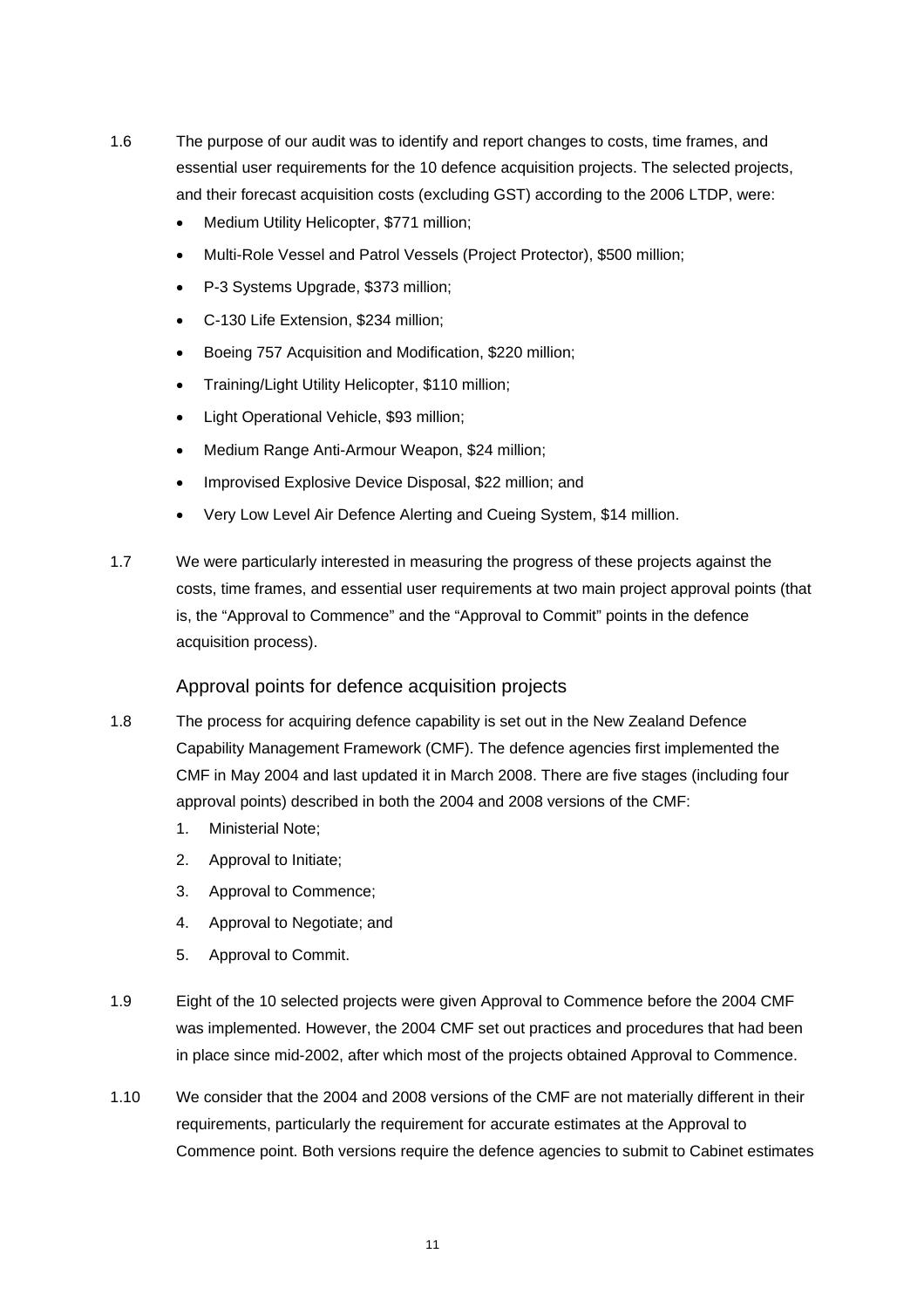of cost and time at the Approval to Commence point that have a high level of confidence. By this approval point, the 2004 CMF states that:

*…risk should have been sufficiently reduced and the project should have reached a sufficient degree of maturity for user and systems requirements,* [expected introduction into service date] *and costs to be set with confidence. (Note that* [the Approval to Commence] *for major projects could be used for external reporting and performance measurement of the* [defence agencies].

*…* 

*The highest acceptable cost will normally be set at the 90% confidence level. This cost and the expected cost of the demonstration and manufacture phases will be derived from a three point cost estimate.* 

1.11 In comparison, the 2008 CMF says:

*…accurate cost estimation (to 90% level of confidence) is critical at the* [Approval to Commence] *stage. Moreover, investment proposals should set out the costs of the project derived from a three-point estimate (high, low, and expected cost).* 

1.12 We have used the 2008 version as our source because it describes the defence agencies' current required acquisition process. Paragraphs 1.13-1.17 describe the stages of the process for acquiring defence capability in more detail, reflecting the requirements from the 2008 CMF.

### **Ministerial Note**

1.13 The defence agencies identify new defence acquisition projects through the Defence Strategic Plan process and list the projects in either the LTDP (which looks ahead 10 years) or the Long Range Capability Forecast Review (which looks more than 10 years ahead). Cabinet is asked to note and approve the projects' listing. To begin one of the listed projects, the Minister of Defence is notified through a Ministerial Note about such matters as the capability being considered, the expected level of capital and operating funding required and available, and the proposed year of delivery and entry into service. The Minister is asked to note that the defence agencies are to start assessing and identifying options for meeting the capability in more detail.

### **Approval to Initiate**

1.14 The NZDF is then primarily responsible for defining the capability required, and getting Cabinet Approval to Initiate a project to acquire the capability. Cabinet is presented with options for delivering the desired capability and asked to approve the defence agencies initiating a capability project and conducting a detailed assessment of those options. At this point, the defence agencies can consult with suppliers to clarify the range of options to meet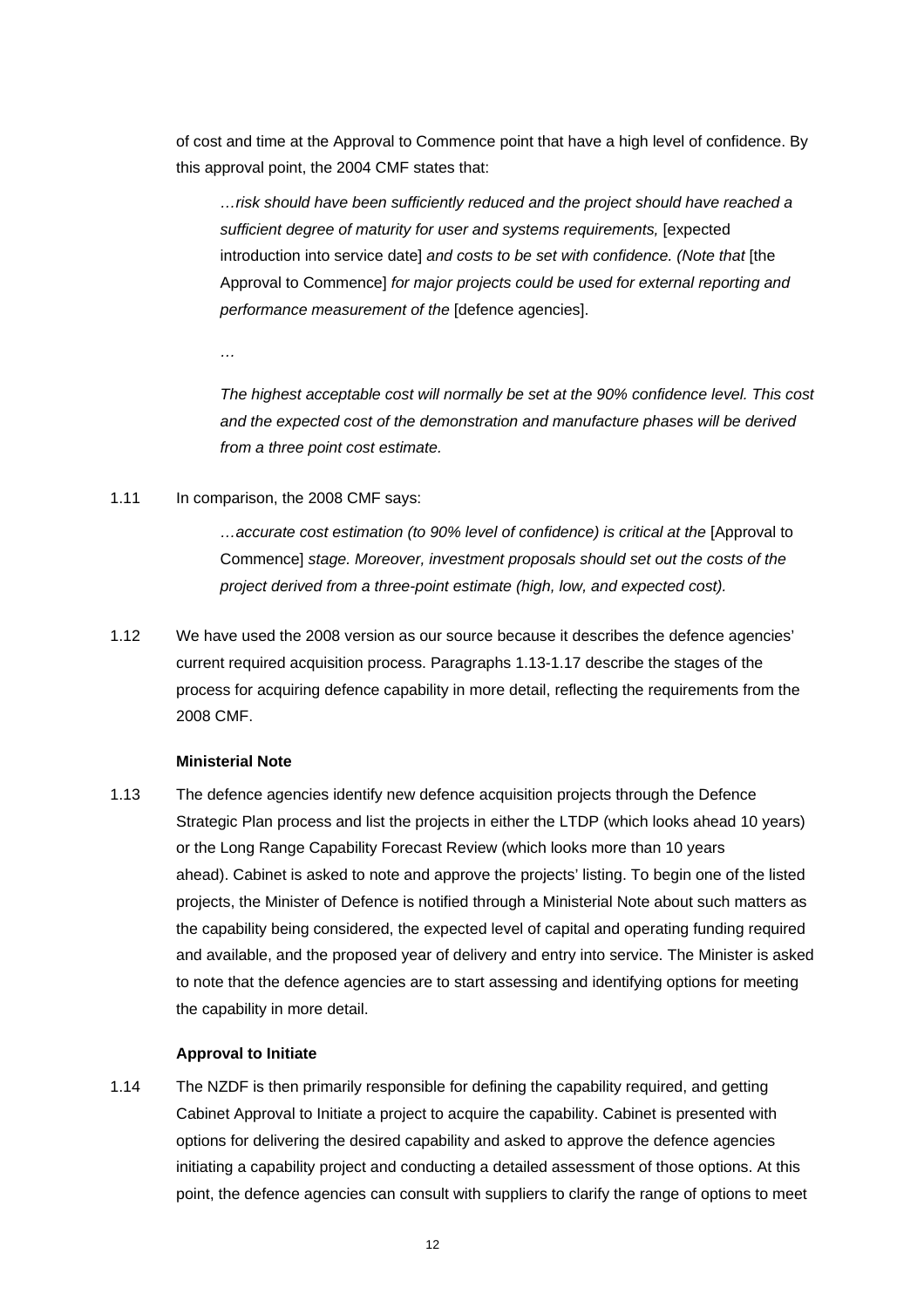the capability need, to provide information on emerging technologies, and to provide information that will support the development of robust cost estimates. Once that work is completed, the defence agencies then seek Cabinet Approval to Commence the acquisition.

#### **Approval to Commence**

- 1.15 The CMF describes the Approval to Commence point as the "Main Gate". At this point, the defence agencies seek Cabinet approval on the basis of the Main Gate Investment Case, which describes in detail the proposal for investment, supported by links to strategy, quantified risk analysis and options for mitigating risk, cost-benefit analysis, an implementation or procurement plan, and a specification of expected performance. The CMF states that accurate cost estimation is critical at this point. Cabinet notes the estimated costs, and sometimes public announcements on the details of the project are made at this point.
- 1.16 The Approval to Commence gives approval for the acquisition phase to begin. During this phase, the Ministry's Acquisition Division acquires the equipment component of the capability and the NZDF acquires the other functional components of the capability (such as personnel and infrastructure).

#### **Approval to Negotiate and Approval to Commit**

- 1.17 The Approval to Commit point is when the defence agencies seek final Cabinet approval to commit funds for the project before signing a contract with a supplier. Between the Approval to Commence and Approval to Commit points, the Ministry's Acquisition Division carries out activities including tendering, acquisition risk management, tender evaluation, and contract negotiation. Depending on the nature and complexity of the project, the Acquisition Division may seek an Approval to Negotiate with a preferred tenderer. When evaluations of tenders and negotiations with potential contactors are complete, the defence agencies seek Approval to Commit. Once this approval is given, the contract is awarded and the Acquisition Division manages the contract until the NZDF accepts the contract deliverables and services.
- 1.18 The defence agencies work together throughout these five stages, but the balance of responsibility changes from the Approval to Commence point. Before that point, the NZDF does most of the work. After that point, the Ministry's Acquisition Division is solely responsible for the equipment acquisition phase until the NZDF accepts the equipment. Once the NZDF accepts the equipment, it is responsible for bringing the equipment together with the functional components of the capability that it had acquired, to introduce the capability into service.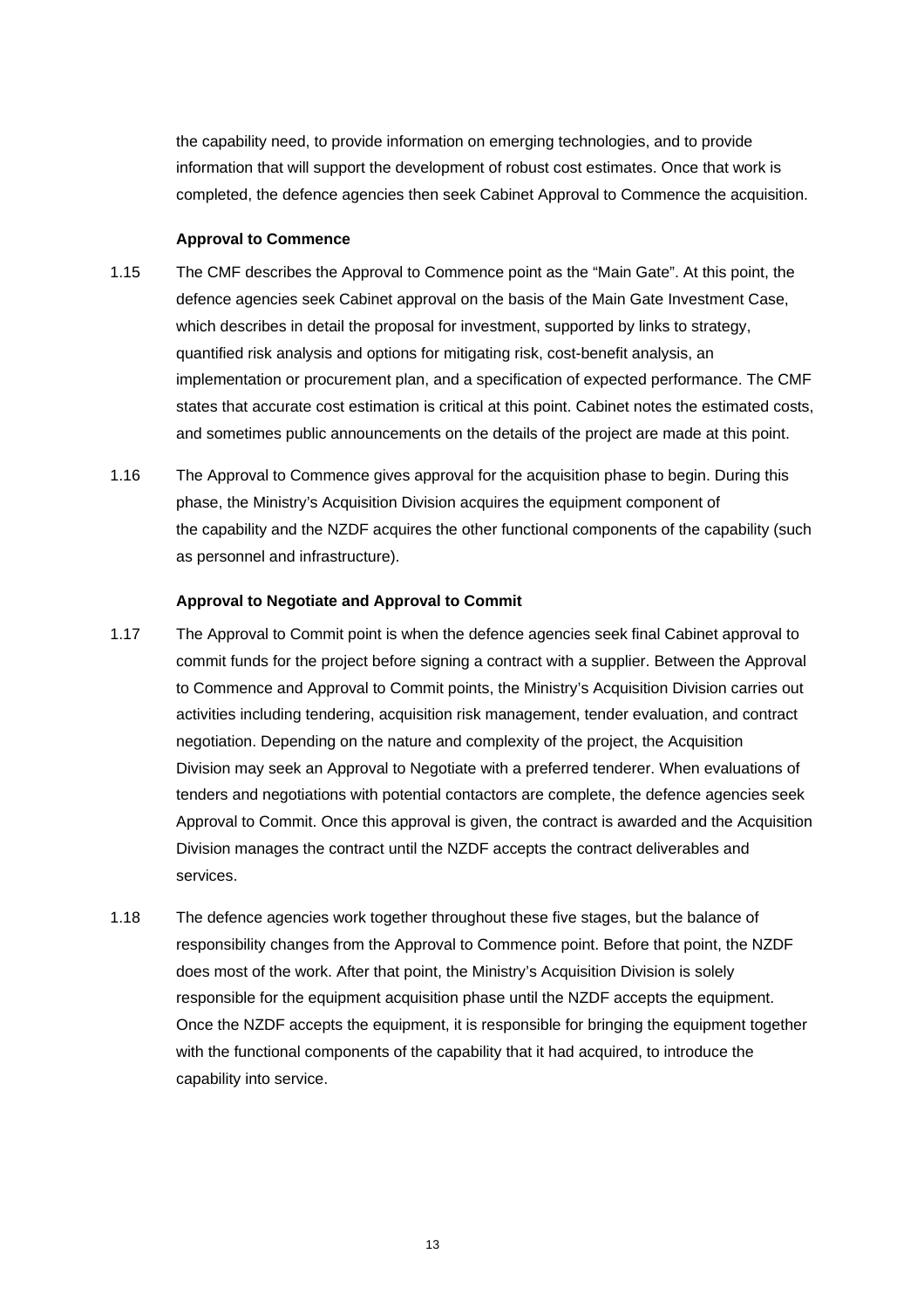- 1.19 We used the process described in the CMF as the basis for our original audit and set out to:
	- compare estimated costs, time frames, and essential user requirements at the Approval to Commence point with those at the Approval to Commit point, and identify the reasons for the changes; and
	- compare the latest forecasts of costs, time frames, and essential user requirements with those approved at the Approval to Commit point, and identify the reasons for the changes.
- 1.20 We expected the defence agencies to be able to report the reasons for changes in estimated costs, time frames, and essential user requirements from those defined at the Approval to Commence point.
- 1.21 We expected the tender and negotiation process to cause some changes to estimates between the Approval to Commence and Approval to Commit points. Because the CMF states that accurate cost estimation is critical at the Approval to Commence point, we expected that these changes would not be significant.
- 1.22 During our audit, we were told by the defence agencies that the cost estimates submitted to Cabinet at the Approval to Commence point had not been set with the high level of confidence described in the CMF. The defence agencies told us that they can only make general enquiries of potential suppliers before the Approval to Commence point to support the development of robust estimates, as described in the CMF. This means that the submitted estimates were, at best, an "intelligent guess".
- 1.23 We expected there to be few changes to costs, time frames, and essential user requirements after the Approval to Commit point. The defence agencies advised us that the forecast costs and time frames at the Approval to Commit point are much more accurate because the Ministry has been able to get costed proposals from potential suppliers and is about to award a firm fixed-price contract.

### Problems with the information about each acquisition project

- 1.24 We sought information from the defence agencies on cost and time frame changes and changes to essential user requirements for all of the selected projects. We wanted to present information in our report on:
	- the extent to which estimates changed between the Approval to Commence and Approval to Commit points, and why they changed;
	- the total and average cost changes since the Approval to Commit point, the variations making up the totals, and the reasons for them (including any common reasons);
	- the total and average time frame changes since the Approval to Commit point, the variations making up the totals, and the reasons for them (including any common reasons); and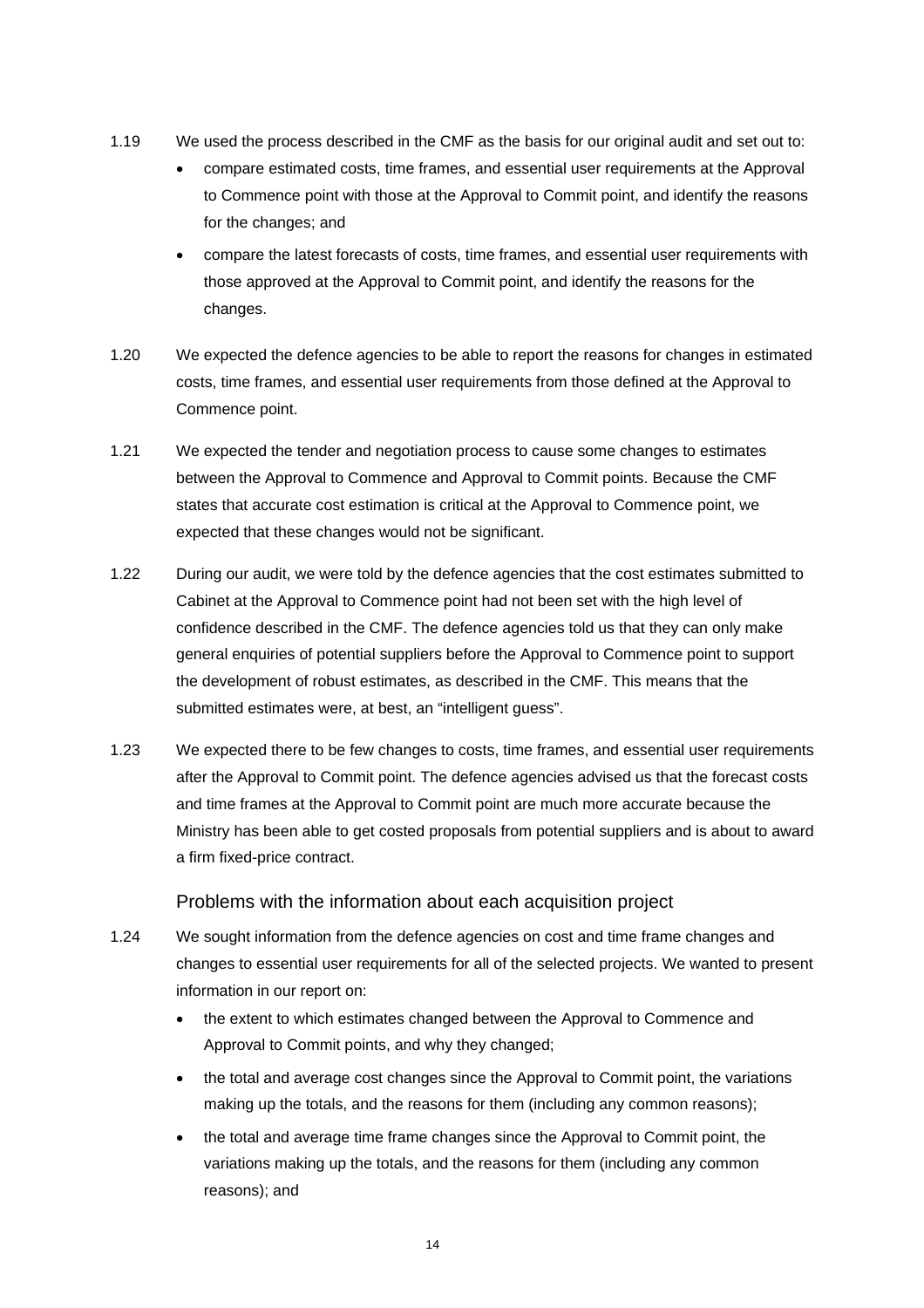- the extent to which essential user requirements at the Approval to Commit point were met, and the reasons for any changes to those requirements.
- 1.25 Our audit work mainly involved reviewing project files and documents held by the Ministry and the NZDF at Defence Headquarters in Wellington. For the most part, we focused on information held by the Ministry. We tried to complete a standard set of information for each acquisition project. This proved extremely difficult and time-consuming. It led to a number of queries and information gaps, which we tried to resolve by working closely with the defence agencies' staff.
- 1.26 However, it became clear that the Ministry's project monitoring and reporting systems in particular were not able to readily produce much of the detailed information needed to explain changes to costs, time frames, and essential user requirements for each project. This was particularly so for historical information about projects that have spanned several years.
- 1.27 When the defence agencies' systems were introduced, they were not designed to monitor the progress of projects in the way that we set out to. Nevertheless, we expected the sort of information we were looking for to have been more readily available and easier to extract.

# **Change in our approach**

- 1.28 We advised the Committee in March 2008 that it was not possible for us to report accurately and completely to Parliament in the way we originally intended. Even if we continued the time-consuming work to extract the project information, it would be subject to so many assumptions and qualifications that its value and usefulness would be questionable.
- 1.29 We told the Committee that we would produce this interim report to explain in more detail the problems we had, and set out our proposed approach to working with the defence agencies to resolve them. We are committed to finding a way to provide effective assurance to Parliament on this area of spending.
- 1.30 The Treasury has carried out a Capital Asset Management Review to assess the effectiveness of capital asset management regimes, practices, and performance in government departments and Crown entities. We will ensure that any work we do on a revised reporting framework aligns with the Treasury's work.

# **Structure of this interim report**

1.31 Part 2 provides a high-level analysis of cost and time frame changes for the 10 selected acquisition projects. This analysis builds on the information provided by the Ministry to the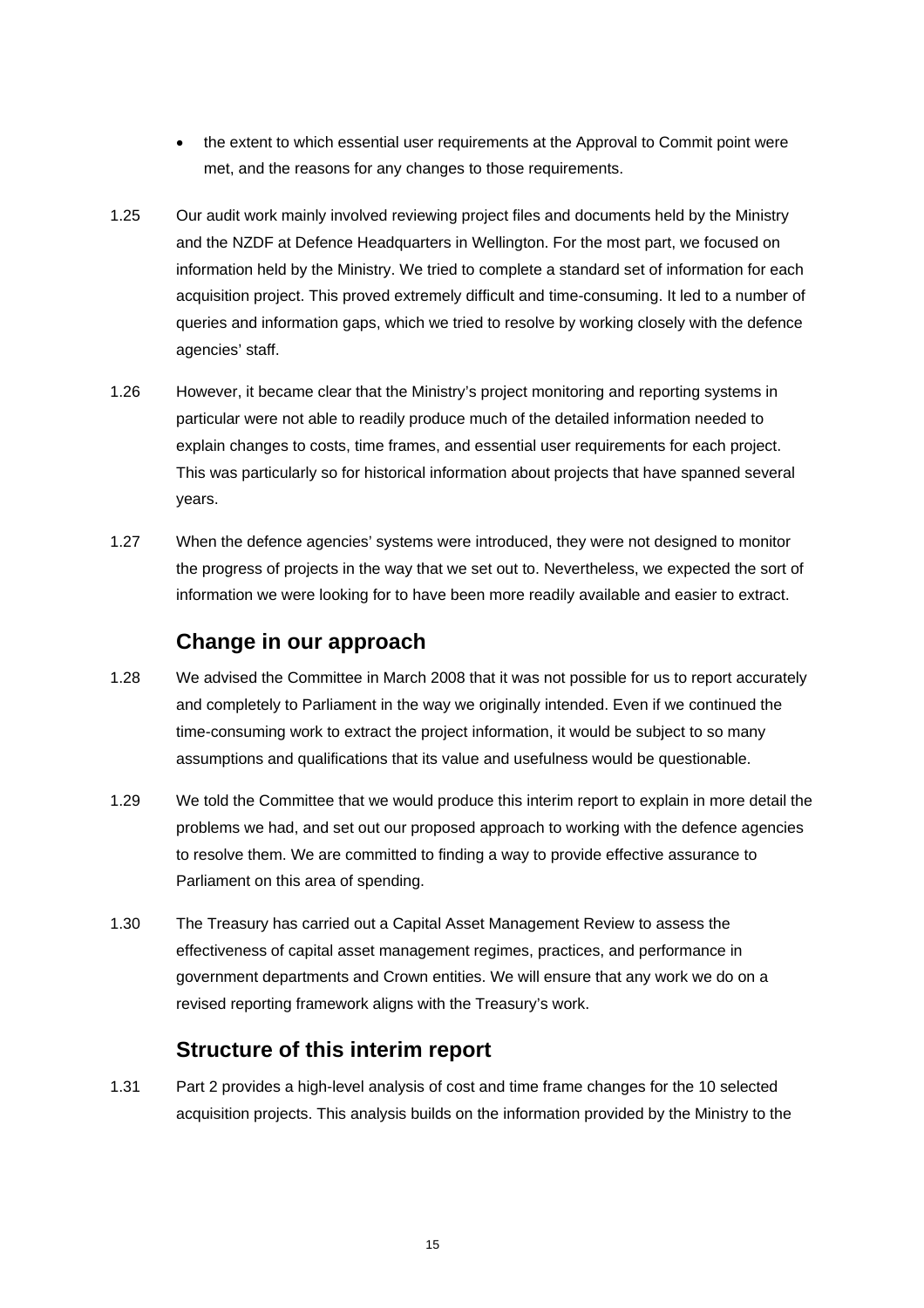Committee in December 2007<sup>1</sup> and by the NZDF to us during our audit. We do not report on changes to the essential user requirements, because of the difficulty we had in getting that information. In preparing our analysis, we checked the information reported by the Ministry to the Committee in December 2007 against Cabinet approvals and LTDPs, where appropriate.

- 1.32 Part 3 summarises the difficulties we encountered, particularly with the Ministry's information systems. These difficulties have prevented us from identifying and properly reporting the details of – and reasons for – the changes to project costs, time frames, and essential user requirements.
- 1.33 Part 4 presents our planned new approach how we will work to encourage the defence agencies to improve their reporting on the progress of defence acquisition projects.
- 1.34 In this performance audit, we did not verify the accuracy of the individual financial transactions within the procurement phase of each of the selected acquisition projects. We review a sample of those transactions as part of the annual financial audit of the Ministry. This performance audit examined other aspects of the Ministry's reporting on the projects in more detail than we have done in the financial audit. The results of the respective audits can be different, depending on their scope and level of detail.
- 1.35 We do not include recommendations in this interim report, because we have not yet formed a view on the best way for the defence agencies to address the problems we have identified. We will complete the work needed to do this as part of the first stage of our planned new approach.

l 1

Ministry of Defence response to the Foreign Affairs, Defence and Trade Committee's Supplementary Questions from the Ministry's Financial Review 2006/07 (response dated 7 December 2007), pp 5-6.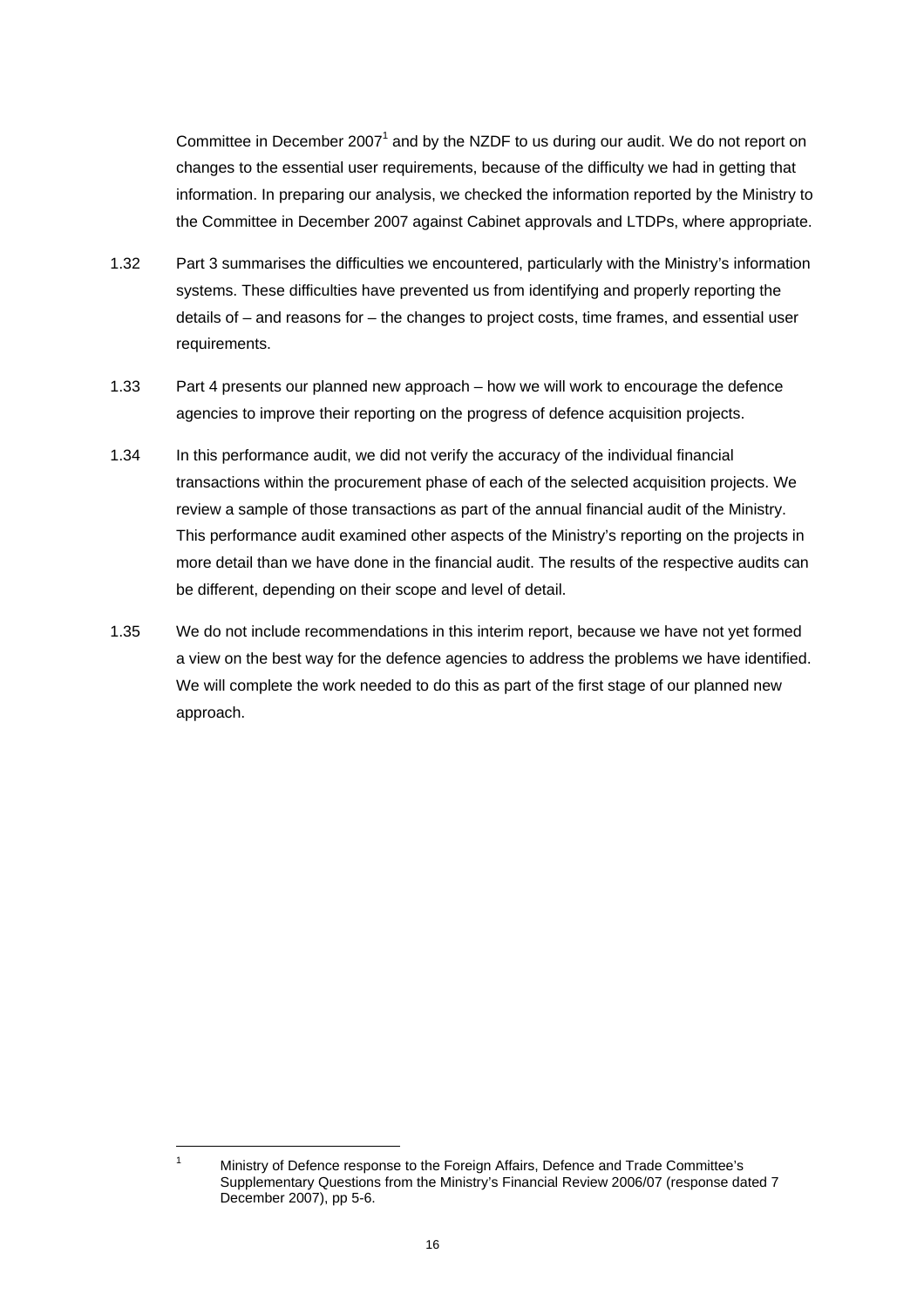# **Part 2: Summary of changes to the selected defence acquisition projects**

- 2.1 In this Part, we provide:
	- our overall findings about how costs and time frames have changed during the acquisition process for each of the 10 selected projects;
	- a high-level analysis of those changes for each project; and
	- a summary of the extent of the changes for each project.
- 2.2 We looked at cost and time frame changes between the Approval to Commence and Approval to Commit points in the acquisition process. We also looked at changes between the Approval to Commit point and the latest forecasts that the Ministry reported to the Committee in December 2007. For one project managed by the NZDF, we looked at changes between the Approval to Commit point and the latest forecasts the NZDF provided to us at the end of 2007 and in April 2008.
- 2.3 One of the main objectives of our original audit was to provide Parliament with a standard set of information that recorded the progress of each of the 10 selected acquisition projects from the Approval to Commence point, including the reasons for changes to costs, time frames, and essential user requirements. The information we present here is limited to a high-level analysis because of the difficulties we had in sourcing that standard set of information. Part 3 explains these difficulties in more detail.
- 2.4 We were able to compile enough information to describe each project's purpose and history, and to produce summary tables on the changes to costs and time frames since the project started. However, the tables contain many assumptions because consistent and comparable information was not always available. The summary tables and descriptions of each project's purpose and history are in the Appendix.
- 2.5 To provide an analysis of each project's progress against the costs and time frames set at the Approval to Commence point, we had to assume:
	- an Approval to Commence point for those projects that started before the CMF was first implemented in May 2004, by identifying the relevant historical approval; and
	- some dates for project time frames, because the dates were sometimes imprecise or loosely inferred rather than clearly specified in project approval documents. If dates were mentioned in other documents but not in project approval documents, we have used those. Where we have made assumptions, we have been conservative. For example, if only the year for delivery was indicated, we have assumed that delivery would be by the end of the year.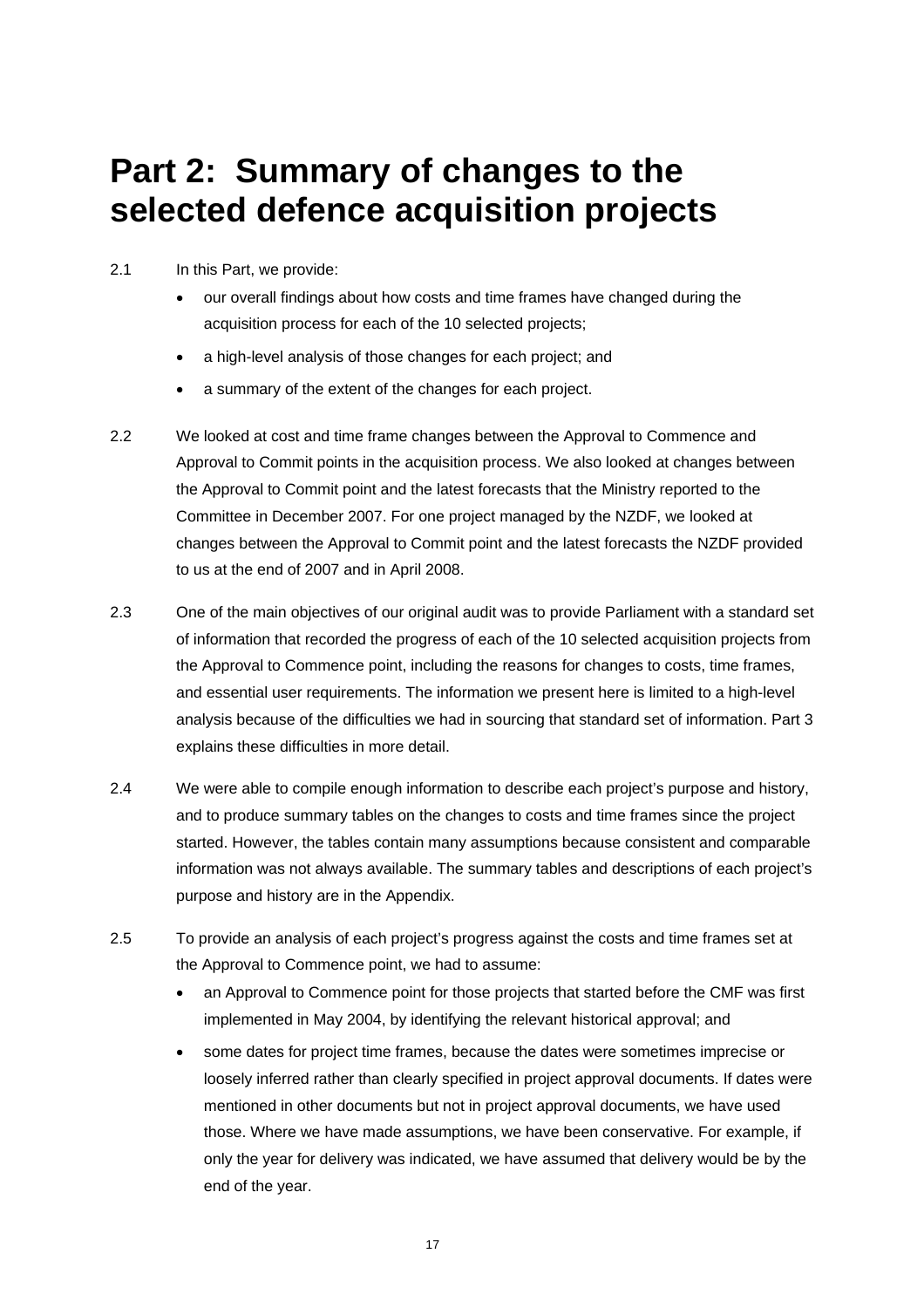- 2.6 For projects that started before the CMF was implemented, we have not always used the same Approval to Commence figures that the Ministry did in its report to the Committee in December 2007. We note that the Ministry used figures from LTDPs and reported them as Approval to Commence figures. We also note that the Ministry was inconsistent in how it used LTDP figures:
	- The Ministry did not always use the project cost and time frame figures from the first LTDP the project was described in. For example, for the Medium Utility Helicopter project, we use the \$400 million to \$550 million range from the Cabinet Approval to Commence (which cited the 2003 LTDP). In its report to the Committee, the Ministry used the \$400 million to \$550 million range from the 2004 LTDP, which also included the Training/Light Utility Helicopter.
	- The Ministry did not always use cost and time frame figures from the same LTDP. For example, for the Approval to Commence point for the Light Operational Vehicle project, the Ministry used the 2002 LTDP for costs and the 2004 LTDP for time frames.
- 2.7 Wherever possible, we have identified the project-specific Cabinet approval that equates to the Approval to Commence point, and used this as the source of approved figures. To be consistent, we also cite estimated cost and time frame information from the same approval document. We were not always able to do this, because time frames were sometimes not specified at the Approval to Commence point. In those situations, we have used LTDP figures or information from other sources. Identifying the project-approval equivalent to the Approval to Commence point was not always easy, and was one of the difficulties we had in conducting our original audit. We discuss this difficulty further in paragraphs 3.11-3.13.
- 2.8 In the summary tables of information in the Appendix, we provide references to the sources of our information. We also show where our figures come from a different source – and differ – from those the Ministry reported to the Committee in December 2007.

## **Our overall findings**

2.9 During our audit, we were mindful of the uncertainty in the defence agencies' estimates before the Approval to Commit point. The defence agencies do not indicate the degree of uncertainty inherent in their estimates, but our work confirms that the costs approved at the Approval to Commit point are sometimes significantly higher than those estimated at the Approval to Commence point.

Changes between the Approval to Commence and Approval to Commit points

2.10 Overall, for most of the 10 projects covered by our audit, estimated costs and time frames between the Approval to Commence and Approval to Commit points had increased – in some cases, significantly.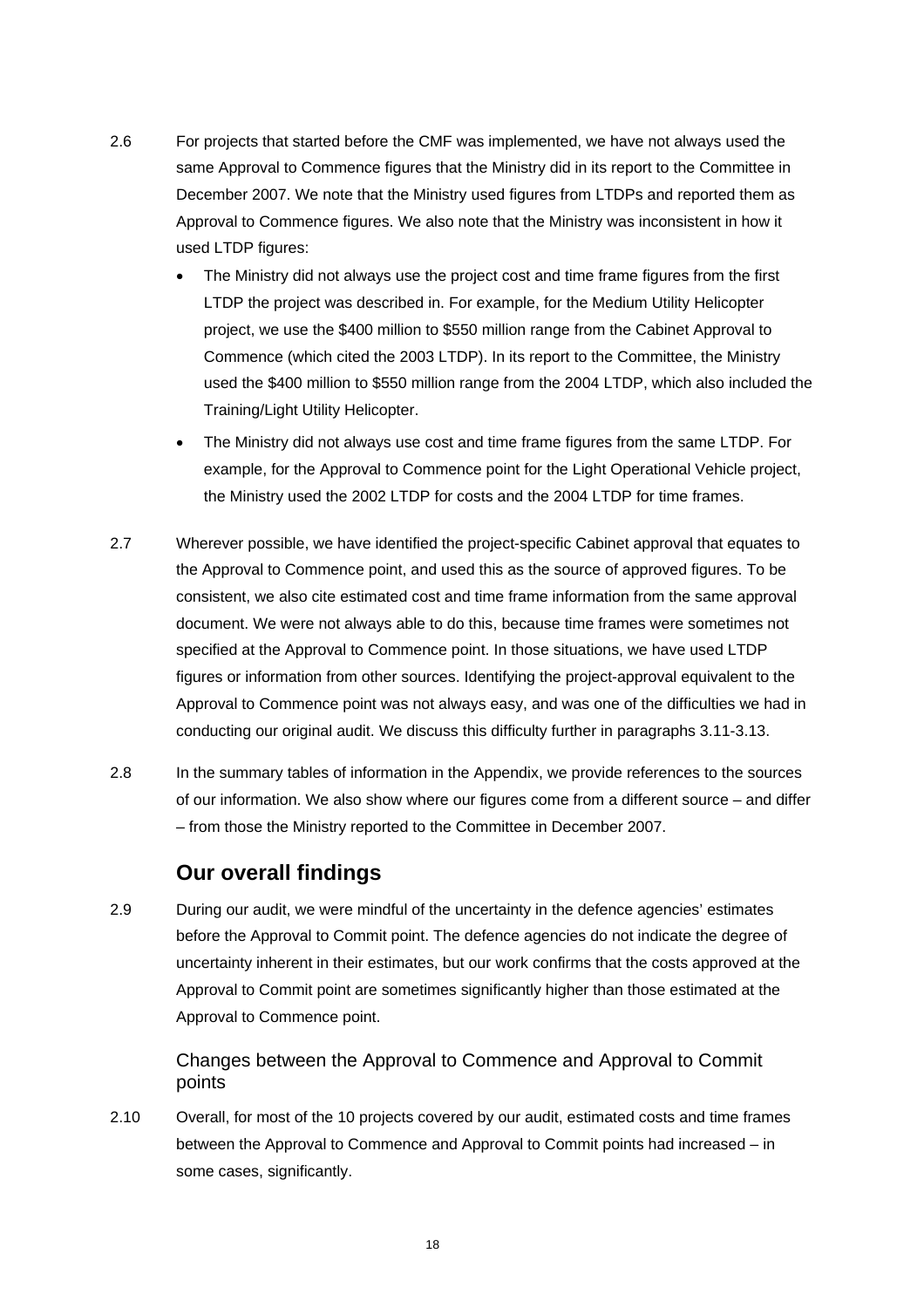- 2.11 The defence agencies advised us that changes between the Approval to Commence and Approval to Commit points are unavoidable because:
	- the defence agencies can only make general enquiries of potential suppliers before the Approval to Commence point, so the estimate presented to Cabinet then is, at best, an "intelligent guess";
	- the precision of estimates at the Approval to Commence point will vary depending on whether the capability is an established piece of equipment or whether design work is needed; and
	- projects are almost always paid for in overseas currency, so prices are subject to foreign exchange fluctuations. To cover this uncertainty, in all of the submissions to Cabinet for Approval to Commit, the project cost is adjusted to accommodate the estimated cost of buying foreign currency in the future.
- 2.12 The CMF indicates that, before the Approval to Commence point, the defence agencies can consult with suppliers to get information to support the development of robust cost estimates. If this is not the defence agencies' practice, then the CMF needs to be amended to reflect actual practice. We understand that the Ministry will soon be making major changes to the CMF to incorporate the requirements of the Treasury's Capital Asset Management Review, and the Ministry's own examination of the level of accuracy that can be expected in cost estimates at various stages of the acquisition process.

### Changes from the Approval to Commit point to the defence agencies' forecasts at the end of 2007

- 2.13 Between the Approval to Commit point and the latest forecasts, no further cost increases were forecast or had occurred for most of the projects, but most had experienced further delays. The delays were smaller than those between the Approval to Commence and Approval to Commit points.
- 2.14 We expected few changes to costs and time frames after the Approval to Commit point. The defence agencies advised us that the forecast costs and time frames at the Approval to Commit point are much more accurate because the Ministry has been able to get costed proposals from potential suppliers and is about to award a firm fixed-price contract.

# **High-level analysis of cost and time frame changes for each project**

- 2.15 Figure 1 provides for each project:
	- a summary of the extent of changes to project costs and time frames between the Approval to Commence point and the latest forecasts at December 2007 (and April 2008 for the Improvised Explosive Device Disposal project managed by the NZDF); and
	- some commentary on the reasons for the cost and time frame changes.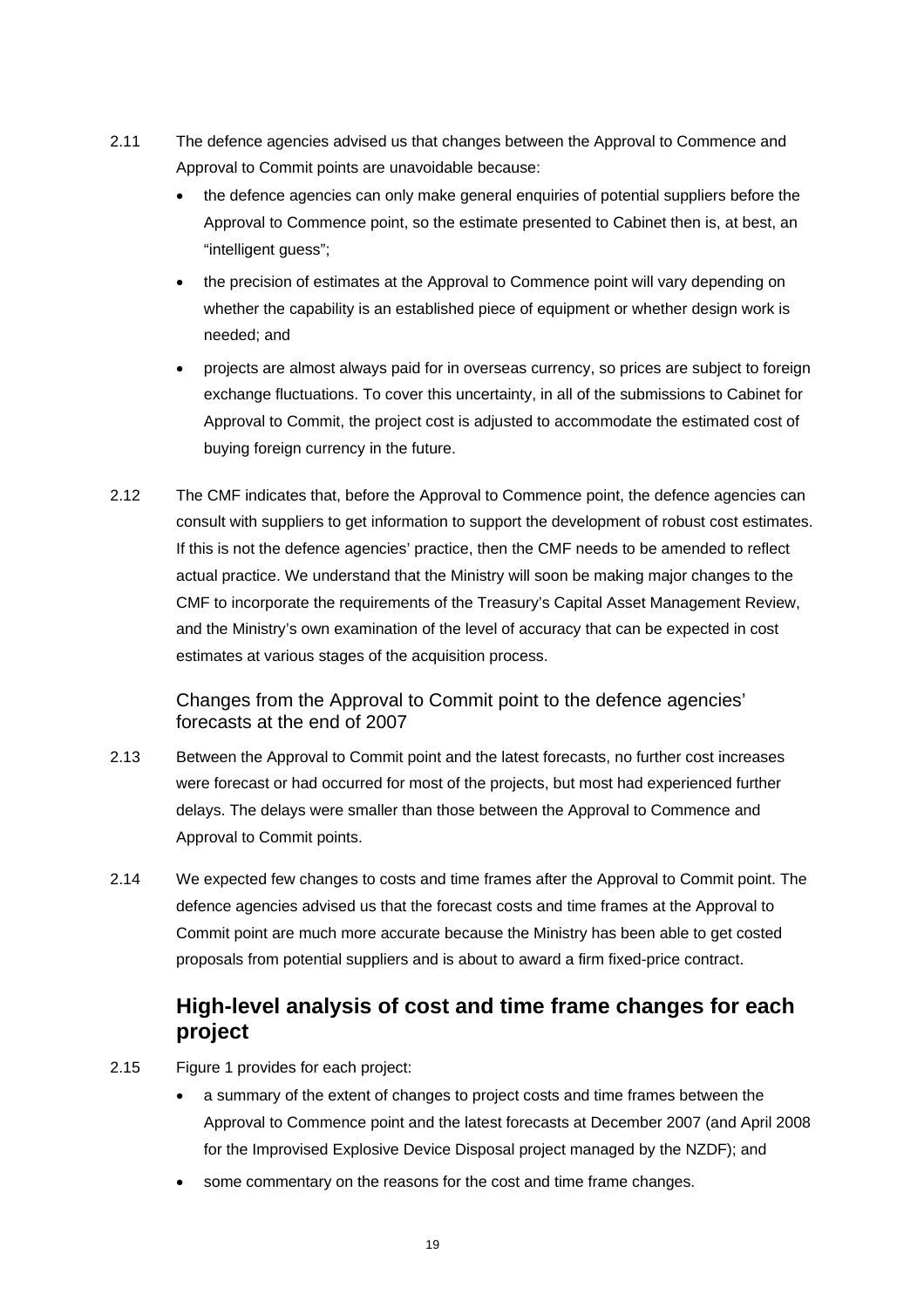- 2.16 The sources we used included:
	- cost and time frame estimates for projects in LTDPs;
	- Cabinet papers seeking Approval to Commence and Approval to Commit;
	- project progress reports, evaluations, and contract documents from the Ministry's acquisition files; and
	- the project cost and time frame information reported by the Ministry to the Committee in December 2007, and by the NZDF to us during the audit.

#### Figure 1

Summary of cost and time frame changes for each of the selected defence acquisition projects

| <b>Medium Utility Helicopter</b> |                                                                                   |  |
|----------------------------------|-----------------------------------------------------------------------------------|--|
| Purpose:                         | To replace 14 Iroquois helicopters with eight NH90<br>Medium Utility Helicopters. |  |
|                                  | Changes hatureau the Announcles Commences and Announcles Commitmentation          |  |

#### **Changes between the Approval to Commence and Approval to Commit points**

The cost approved at the Approval to Commit point (\$771.7 million) was \$221.7 million more than the upper limit of the estimated range at the Approval to Commence point (\$550 million). Between the approval points, the date of introduction into service increased by 42 months.

#### **Changes between the Approval to Commit point and the end of 2007**

Since the Approval to Commit point, there have been no further changes to costs or time frames.

Overall, the changes for the Medium Utility Helicopter project came from the difference between initial estimates and the more accurate costs from the tender process. The lengthy tender process also delayed the project.

#### **Multi-Role Vessel and Patrol Vessels (Project Protector)**

Purpose: To replace HMNZS *Canterbury* with a Multi-Role Vessel and introduce a mix of offshore and inshore patrol capabilities through the purchase of two Offshore Patrol Vessels and four Inshore Patrol Vessels.

#### **Changes between the Approval to Commence and Approval to Commit points**

The cost approved at the Approval to Commit point (\$499.7 million) was \$0.3 million less than the Cabinet-directed cap at the Approval to Commence point (\$500 million). The estimated delivery date for the Multi-Role Vessel increased by 12 months (no timing was given for the delivery of the Patrol Vessels at the Approval to Commence point).

**Changes between the Approval to Commit point and the end of 2007** 

Between the Approval to Commit point and the end of 2007, there was no reported change in cost. However, the Treasury understands that the defence agencies, after the Ministry's December 2007 forecast, have found that their project commitments now exceed the project's budget.

Since the Approval to Commit point, the Multi-Role Vessel's delivery was delayed by another six months. The last Patrol Vessel is forecast to be delivered 10 months later than the date defined at the Approval to Commit point.

Overall, there have been delays in design, construction, and testing of the vessels. The defence agencies have advised us that Ministers have been informed of the project's cost and time situation.



#### **Multi-Role Vessel**



**Offshore Patrol Vessel** 



#### **Inshore Patrol Vessel**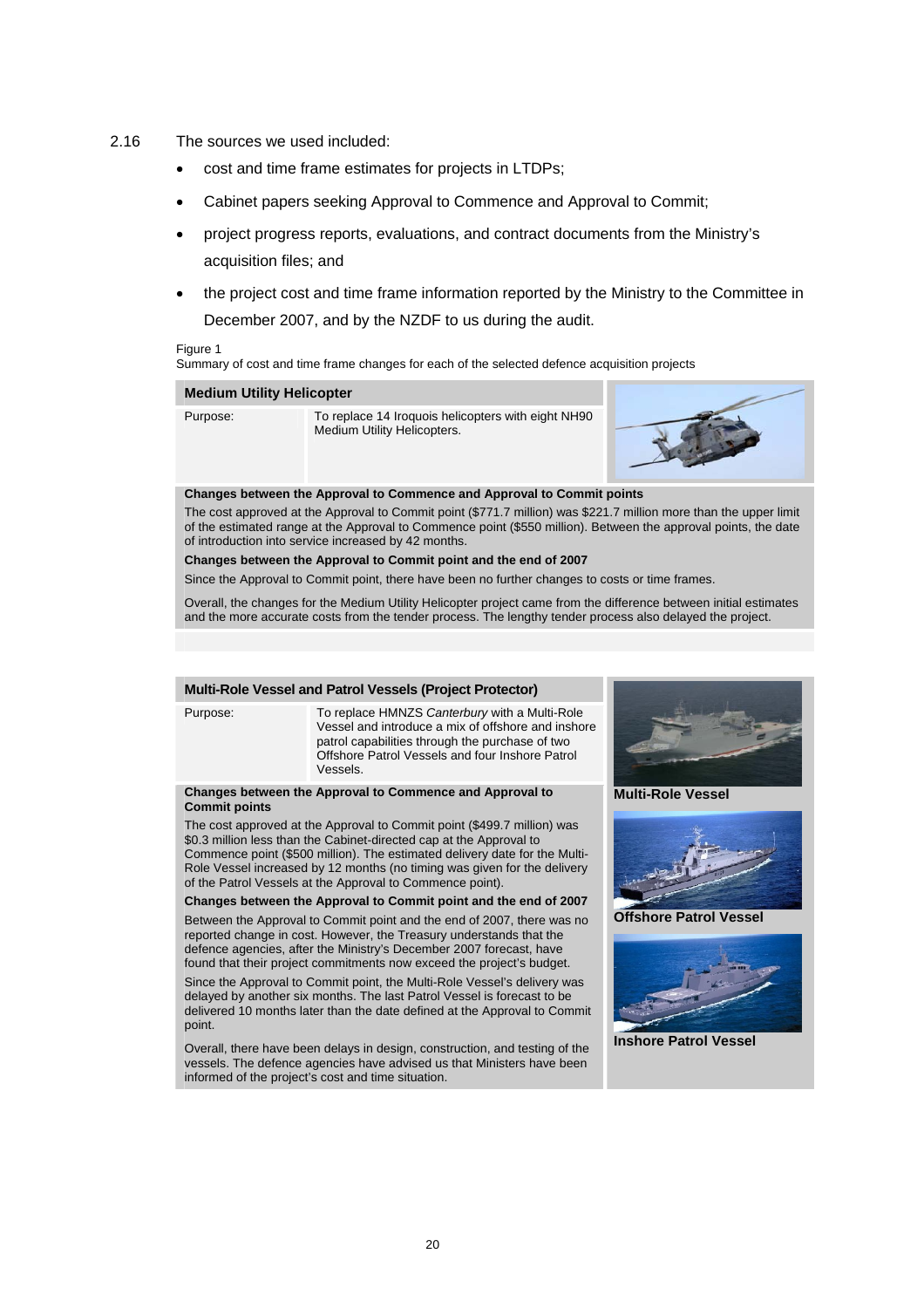#### **P-3 Systems Upgrade**

Purpose: To upgrade the mission, and communications and navigation systems, of six P-3 Orion aircraft.



#### **Changes between the Approval to Commence and Approval to Commit points**

The cost approved at the Approval to Commit point (\$373.1 million) was \$91.1 million more than the upper limit of the estimated range at the Approval to Commence point (\$282 million). The estimated delivery date for the last aircraft increased by 18 months.

#### **Changes between the Approval to Commit point and the end of 2007**

Since the Approval to Commit point, the forecast of cost has decreased by \$0.1 million, but the delivery date for the last aircraft has increased by another three months.

Overall, the increase in the estimated cost and the delays are because of technical issues with the prototype aircraft and increased specifications.

#### **C-130 Life Extension**

Purpose: To upgrade and extend the life of five C-130 Hercules aircraft to 2017, improving aircraft availability and reliability.



#### **Changes between the Approval to Commence and Approval to Commit points**

The cost approved at the Approval to Commit point (\$233.7 million) was \$18.3 million less than the estimate at the Approval to Commence point (\$252 million). The estimated delivery date for the last aircraft increased by 15 months.

#### **Changes between the Approval to Commit point and the end of 2007**

Since the Approval to Commit point, the forecast of cost has decreased by \$0.7 million, but the delivery date of the last aircraft has increased by another six months.

Overall, the project's estimated cost decreased as the Ministry received more information about the actual cost of capabilities, even though capabilities have been added. The increases in the delivery time frames were the result of the contractor and the Ministry encountering technical difficulties with the modifications to the first aircraft.

#### **Boeing 757 Acquisition and Modification**

Purpose: To acquire and modify two Boeing 757-200 aircraft to replace two ageing Boeing 727s. Modifications to the 757 aircraft were required to meet the NZDF's capability requirements.



**Changes between the Approval to Commence and Approval to Commit points**

The cost approved at the Approval to Commit point (\$220.6 million) was \$21.3 million more than the estimate at the Approval to Commence point (\$199.3 million). The estimated delivery date for the modified aircraft increased by 36 months.

#### **Changes between the Approval to Commit point and the end of 2007**

Since the Approval to Commit point, there has been no change in the forecast of cost, but the delivery date has increased by another 12 months.

Overall, the aircraft were purchased at a cost greater than that estimated, but were acquired on schedule. There was an increase in the estimated cost and delivery date for the modified aircraft.

There have been issues agreeing contractual terms and subsequent changes to the requirements of the modification programme (for example, the addition of Antarctic operations required the installation of software and navigation equipment).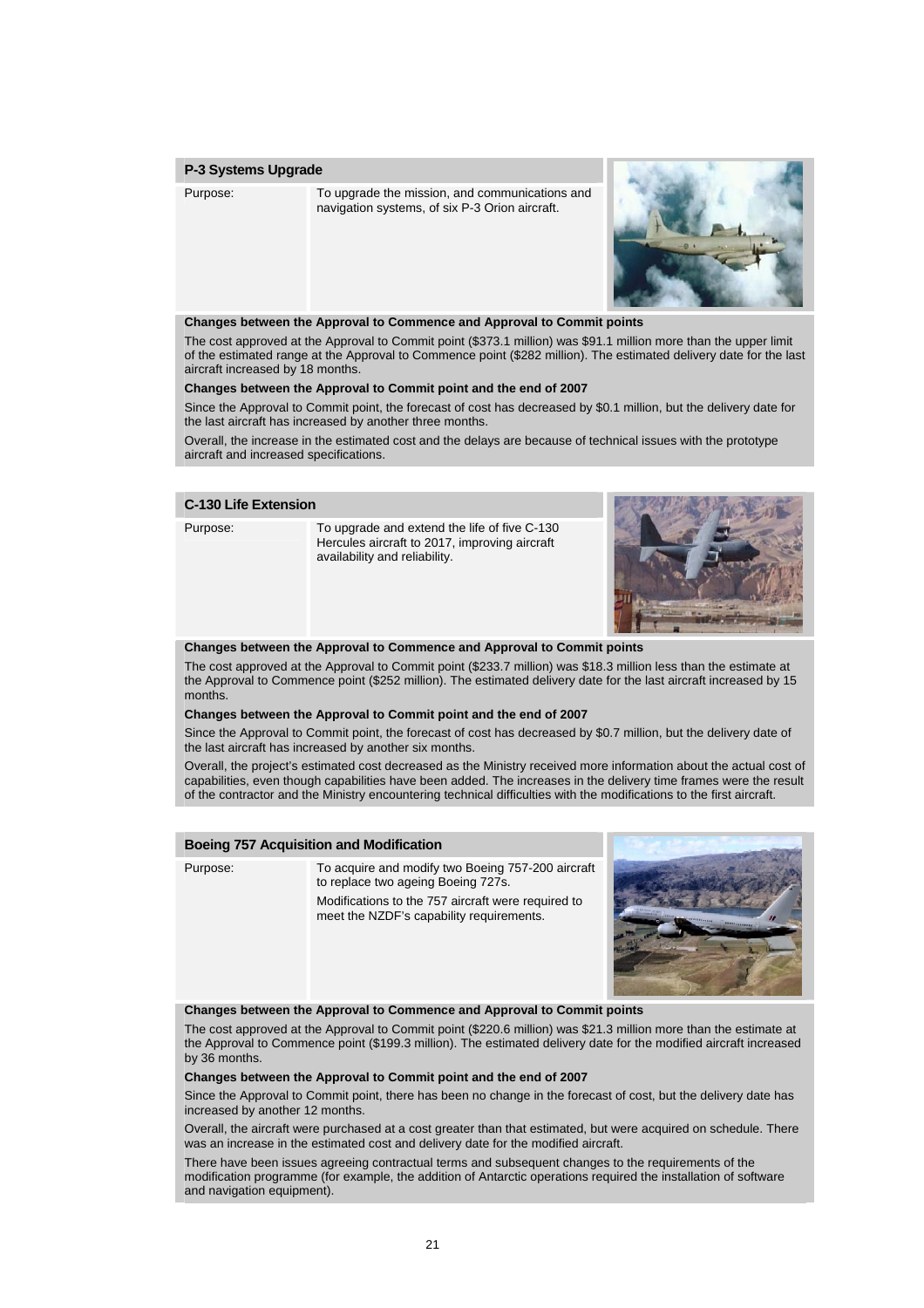#### **Training/Light Utility Helicopter**

Purpose: To replace five Sioux helicopters with five Agusta-Westland A109 Training/Light Utility helicopters and a flight simulator.



The Training/Light Utility Helicopter contract was still being negotiated during our audit, and the Approval to Commit point came after the Ministry's December 2007 report to the Committee. However, the first estimate of cost and time proved unrealistic, with an increase of \$99 million between the 2002 and 2006 LTDPs.

The defence agencies advised that the estimate in the 2002 LTDP was based on an "off-the-shelf" civil helicopter. The 2006 LTDP estimate was informed by technical changes to the Medium Utility Helicopter project that meant an "off-the-shelf" civil helicopter would no longer meet the NZDF's training needs. It became necessary to seek a militarised helicopter at additional cost. Cabinet noted that the \$110 million figure was an estimate, subject to confirmation after further discussions with manufacturers and suppliers.

The cost approved at the Approval to Commit point in April 2008 (\$139.3 million) was \$29.3 million more than the estimated cost at the Approval to Commence point (\$110 million), using the 2006 rather than 2002 estimate. The estimated delivery time frame for the helicopters has increased by 36 months between the Approval to Commence and the Approval to Commit points.

#### **Light Operational Vehicle**

Purpose: To acquire a fleet of Light Operational Vehicles to replace the Army's Land Rovers, which were overdue for replacement. Our analysis focused on the military vehicles purchased as part of the project.



#### **Changes between the Approval to Commence and Approval to Commit points**

We have a different interpretation of what the Approval to Commence point is than the Ministry, so there are some differences between our figures and those reported by the Ministry to the Committee in December 2007.

We use the July 1999 Cabinet approval figure (\$56.1 million) for the Approval to Commence point. The Ministry uses the range (\$60 to \$110 million) from the 2002 LTDP because it considers the 1999 approval related to a project that had been cancelled. We could not verify this through the Ministry's documentation.

Based on our interpretation, we consider that the cost approved at the Approval to Commit point (\$93.3 million) was \$37.2 million more than the estimate at the Approval to Commence point (\$56.1 million). The estimated delivery date for the vehicles increased by 69 months.

#### **Changes between the Approval to Commit point and delivery**

Between the Approval to Commit point and the vehicles' delivery, there was no change in cost, and delivery was six months earlier than forecast.

Overall, the main reasons for the cost and time changes were a failed initial tender process, subsequent changes to the numbers and types of vehicle required as the Army refined its requirements, and Special Operations Vehicles being added to the project to close a mobility gap for the Special Forces.

#### **Medium Range Anti-Armour Weapon**

Purpose: To acquire the Javelin "fire and forget" Medium Range Anti-Armour Weapon to negate threats from tanks and armoured vehicles at a distance of several kilometres.



#### **Changes between the Approval to Commence and Approval to Commit points**

The cost approved at the Approval to Commit point (\$23.9 million) was \$2.4 million more than the estimate at the Approval to Commence point (\$21.5 million). The estimated delivery date for the weapon increased by 24 months.

#### **Changes between the Approval to Commit point and delivery**

Between the Approval to Commit point and the weapon's delivery, there was no change in cost, while delivery was delayed by another 16 months.

The delay since the Approval to Commit point was because of a manufacturing defect affecting the worldwide supply of missiles for the weapon.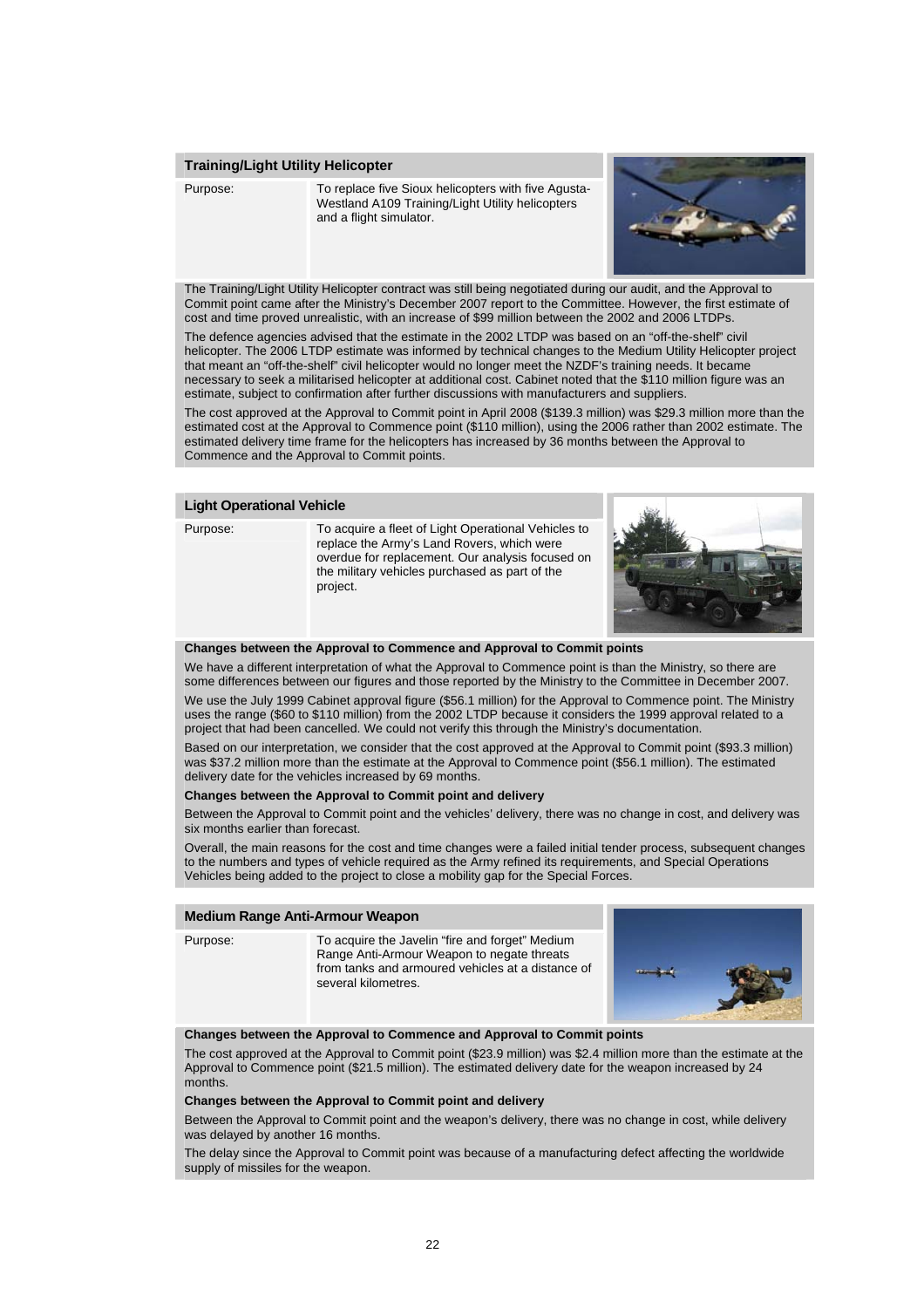#### **Improvised Explosive Device Disposal**

Purpose: To enhance the NZDF's existing Improvised Explosive Device Disposal (IEDD) capability and develop a credible chemical, biological, radiological, and conventional IEDD capability. Both capabilities cover detection, identification, field evaluation, rendering safe recovery, and final disposal.



#### **Changes between the Approval to Commence and Approval to Commit points**

The cost approved at the Approval to Commit point (\$21.6 million) was \$1.9 million more than the estimate at the Approval to Commence point (\$19.7 million). It was not possible to calculate any change in delivery date because there was no indication of this in the Cabinet Approval to Commence.

#### **Changes between the Approval to Commit point and the end of 2007**

While timing is still within that defined at the Approval to Commit point (2007/08 financial year), the NZDF told us that it is likely that it will need to seek additional funds to complete the project. As at April 2008, the NZDF projected that another \$0.75 million would be required, although that would be confirmed after the completion of a tender round.

The cost changes are the result of increased construction costs for IEDD units. Although the project is on schedule, the NZDF has advised that a lack of suitably trained and qualified personnel means that it has difficulty maintaining staff levels.

#### **Very Low Level Air Defence Alerting and Cueing System**

Purpose: To acquire the Alerting and Cueing System needed to make completely operational the Very Low Level Air Defence (VLLAD) missiles and launchers that were acquired and delivered through a separate acquisition. The Alerting and Cueing System detects, identifies, and warns of approaching aircraft then assists with the aiming of the VLLAD weapons.



#### **Changes between the Approval to Commence and Approval to Commit points**

The cost approved at the Approval to Commit point (\$13.7 million) was \$5.7 million more than the estimate at the Approval to Commence point (\$8 million). The estimated delivery date for the system increased by 39 months.

#### **Changes between the Approval to Commit point and the end of 2007**

Between the Approval to Commit point and the end of 2007 there was no reported change in cost. However, in April 2008 the Cabinet External Relations and Defence Committee approved the addition of \$0.55 million to the budget to complete the project. The delivery date increased by nine months since the Approval to Commit.

The significant cost and time changes are largely the result of there not being an "off-the-shelf" Alerting and Cueing System at the time of first estimates, increases in the first estimates of cost and time once such a system was found, and then the need to purchase additional equipment to make the system fully operational after it was delivered.

Source: All images from the Ministry of Defence, except for Training/Light Utility Helicopter (which is from Agusta-Westland) and the Improvised Explosive Device Disposal (which is from the New Zealand Army).

# **Summary of cost and time frame changes for each project**

- 2.17 We used the information on cost and time frame changes for each project to look at the pattern of changes for all of the projects. In particular, we looked at how much the costs and time frames had changed:
	- between the Approval to Commence and the Approval to Commit points; and
	- between the Approval to Commit point and the defence agencies' forecasts at the end of 2007.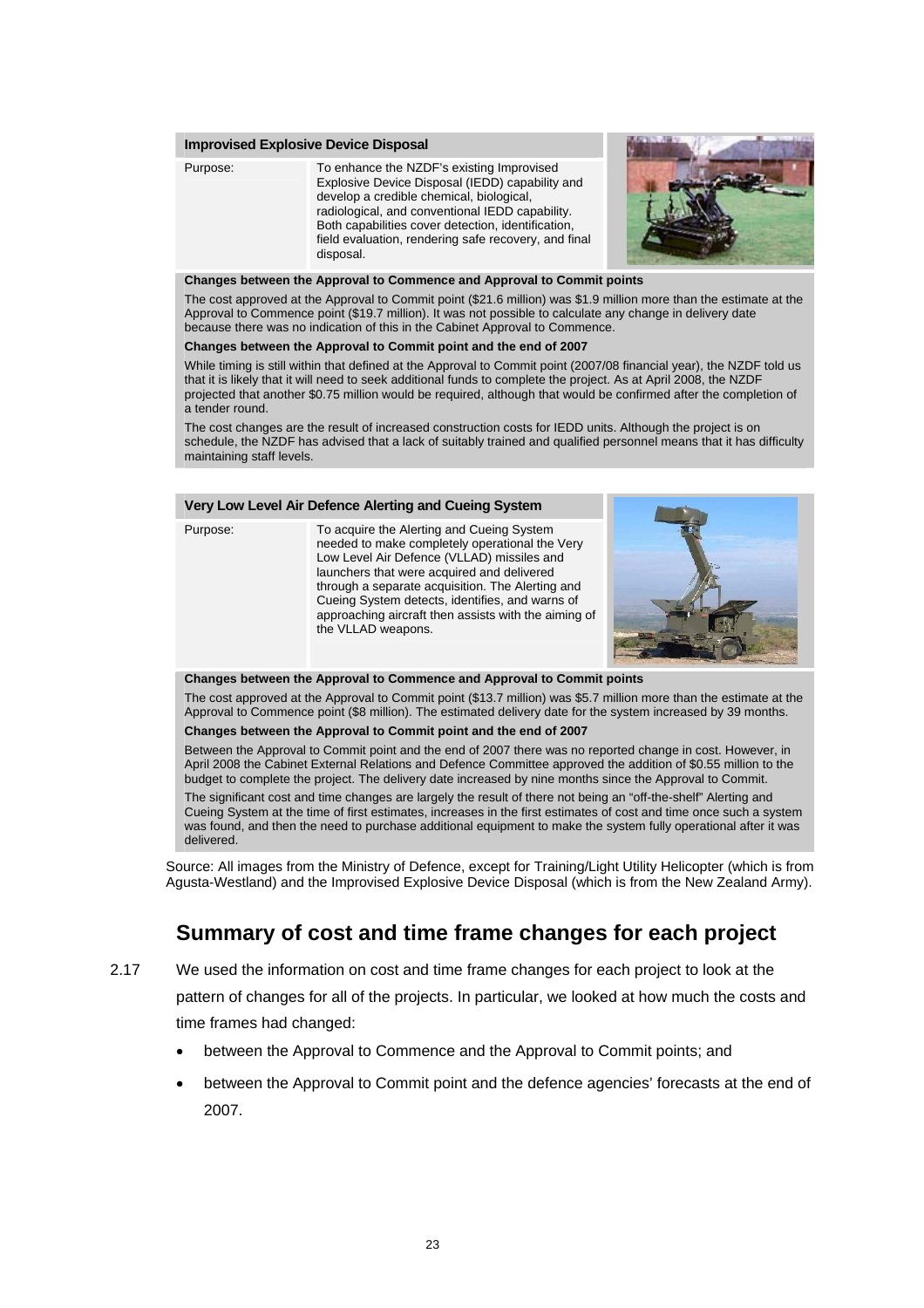### Changes between the Approval to Commence and Approval to Commit points

- 2.18 Figure 2 shows the cost and time frame changes for each of the selected acquisition projects between the Approval to Commence and Approval to Commit points.
- 2.19 Except for Project Protector and the C-130 Life Extension project, estimated costs increased between the Approval to Commence and Approval to Commit points. The increases ranged from \$1.9 million for the Improvised Explosive Device Disposal project to \$221.7 million for the Medium Utility Helicopter project. The decreases were \$0.3 million for Project Protector and \$18.3 million for the C-130 Life Extension project.
- 2.20 Except for the Improvised Explosive Device Disposal project, where there was no indication of timing at the Approval to Commence point, the projects experienced delays between the Approval to Commence and the Approval to Commit points. Delays ranged from 12 months for the Multi-Role Vessel component of Project Protector to 69 months for the Light Operational Vehicle.

Figure 2

Cost and time frame changes between the Approval to Commence and Approval to Commit points for each of the selected defence acquisition projects

| <b>Project</b>                                                  | Change in costs<br>\$m | ℅       | Change in time<br>(months)                                                                                                  |
|-----------------------------------------------------------------|------------------------|---------|-----------------------------------------------------------------------------------------------------------------------------|
| <b>Medium Utility Helicopter</b>                                | $+221.7$               | $+40$   | $+42$                                                                                                                       |
| Multi-Role Vessel and Patrol Vessels (Project<br>Protector)     | $-0.3$                 | $-0.06$ | +12 (for the Multi-Role Vessel.<br>No timing was given in the<br>Cabinet Approval to<br>Commence for the Patrol<br>Vessels) |
| P-3 Systems Upgrade                                             | $+91.1$                | $+32$   | $+18$                                                                                                                       |
| C-130 Life Extension                                            | $-18.3$                | $-7$    | $+15$                                                                                                                       |
| Boeing 757 Acquisition and Modification                         | $+21.3$                | $+11$   | $+36$                                                                                                                       |
| <b>Training/Light Utility Helicopter</b>                        | $+29.3$                | $+27$   | $+36$                                                                                                                       |
| <b>Light Operational Vehicle</b>                                | $+37.2$                | $+66$   | $+69$                                                                                                                       |
| Medium Range Anti-Armour Weapon                                 | $+2.4$                 | $+11$   | $+24$                                                                                                                       |
| Improvised Explosive Device Disposal                            | $+1.9$                 | $+10$   | Not determined as no timing<br>was given in the Cabinet<br>Approval to Commence                                             |
| Very Low Level Air Defence Alerting and<br><b>Cueing System</b> | $+5.7$                 | $+71$   | $+39$                                                                                                                       |

### Changes from the Approval to Commit point to the defence agencies' forecasts at the end of 2007

2.21 Figure 3 shows the cost and time frame changes for each of the selected projects between the Approval to Commit point and the defence agencies' forecasts at the end of 2007 (except for the Training/Light Utility Helicopter project, because it had not reached the Approval to Commit point at the end of 2007). Figure 3 shows that each project was reported to be either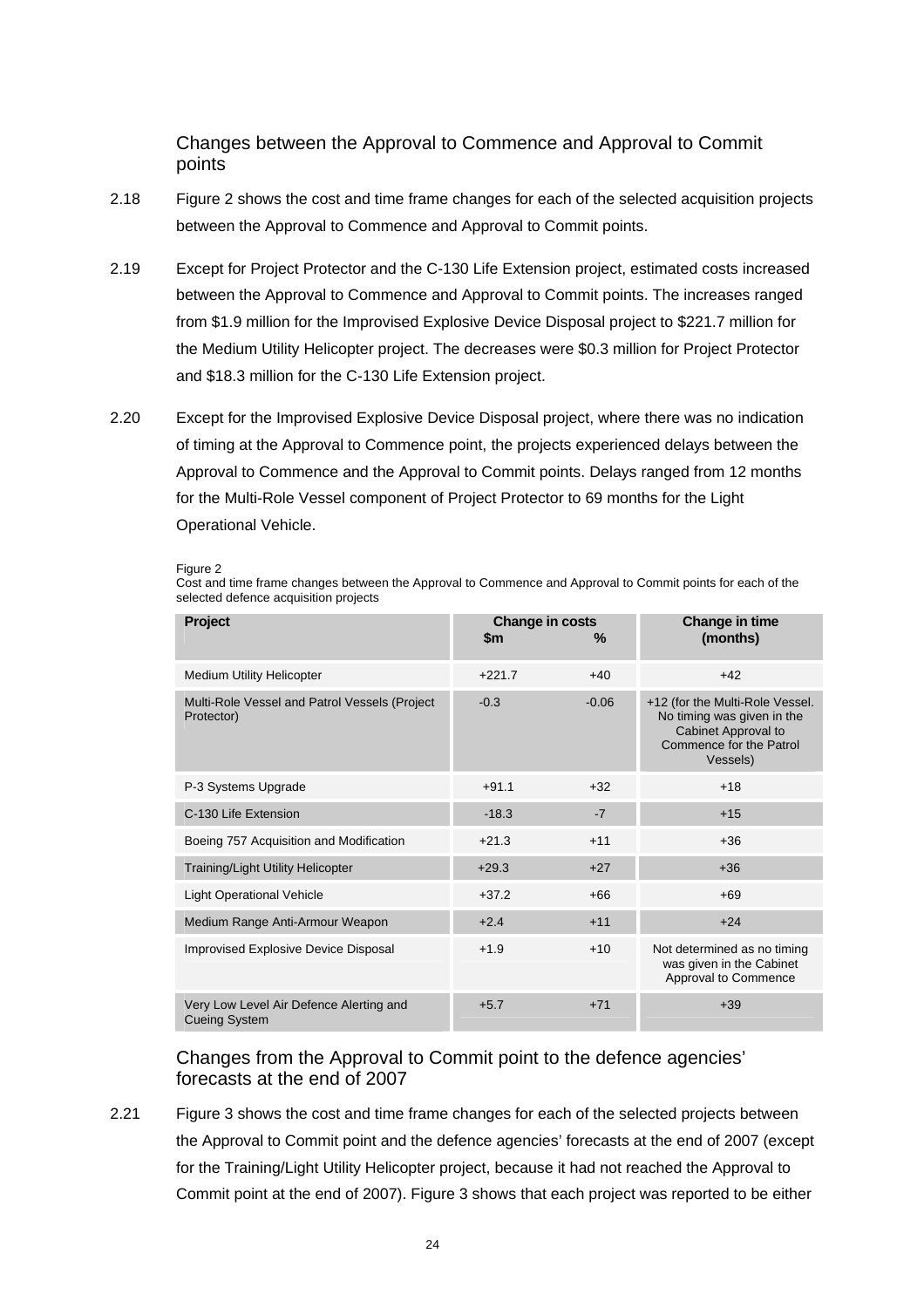on, or slightly under, the budget defined at the Approval to Commit point, but most had experienced further delays. The extent of the delays was generally less than that between the Approval to Commence and Approval to Commit points. According to the Ministry, there has been little movement in costs because of its practice of entering into firm fixed-price contracts, where the cost risk is borne by the supplier. However, the Ministry says that it has only a limited ability to affect the timelines of suppliers. The Ministry's influence is limited to withholding milestone payments and threatening liquidated damages claims.

- 2.22 As at the end of 2007, against the cost and time parameters set at the Approval to Commit point:
	- one project was delivered on budget and early (Light Operational Vehicle);
	- two projects were under budget but late (P-3 Systems Upgrade and C-130 Life Extension);
	- two projects were on budget and on time (Medium Utility Helicopter and Improvised Explosive Device Disposal); and
	- four projects were on budget but running late (Project Protector, Boeing 757 Acquisition and Modification, Medium Range Anti-Armour Weapon, and Very Low Level Air Defence Alerting and Cueing System).
- 2.23 However, we understand from the Ministry, the NZDF, and the Treasury that Project Protector and the Improvised Explosive Device Disposal projects are likely to require additional funds before they can be completed. The Very Low Level Air Defence Alerting and Cueing System project has received an additional \$0.55 million for it to be completed, but this is not reflected in Figure 3. Cabinet approval for the additional funds came after the Ministry reported its forecast to the Committee.

Figure 3

Cost and time frame changes between the Approval to Commit point and the defence agencies' forecasts at the end of 2007 for each of the selected defence acquisition projects

| <b>Project</b>                                                  | \$m                                                                                  | Change in costs<br>℅ | <b>Change in time</b><br>(months)                                               |
|-----------------------------------------------------------------|--------------------------------------------------------------------------------------|----------------------|---------------------------------------------------------------------------------|
| <b>Medium Utility Helicopter</b>                                | 0                                                                                    | 0                    | $\mathbf 0$                                                                     |
| Multi-Role Vessel and Patrol Vessels (Project<br>Protector)     | 0                                                                                    | 0                    | +6 months for the Multi-Role<br>Vessel and +10 months for<br>the Patrol Vessels |
| P-3 Systems Upgrade                                             | $-0.1$                                                                               | $-0.03$              | $+3$                                                                            |
| C-130 Life Extension                                            | $-0.7$                                                                               | $-0.3$               | $+6$                                                                            |
| Boeing 757 Acquisition and Modification                         | $\mathbf 0$                                                                          | $\mathbf 0$          | $+12$                                                                           |
| <b>Training/Light Utility Helicopter</b>                        | Not applicable because the contract had yet to be finalised as at<br>the end of 2007 |                      |                                                                                 |
| <b>Light Operational Vehicle</b>                                | $\Omega$                                                                             | $\Omega$             | -6                                                                              |
| Medium Range Anti-Armour Weapon                                 | 0                                                                                    | $\Omega$             | $+16$                                                                           |
| <b>Improvised Explosive Device Disposal</b>                     | $\Omega$                                                                             | $\Omega$             | $\Omega$                                                                        |
| Very Low Level Air Defence Alerting and<br><b>Cueing System</b> | 0                                                                                    | $\Omega$             | $+9$                                                                            |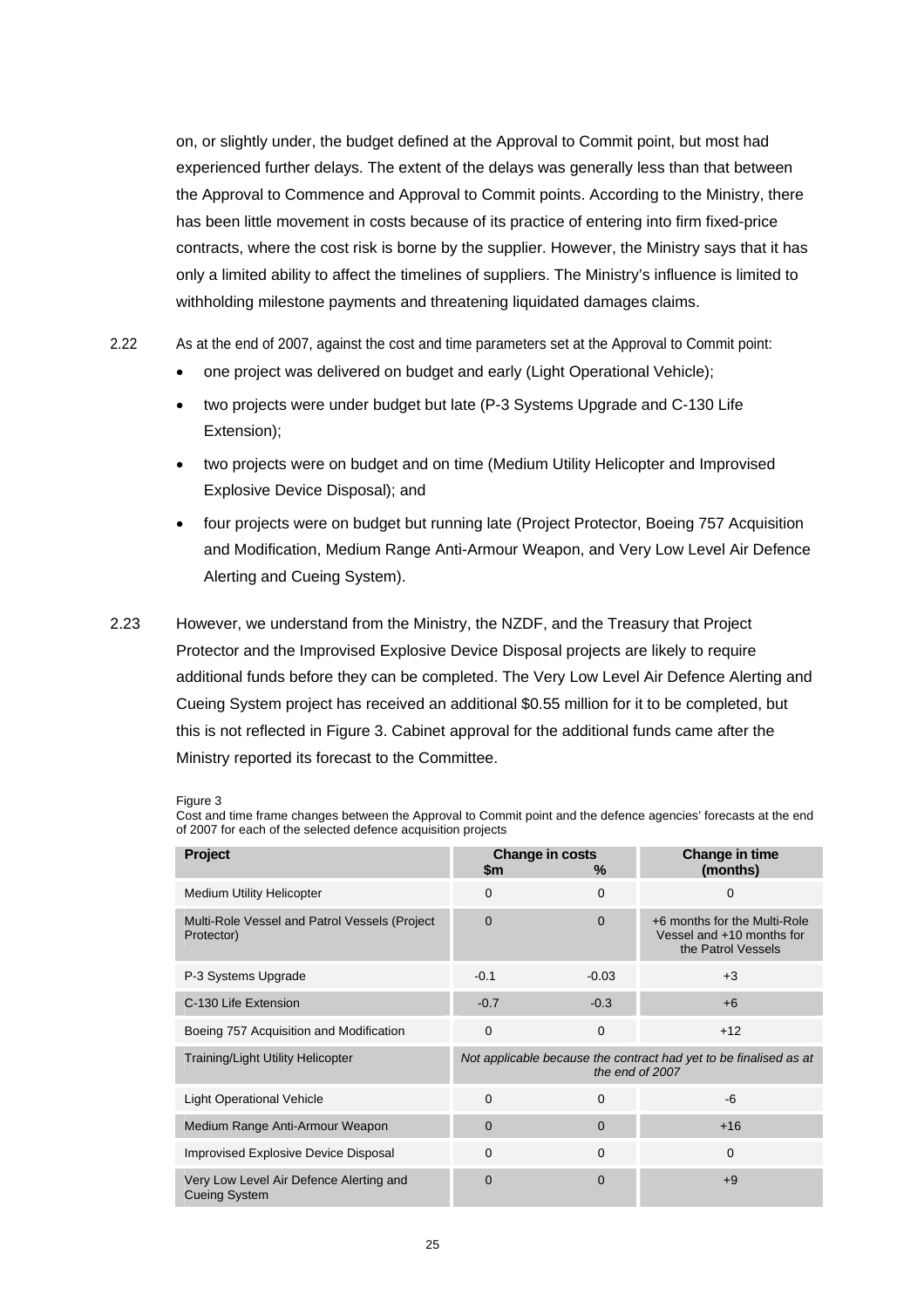# **Part 3: Problems with information about the selected defence acquisition projects**

- 3.1 In this Part, we discuss the problems that prevented us from providing a more detailed and precise analysis of the cost and time frame performance of the selected defence acquisition projects. We recognise that, when the defence agencies' reporting systems were introduced, they were not designed to monitor the progress of projects in the way that we expected. However, we still expected that the information we were looking for would have been more readily available and easier to extract.
- 3.2 As we highlighted in Part 2, there were changes to the costs and time frames between the Approval to Commence and Approval to Commit points for each of the 10 selected defence acquisition projects. Such changes are to be expected because the cost and delivery time frames become more precise during the acquisition process.
- 3.3 Changes can be caused by a range of factors, including:
	- improved knowledge of available equipment or systems;
	- contract negotiations;
	- production difficulties;
	- greater awareness of logistic support requirements and costs;
	- personnel and training needs;
	- specification changes; and
	- foreign exchange fluctuations.
- 3.4 It is important for the defence agencies to maintain information so that they can monitor and report changes, and are able to explain the reasons for changes to Ministers, Parliament, and other stakeholders. This is the essence of accountability, and will provide confidence to readers of the reports that the defence agencies are appropriately managing projects through the acquisition process.
- 3.5 In compiling the information for each project, we had difficulty:
	- getting information on the reasons for changes to estimated costs, time frames, and essential user requirements;
	- accurately identifying the approval points for some projects; and
	- extracting and interpreting historical information.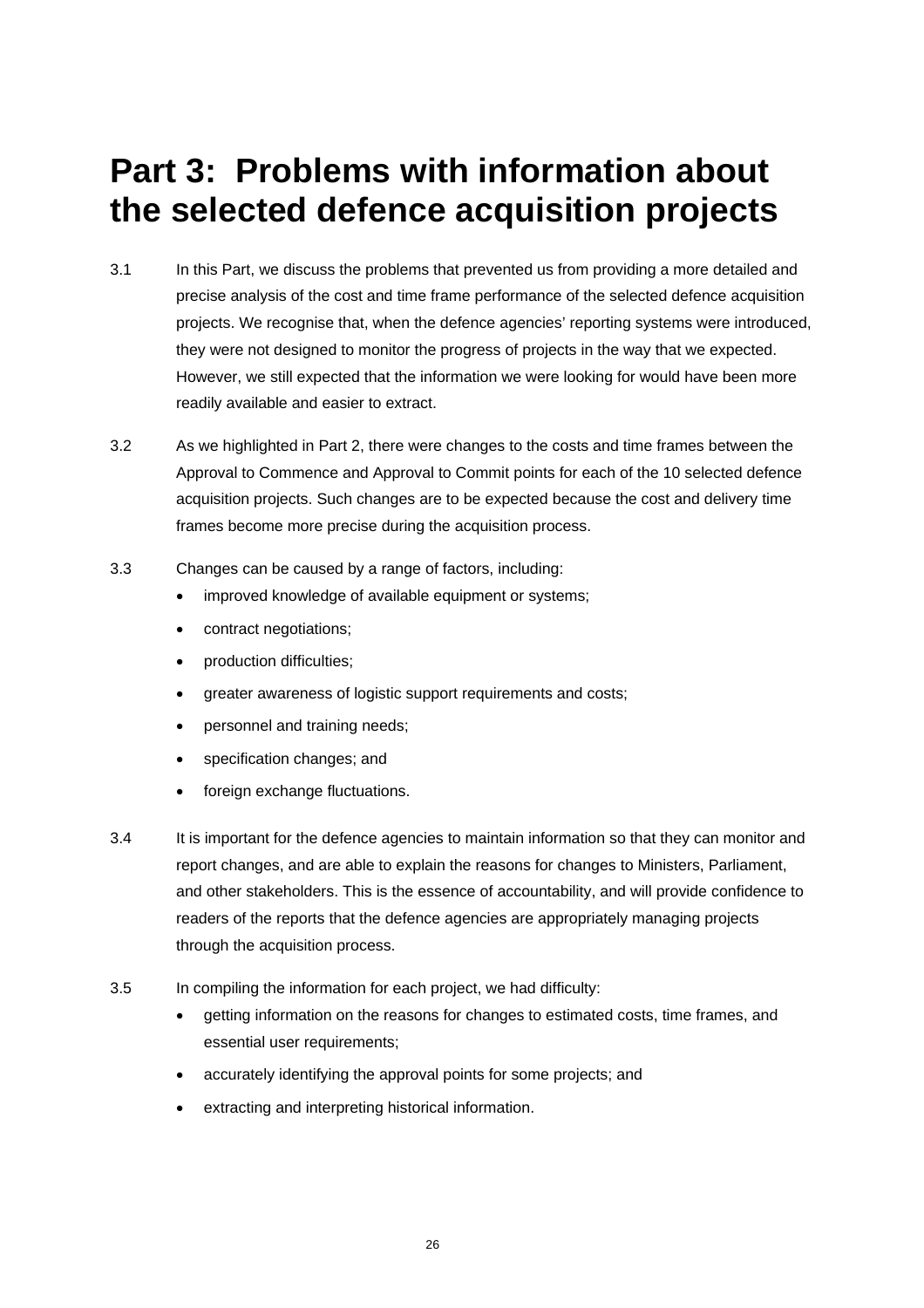3.6 These difficulties have implications for the transparency of the acquisition process. There is also a risk that the outcome of an acquisition is a capability that does not meet the essential user requirements that were defined by the NZDF at the start of the project.

## **Difficulty getting information about the reasons for changes**

- 3.7 The Ministry's financial reporting system is designed to monitor expenditure against the budget that Cabinet approved for each defence acquisition project. From this system, we were able to identify high-level differences between the current costs for project main line items (for example, the prime contract and ancillary contracts) and the budget approved by Cabinet. However, this system does not identify the reasons for changes between expenditure categories. Some of this information is available from the responsible project manager's working files. However, some of these files are held offshore (in cases where the project manager is based overseas) and do not monitor changes between expenditure categories consistently or comprehensively. We encountered similar problems when we tried to ascertain changes in time frames and essential user requirements.
- 3.8 As an example, we tried to ascertain the changes in cost for the Medium Range Anti-Armour Weapon project. Between Cabinet's Approval to Commence in December 2002 and the Approval to Commit point in December 2003, the estimated cost of the project increased from \$21.5 million to \$23.9 million (an increase of \$2.4 million). As at June 2007, the forecast cost to complete the project had reduced to \$21.9 million (a decrease of \$2 million). By December 2007, the forecast had again risen to \$23.9 million. We were unable to identify the reasons for all of the cost movements using the Ministry's project files and financial reports.
- 3.9 The \$2.4 million increase in estimated cost between the Approval to Commence and Approval to Commit points included savings from favourable exchange rates (a decrease of \$3.7 million) and an increase in the cost of various project line items (an increase of \$6.1 million). Of the \$6.1 million, we were able to find reasons for an increase of \$0.5 million,<sup>2</sup> leaving \$5.6 million that the Ministry's project manager could not explain in any further detail. The project manager assumed that the increase was the result of the supplier providing more accurate costs at the Approval to Commit point.
- 3.10 As at June 2007, the project was forecast to be \$2 million under budget. We tried to identify the reasons for this. There were savings because of favourable exchange rates (a decrease of \$2 million), and reductions in the prime contract, ancillary contracts, and project

• purchase of additional spare parts and equipment; and

l

 $\overline{2}$  This \$0.5m was made up of price increases for some project items, and savings in other areas of the project. Reasons for the changes included:

<sup>•</sup> price increases for weapons systems, missiles, and simulation and training equipment;

<sup>•</sup> reduced costs for depot level support, transportation, training, and testing;

<sup>•</sup> an increased budget for the Ministry's project administration and infrastructure requirements.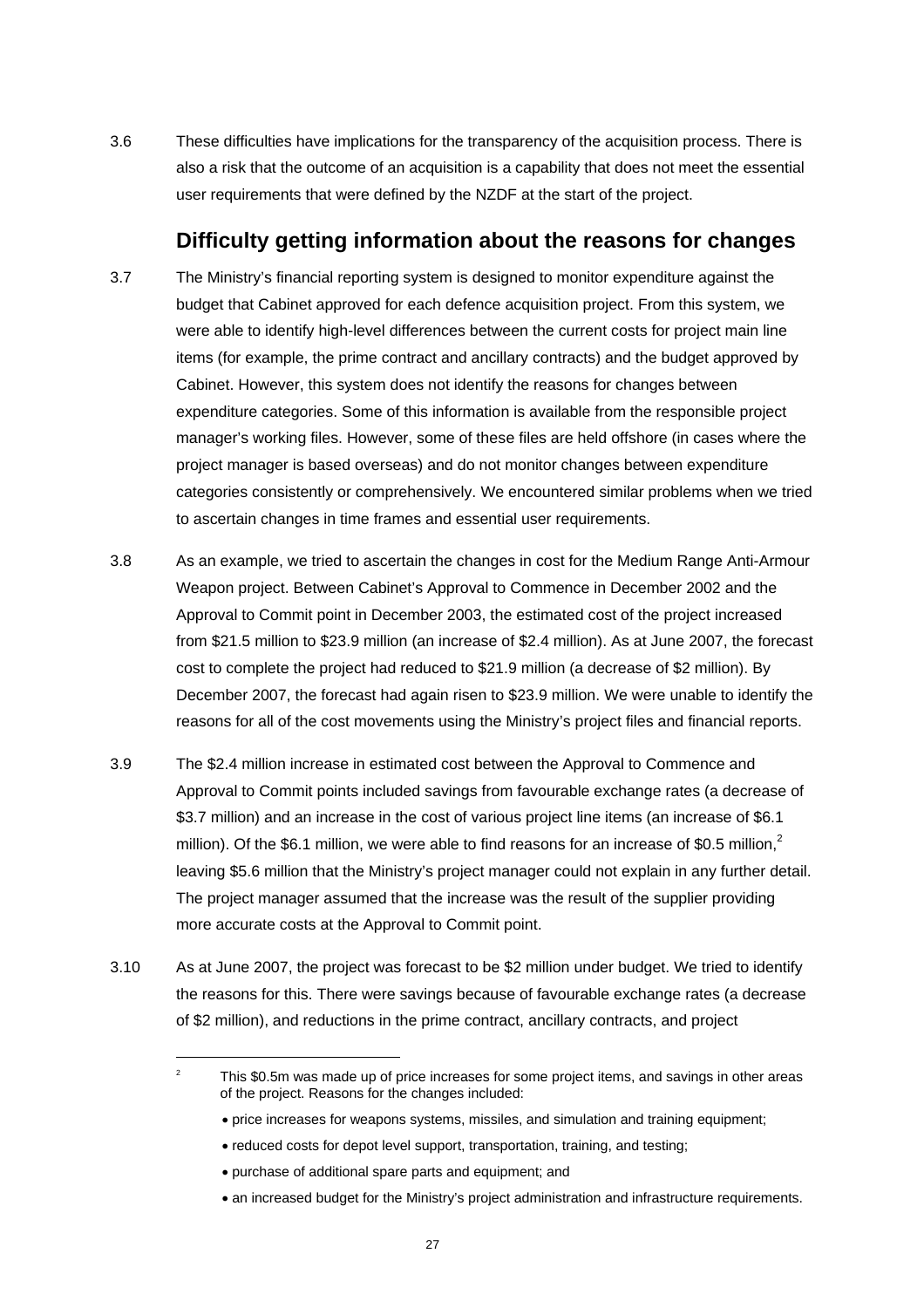management costs (decreases of \$0.5 million, \$1.7 million, and \$1 million respectively). Those savings were partly offset by an increase (\$3.2 million) in the budgeted contingency funding committed or forecast to be spent, leaving the project \$2 million under budget. We were unable to find detailed reasons for the savings under ancillary contracts and project management, because the Ministry's finance and acquisition project management systems did not monitor costs at the level of detail that we required.

# **Difficulty accurately identifying approval points for some projects**

- 3.11 We have used the Approval to Commence point as the baseline approval point for each project. This is one of the main milestones set out in the CMF. Not all of the projects included in our audit were approved under the CMF. Some pre-dated it, and for those projects it was sometimes difficult to identify the historical approvals that corresponded to the CMF's milestones, because the approvals were not always clearly documented.
- 3.12 For example, the Very Low Level Air Defence Alerting and Cueing System (VACS) was originally a component of the Very Low Level Air Defence (VLLAD) project to procure shortrange anti-aircraft missiles for the Army. The project was first approved in June 1994. In August 1996, the project was split into two parts: one to procure the missiles and launchers, and the other to procure a radar alerting and cueing system to identify hostile aircraft and assign missiles to target them (the VACS). The delivery of missiles and launchers was completed in April 1998. However, no suitable VACS was available. The Ministry told us that the VACS part of the project was cancelled, and a new project to procure a VACS started in 2002.
- 3.13 The Ministry's documentation did not clearly show the cancellation of the VACS part of the original VLLAD project and the start of the new project, including the dates when each happened. Therefore, it was not possible to formally identify the Approval to Commence point for the revived VACS project. For our analysis, we have used the cost and time frame given in the 2002 LTDP. Assessing the timeliness of the VACS project against the original June 1994 approval would show the overall project performance in a poor light, and one that does not reflect the more recent performance of the project.

# **Difficulty extracting and interpreting historical information**

3.14 Information about some of the defence acquisition projects is dated. For example, the VACS and the Medium Range Anti-Armour Weapon projects began in the 1990s. Extracting the necessary information from the extensive project files proved very time-consuming. The information often required interpretation, based on an in-depth knowledge of the project, to extract the relevant details for our audit. We did not have that in-depth knowledge and, in some cases, project managers with the relevant historical knowledge had left the Ministry.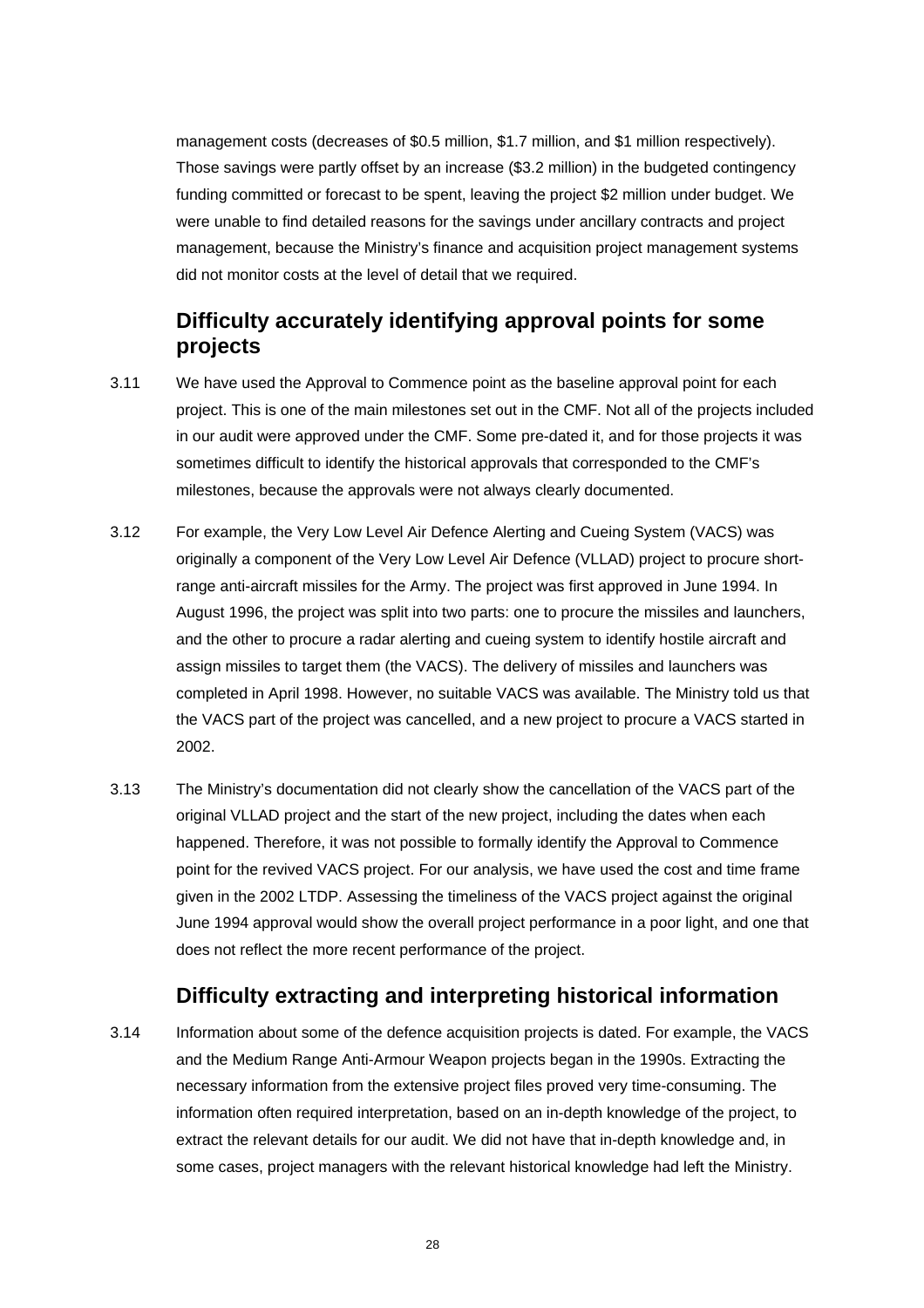3.15 We expected the Ministry to have information in a format that we could readily access and understand. Because the information was not readily accessible, the NZDF, as the end user, may also not have adequate access to information about whether the acquisition process will deliver a capability that meets its requirements.

# **The Ministry's reporting of the progress of acquisition projects**

- 3.16 To compile the information in Part 2, we examined the Ministry's internal financial reporting of the progress of projects, which was also reported in the Ministry's annual report. In our view, both could be more complete and clearer in conveying the progress of projects. Our concern is that the Ministry could report more information on project progress, not that the reported figures are inaccurate.
- 3.17 The format of the Ministry's internal reporting and its annual report is very similar. Both present highly aggregated information and are arranged by "total approved cost" and "total forecast to complete":
	- The total approved cost reflects the cost defined at the Approval to Commit point, factoring in any foreign exchange changes (which are costs outside the Ministry's control).
	- The total forecast to complete is made up of expenditure to date, future commitments and forecasts, and Goods and Services Tax.
- 3.18 However, a significant difference between the reports is that the annual report does not show the "total cost variance" that is included in the internal report. The total cost variance is the difference between the approved cost and forecast to complete. Figure 4 shows the internal report and annual report extract produced for the C-130 Life Extension project.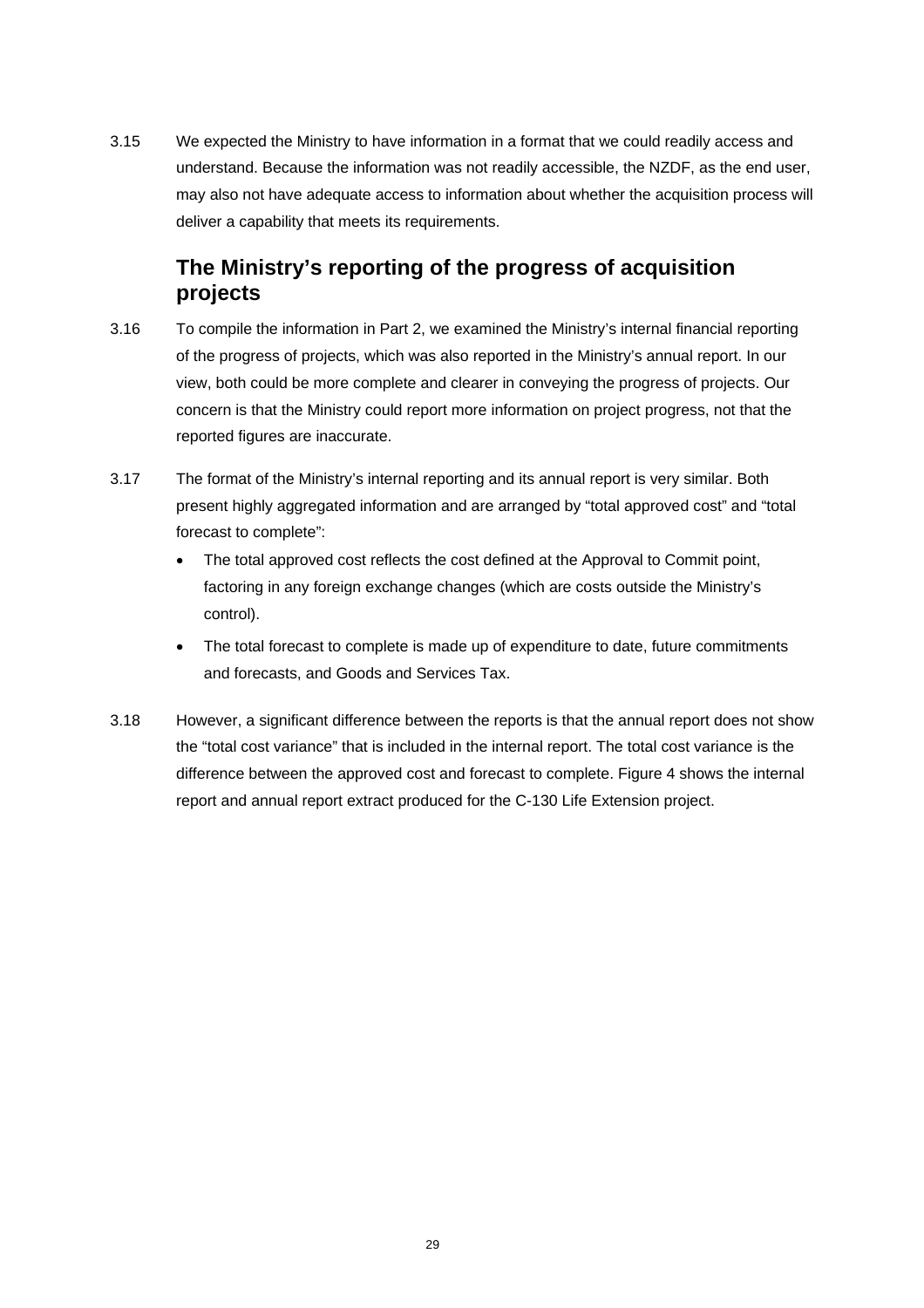#### Figure 4

Illustration of the Ministry's internal report and annual report information for the C-130 Life Extension project

### Internal report format (June 2007) Annual report 2007 format

| <b>Ministry Of Defence - Project Status Report</b> |                                           |                                                             |               |
|----------------------------------------------------|-------------------------------------------|-------------------------------------------------------------|---------------|
| Project                                            | <b>C130 Hercules Life Extension Study</b> | Project approval                                            | 233,739,000   |
| <b>Project Summary</b>                             |                                           |                                                             |               |
| Project approval                                   | 233,739,000                               | Foreign exchange variances to date and forecast to complete | (2,716,571)   |
| Foreign exchange variance                          | (2,716,571)                               | GST                                                         | 29,217,000    |
| <b>GST</b>                                         | 29,217,000                                | Total approved cost                                         | 260,239,429   |
| <b>Total approved cost</b>                         | 260,239,429                               |                                                             |               |
| <b>GST</b> exclusive                               |                                           | <b>GST</b> exclusive                                        |               |
| Expenditure to date                                | 162,044,047                               | Expenditure to 30 June 2006                                 | 109,851,485   |
| Future commitments                                 | 52,544,148                                | Expenditure 2006/07                                         | 52,192,562    |
| Future forecasts                                   | 16,345,312                                |                                                             |               |
|                                                    | 230,933,507                               | Future commitments and forecasts                            | 68,889,460    |
|                                                    |                                           |                                                             | 230,933,507   |
| <b>GST</b>                                         |                                           |                                                             |               |
| Expenditure to date<br>Future forecasts            | 243,647                                   | <b>GST</b>                                                  |               |
|                                                    | 28,973,350<br>29,216,997                  | GST to 30 June 2006                                         | 110,175       |
|                                                    |                                           | Expenditure 2006/07                                         | 133,472       |
| <b>Total forecast to complete</b>                  | 260,150,504                               | Future commitments and forecasts                            | 28,973,350    |
|                                                    |                                           |                                                             |               |
| Cost variance                                      |                                           |                                                             | 29,216,997    |
| Project variance                                   | 88,922                                    | Total forecast cost to complete                             | 260, 150, 504 |
| <b>GST</b> variance                                | 3                                         |                                                             |               |
| <b>Total cost variance</b>                         | 88,925                                    |                                                             |               |

- 3.19 For the 10 selected projects, we reviewed information from the Ministry's internal financial status reports (as at the end of June 2007) to see what total cost variance was reported between the Approval to Commit point and the cost forecast at the end of June to complete the project. We note how small the variance was for each project, with each project reported to be under budget.
- 3.20 Figure 5 shows the reported cost variations and the percentages of the approved costs they represent. Two projects are not included – the Training/Light Utility Helicopter had not reached the Approval to Commit point as at the end of June 2007, and the Improvised Explosive Device Disposal project is managed by the NZDF.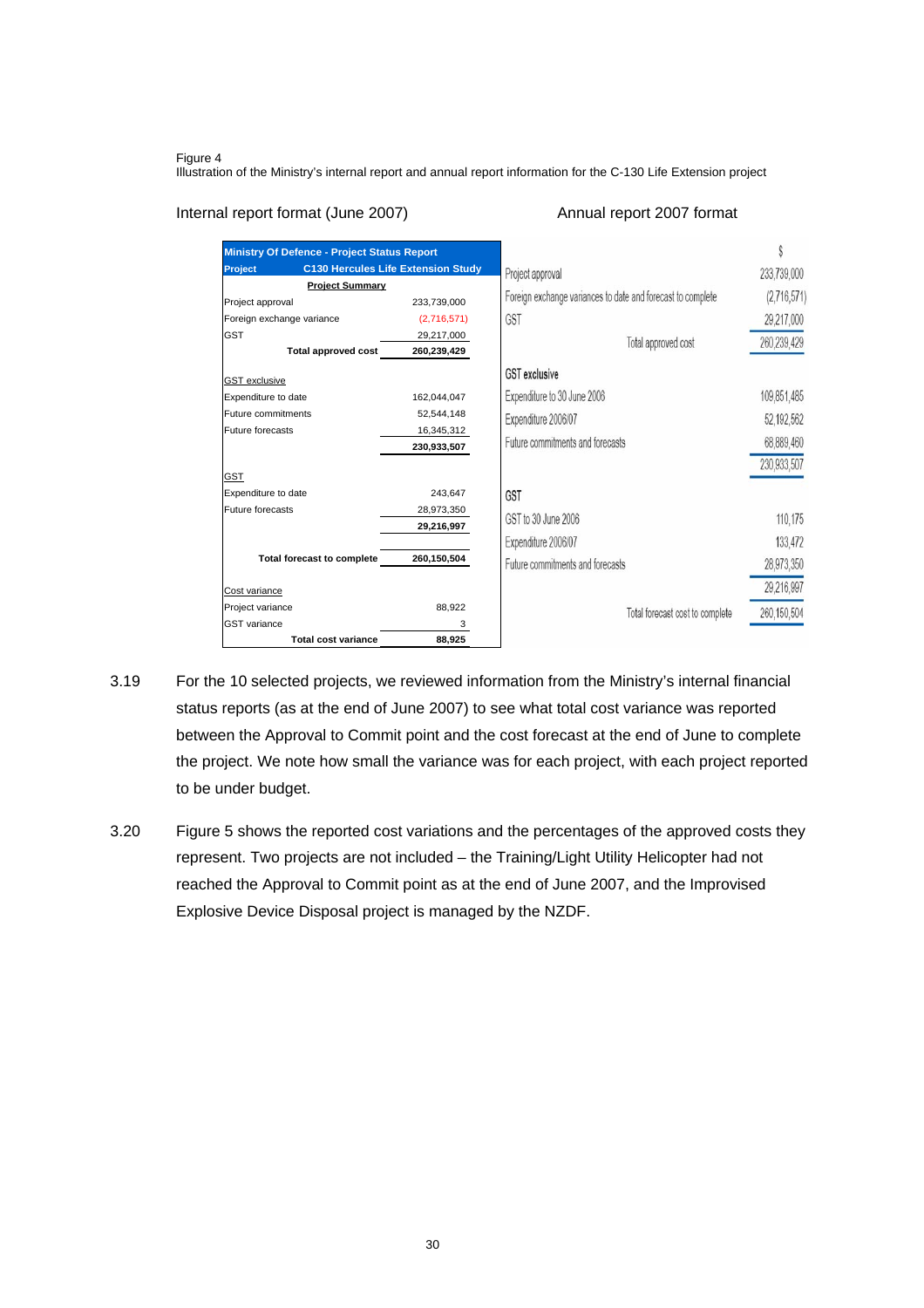Figure 5

Reported cost variations and their percentage of project approval, as at June 2007

| Project                                                         | <b>Total cost variation</b><br>(including GST) | Total cost variation as a<br>percentage of project<br>approval |
|-----------------------------------------------------------------|------------------------------------------------|----------------------------------------------------------------|
| <b>Medium Utility Helicopter</b>                                | \$1,230                                        | 0.0002%                                                        |
| Multi-Role Vessel and Patrol Vessels<br>(Project Protector)     | \$9,665                                        | 0.002%                                                         |
| P-3 Systems Upgrade                                             | \$1,185,635                                    | 0.3%                                                           |
| C-130 Life Extension                                            | \$88,925                                       | 0.04%                                                          |
| Boeing 757 Acquisition and Modification                         | \$978                                          | 0.0004%                                                        |
| <b>Light Operational Vehicle</b>                                | \$23,474                                       | 0.03%                                                          |
| Medium Range Anti-Armour Weapon                                 | \$555                                          | 0.002%                                                         |
| Very Low Level Air Defence Alerting and<br><b>Cueing System</b> | \$367                                          | 0.003%                                                         |

Source: The Ministry of Defence's Financial Status Reports.

- 3.21 The Ministry's practice of entering into firm fixed-price contracts, where the risk is borne by the contractor, provides a reason for the variations being so small. However, without access to more complete information, we cannot confirm whether the defence agencies have made capability and/or time trade-offs to remain within the approved budget. In our view, the Ministry's reports do not provide some important and useful information. For example, they do not show:
	- what cost changes there have been compared with budgeted costs to make up the overall variance, and the reasons for the changes;
	- how much of the project contingency has been used;
	- how much of future expenditure is uncommitted; and
	- how foreign exchange fluctuations have affected project costs set at the Approval to Commit point.

### Use of project contingency and savings against budget

- 3.22 The project contingency for the Medium Range Anti-Armour Weapon was used to retain savings from other budget lines (see paragraph 3.10). It is sensible to retain savings from budget lines to use for any unexpected costs. However, the practice of placing those saved funds in the contingency reduces the transparency of project changes, especially savings.
- 3.23 In our view, information about how much of the contingency has been used, and what savings on budgeted costs have been made to date, could usefully be separately identified in the Ministry's internal and external reports. Instead, contingency expenditure and budget savings are included within the aggregated "future commitments and forecasts" figure in the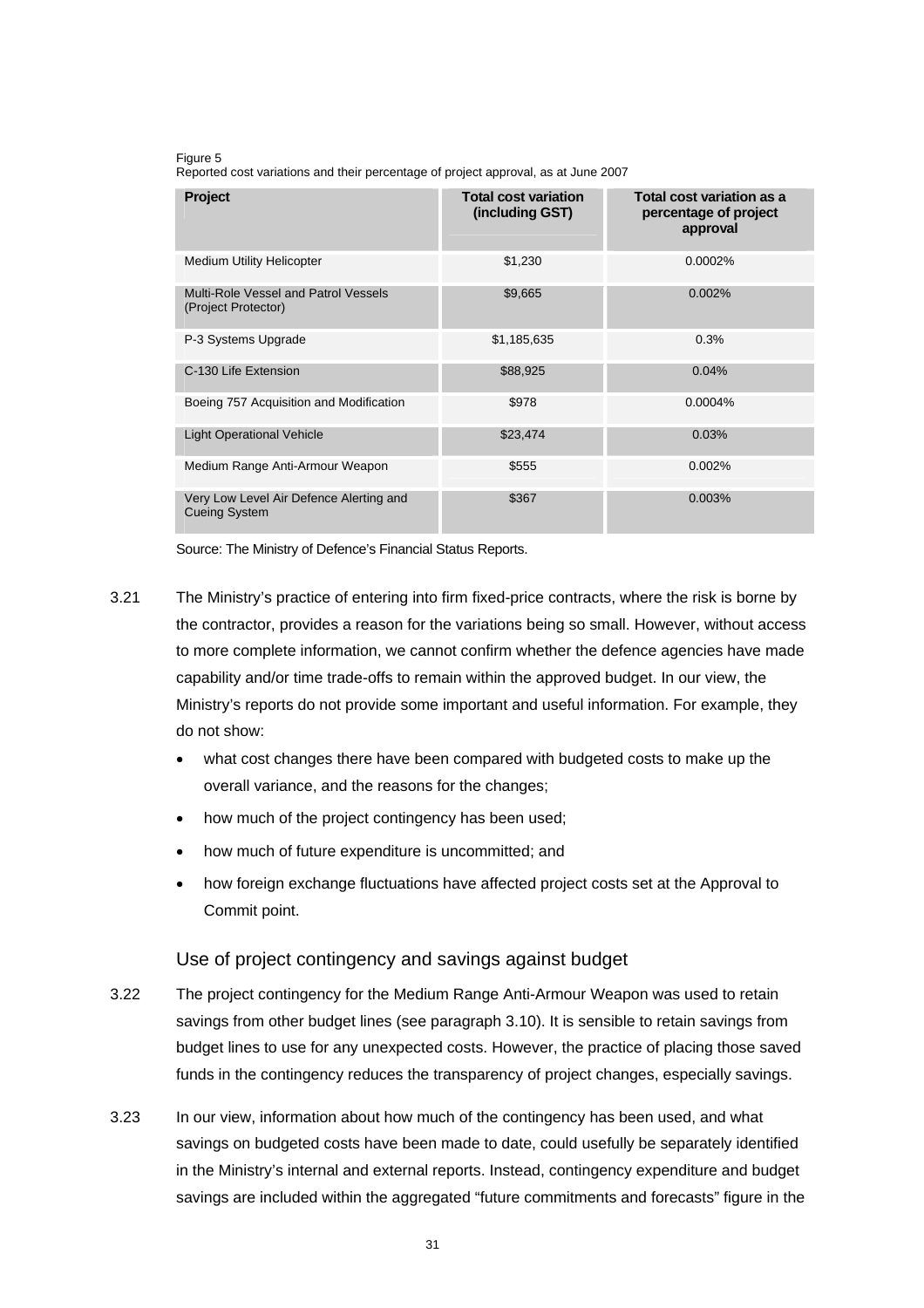Ministry's reports. Because the use of the contingency fund and any savings on budget lines are not reported separately, the Ministry's reports do not transparently show that projects may be underspent, as happened with the Medium Range Anti-Armour Weapon project. Equally, any overspending that has been managed by the project manager re-assigning savings from elsewhere or by favourable foreign exchange fluctuations is not transparent.

### Uncommitted expenditure

3.24 The Ministry's reports on the projects do not distinguish between future expenditure that is committed to be spent under contracts that are in place, and future expenditure that is forecast as being required to complete the projects but has not yet been committed to under contract. Separately identifying these two types of expenditure – and identifying early where forecast expenditure may not be required – could be useful to the NZDF in deciding how to re-allocate any uncommitted funds.

### Reporting foreign exchange fluctuations

- 3.25 Foreign exchange fluctuations are a standard feature of projects that span several years and currencies. The cost of the fluctuations is forecast, included as part of the total cost of the project, and submitted to Cabinet when the Ministry seeks its Approval to Commit. However, accounting for subsequent foreign exchange fluctuations in the Ministry's reporting is complicated.
- 3.26 When there is a favourable change in the foreign exchange rate, the saving is deducted from the project's total approved cost. When the change is unfavourable, the loss is added to the project's total approved cost. Therefore, the total approved cost of a project increases or decreases according to foreign exchange fluctuations. In our view, a project's total approved cost should be reported as a constant.
- 3.27 Figure 6 shows how foreign exchange fluctuations affect the total approved cost of the selected defence acquisition projects reported by the Ministry in its 2005, 2006, and 2007 annual reports. The Figure does not include three projects from our selection:
	- The Medium Utility Helicopter project is not included because its total cost had not been defined until the period covered by the 2007 annual report.
	- The Training/Light Utility Helicopter is not included because contract negotiations had not been completed at the time of the 2007 annual report.
	- The Improvised Explosive Device Disposal project is not included because it is managed by the NZDF.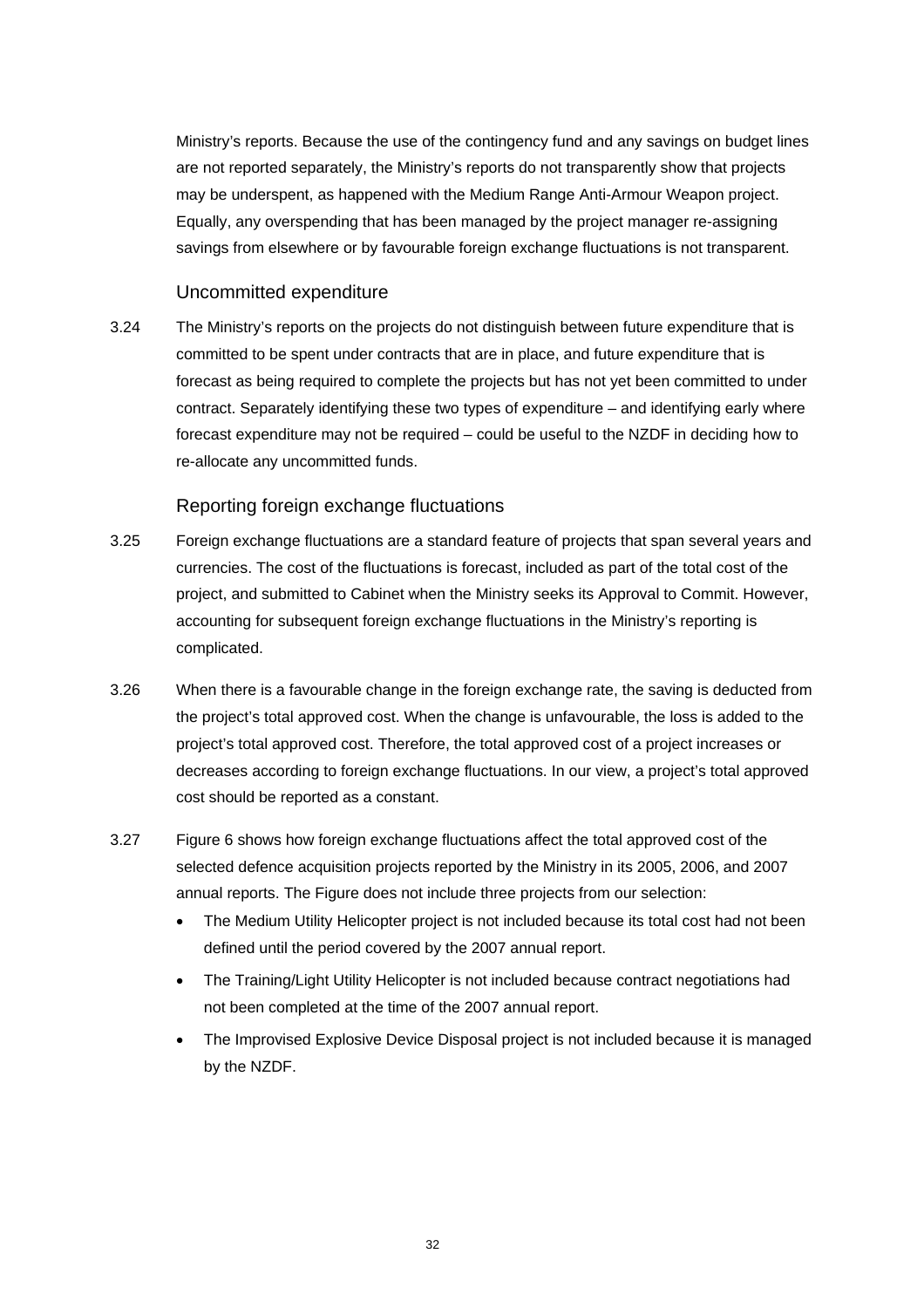#### Figure 6

Effect of foreign exchange fluctuations on the total approved cost (including GST) for the selected defence acquisition projects

| Project                                                     | 2005 annual<br>report (\$m) | 2006 annual report<br>(including the<br>change in \$m from<br>2005) | 2007 annual report<br>(including the<br>change in \$m from<br>2006) |
|-------------------------------------------------------------|-----------------------------|---------------------------------------------------------------------|---------------------------------------------------------------------|
| Multi-Role Vessel and Patrol<br>Vessels (Project Protector) | 558.2                       | $558.8 (+0.6)$                                                      | 558.8(0)                                                            |
| P-3 Systems Upgrade                                         | 393.7                       | $394.0 (+0.3)$                                                      | $391.3(-2.7)$                                                       |
| C-130 Life Extension                                        | 261.1                       | $261.4 (+0.3)$                                                      | $260.2(-1.2)$                                                       |
| Boeing 757 Acquisition and<br>Modification                  | 235.6                       | $248.5 (+12.9)$                                                     | $247.3(-1.2)$                                                       |
| <b>Light Operational Vehicle</b>                            | 106.2                       | $106.4 (+0.2)$                                                      | $106.3(-0.1)$                                                       |
| Medium Range Anti-Armour<br>Weapon                          | 25.1                        | $24.8(-0.3)$                                                        | $24.9 (+0.1)$                                                       |
| Very Low Level Air Defence<br>Alerting and Cueing System    | 15.8                        | $15.9 (+0.1)$                                                       | $16.0 (+0.1)$                                                       |
| <b>TOTAL</b>                                                | 1595.7                      | 1609.8 (+14.1)                                                      | $1604.8(-5)$                                                        |

- 3.28 Figure 6 shows how the total approved cost of the selected projects changed because of foreign exchange fluctuations. When compared with the total cost of the projects, the changes are not significant. However, the changes for individual projects can be significant. For example, the total approved cost for the Boeing 757 Acquisition and Modification project changed by about \$13 million between the 2005 and 2006 annual reports.
- 3.29 We are satisfied that the Ministry is managing its exposure to foreign currency fluctuations appropriately. However, we consider that the Ministry can improve its reporting on the effect these fluctuations have on a project's cost. Because the Ministry's submissions to Cabinet at the Approval to Commit point include the forecast cost of foreign exchange fluctuations, the subsequent effect of actual changes should be shown separately as a variation to the cost that Cabinet approved.
- 3.30 Our concern, which is shared by the Treasury, is that the Ministry's current practice is to report the actual change in a "floating" total approved cost. This approach reduces the transparency of how foreign exchange fluctuations affect the cost of individual projects, and the projects overall. In our view, the Ministry's reporting should show the fluctuations as part of the overall cost variance. We were told that the Ministry is reconsidering its approach to reporting project costs. This is one area that the Ministry could usefully review.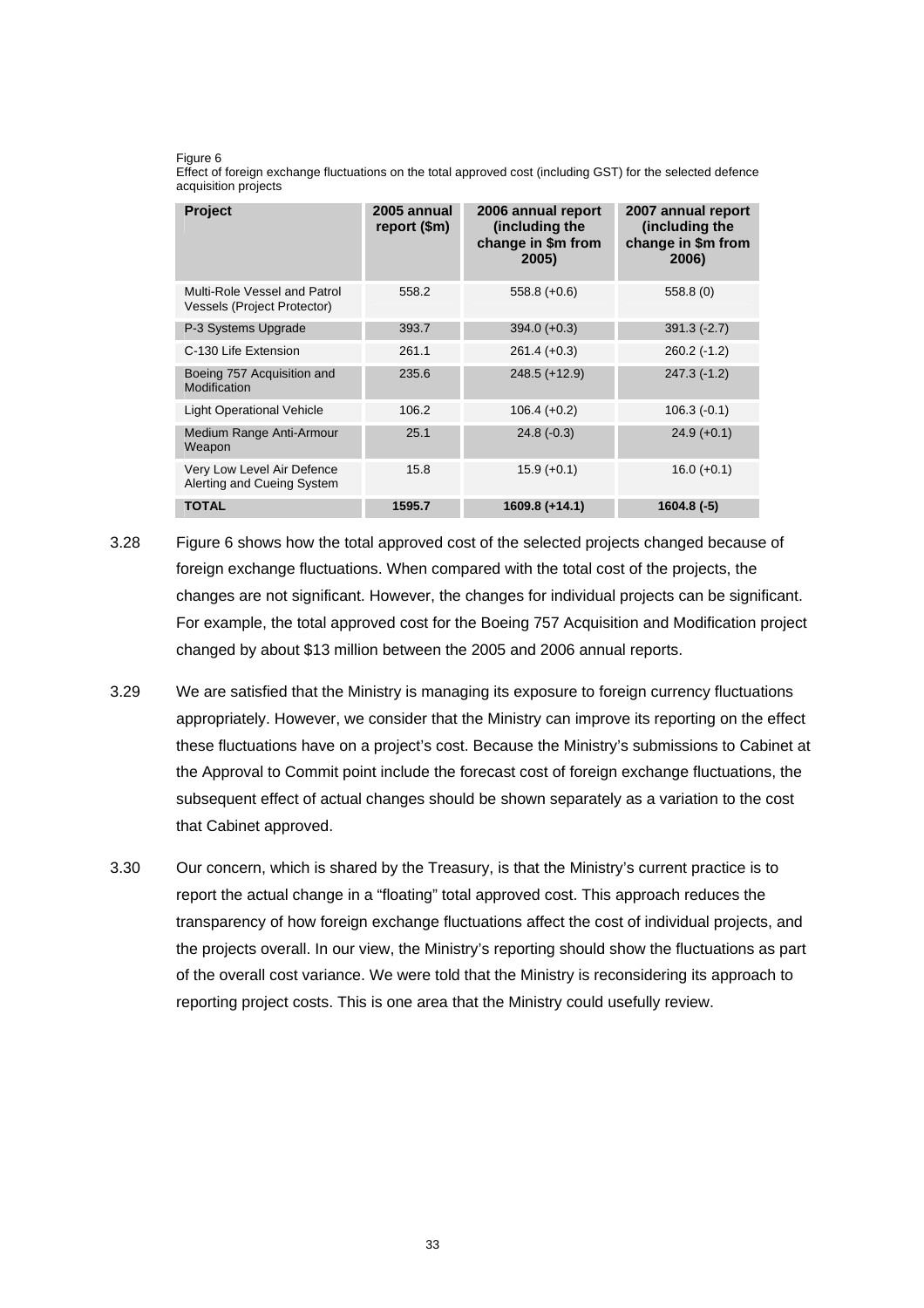# **Part 4: Plan to improve progress reporting on defence acquisition projects**

- 4.1 In Parts 2 and 3, we described the current limitations in the quality and amount of information on progress against approved costs, time frames, and essential user requirements for defence acquisition projects. In this Part, we describe our plan for working with the defence agencies to improve their reporting about the progress of these projects.
- 4.2 We intend to work with the defence agencies during the next two financial years to make the changes needed to improve the quality, transparency, and usefulness of their reporting about defence acquisition projects.
- 4.3 Our work with the defence agencies will be in two stages. We will reconsider our approach after stage 1.
- 4.4 In stage 1, we will look at how well the defence agencies' reporting of the progress of defence acquisition projects meets the information requirements of internal and external stakeholders, and recommend improvements where necessary.
- 4.5 In stage 2, we will consider, with the defence agencies and other stakeholders, how we can ensure that the recommended improvements are made so that a more effective and useful reporting framework is created.

# **Stage 1: Meeting the information requirements of stakeholders**

- 4.6 The main focus of stage 1 will be on how well the defence agencies meet the information requirements of internal and external stakeholders, including Parliament, when reporting the progress of defence acquisition projects. This was part of our original audit, but the difficulties we encountered with the Ministry's information systems have made it a necessary first step towards our long-term objective of providing Parliament with assurance about the management of defence acquisition projects.
- 4.7 We will examine the defence agencies' project monitoring and reporting systems to identify the improvements needed. As part of that work, we will seek the Committee's and other stakeholders' views on the quality of the existing reporting, particularly its strengths and weaknesses. We will gather views on the information stakeholders would like to receive on project progress. We will then be able to establish what changes are required to the defence agencies' systems to enable them to produce the type of information that internal and external stakeholders consider should be reported.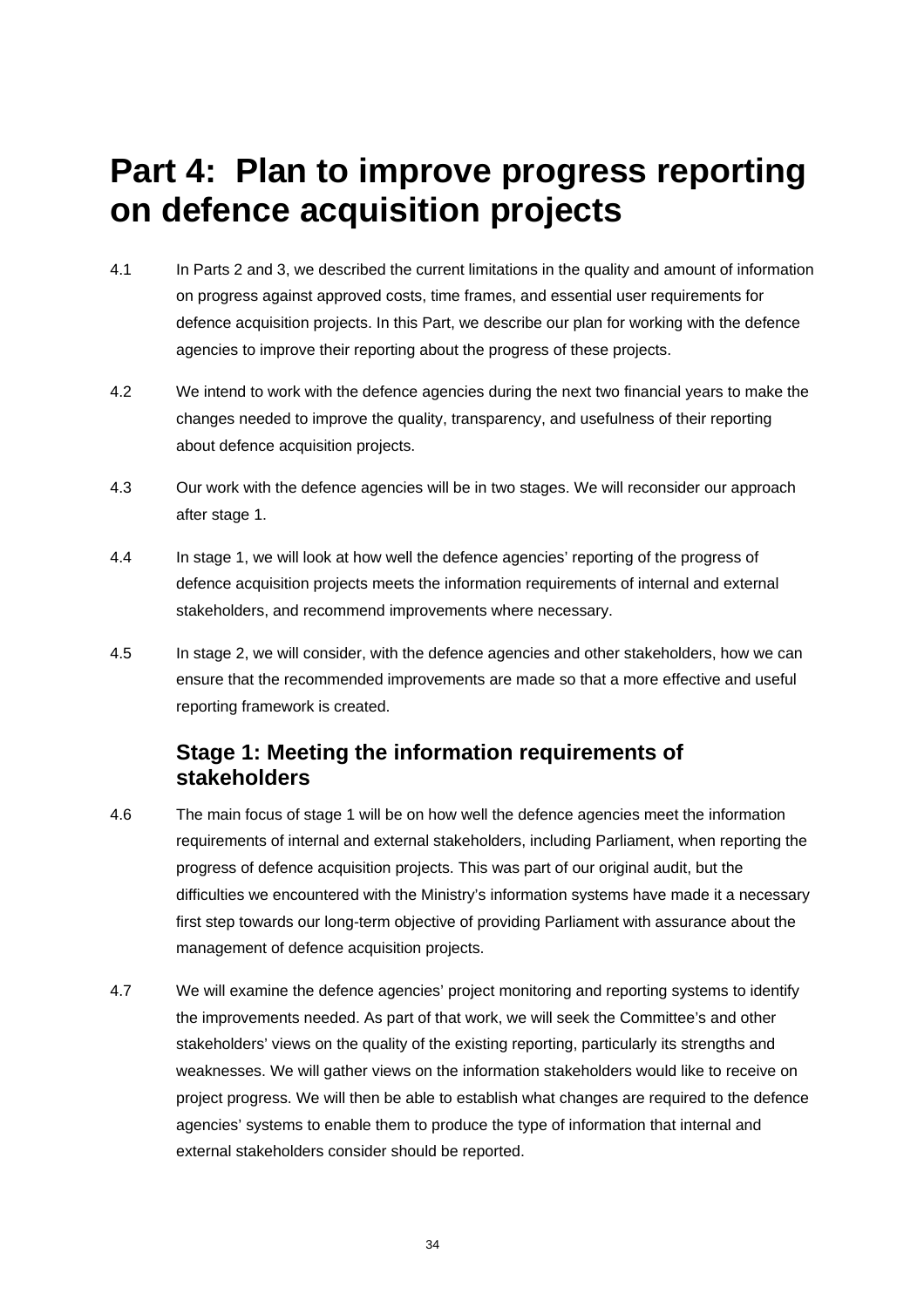# **Stage 2: Future reporting about acquisition projects**

- 4.8 Depending on the findings from stage 1, we will then consider, with the defence agencies and relevant external stakeholders, what further work we may need to do to ensure that the defence agencies' reporting is useful for them and for others.
- 4.9 In encouraging the defence agencies to create a revised reporting framework, we will need to take account of New Zealand's defence acquisition environment, defence acquisition project reporting practices in other jurisdictions (for example, the United Kingdom and Australia), and the implications of the Treasury's Capital Asset Management Review. This approach will ensure that the framework is relevant and practical.
- 4.10 We intend to use our annual plans to keep Parliament and other interested parties informed about the progress we and the defence agencies make against this plan.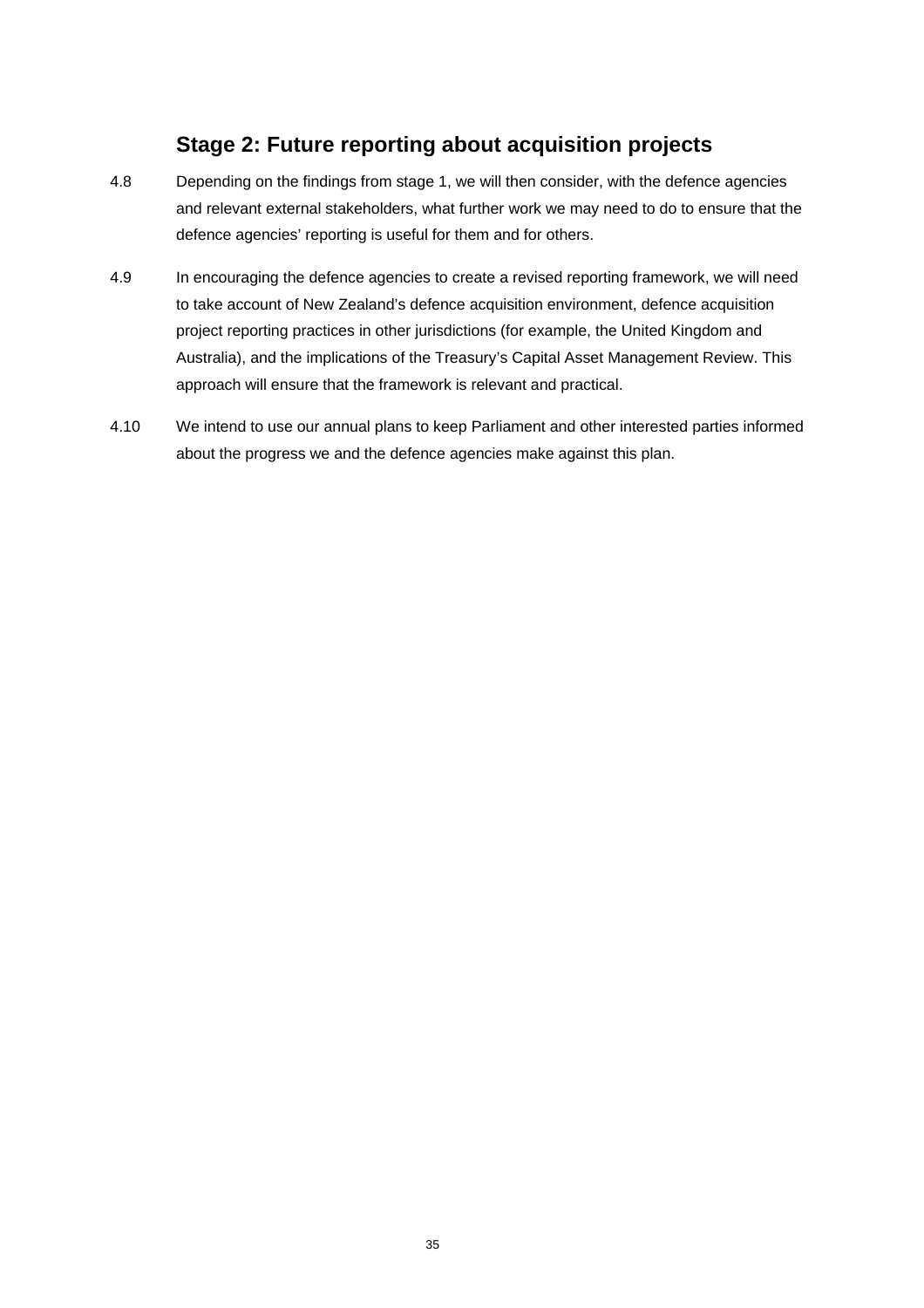# **Appendix – Supporting detail about the selected defence acquisition projects**

In this Appendix, we present the detailed information supporting our findings in Part 2. For each of the 10 selected projects, we describe:

- the project's purpose and history, and how it has progressed through the acquisition process; and
- the changes to project costs and time frames, presented in two tables.

The first table shows the costs and time frames estimated at the Approval to Commence and Approval to Commit points, and the Ministry's forecast to the Committee in December 2007.

There are two exceptions. The NZDF manages the Improvised Explosive Device Disposal project, so for that project we show instead the information the NZDF provided to us in April 2008. The contract negotiations for the Training/Light Utility Helicopter had not been completed by December 2007, so for that project we show the cost and time frame changes between the Approval to Commence and Approval to Commit points.

The second table shows how much the costs and time frames changed between these points.

In paragraphs 2.4-2.5, we said that we had to make some assumptions before we could analyse how projects had progressed against the costs and time frames set at the Approval to Commence point. In the tables of information for each project, we name the sources we used for the figures. We have also noted where our figures differ from those the Ministry reported to the Committee in December 2007.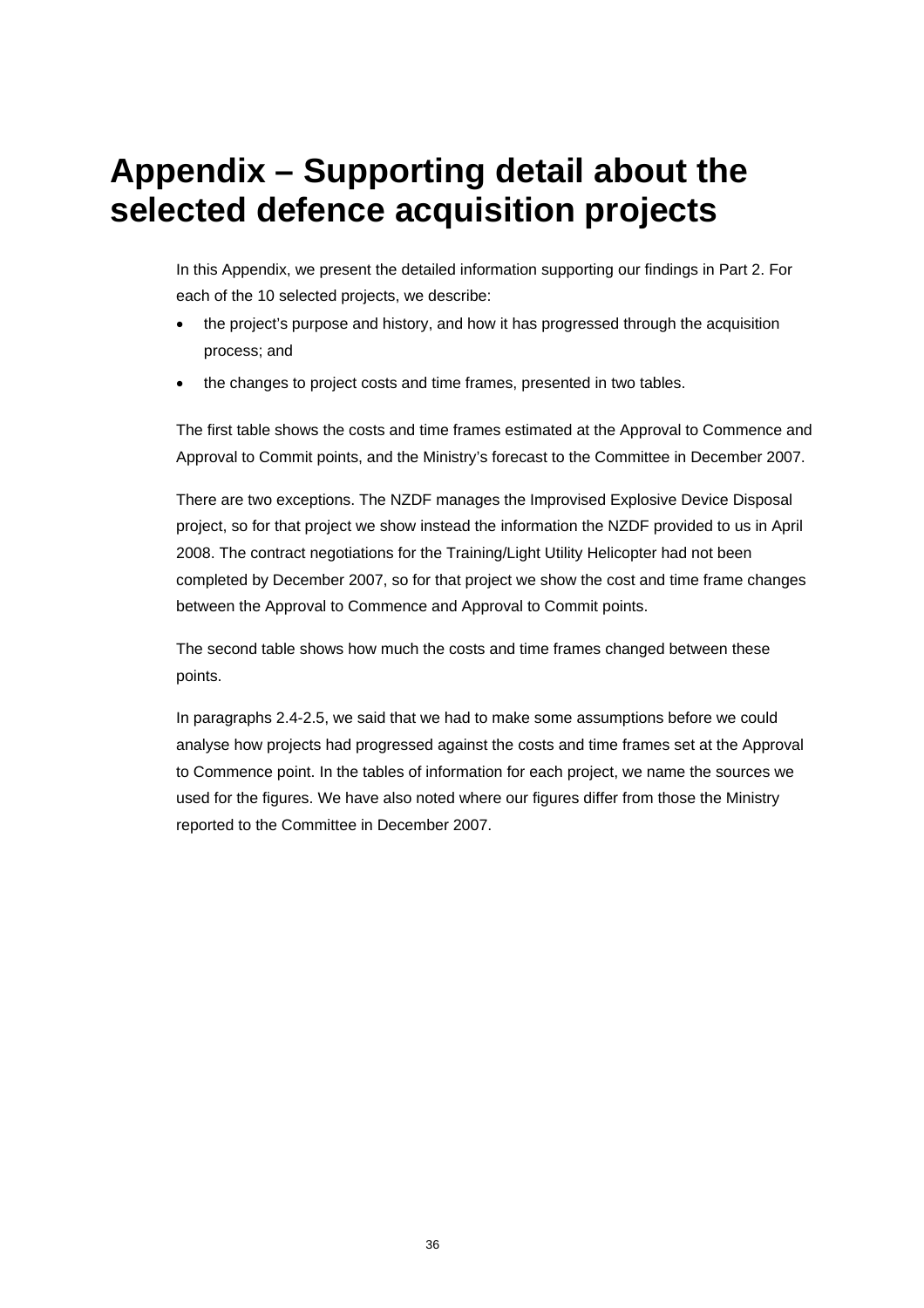# **Medium Utility Helicopter and Training/Light Utility Helicopter**

### Project purpose and history

The purpose of these projects is to replace 14 Iroquois helicopters with eight NH90 Medium Utility Helicopters, and replace the Sioux helicopters with five Agusta-Westland A109 Training/Light Utility Helicopters and a flight simulator. Unlike the rest of the report, we have grouped the Medium Utility and Training/Light Utility Helicopter projects in this section. The two helicopter types are part of the same project – NZDF Helicopter Capability. However, the two types had separate references in the 2006 LTDP, and have followed different acquisition paths and timing. We reflect here the shared history of the helicopters, and the rest of the report shows their progress as separate parts of the combined project.

Since the mid-1960s, a fleet of 14 Bell UH-1H Iroquois aircraft have provided the utility helicopter capabilities of the NZDF. Five Bell B47G Sioux aircraft have provided helicopter training requirements. After more than 40 years' service, both types of helicopter are approaching or are at the limits of safe and economic operation. Neither type can meet the NZDF's current and future helicopter requirements, which include:

- lifting heavier loads over longer distances;
- operating in adverse weather and at night; and
- providing lead-in training for both the new Medium Utility helicopter and the Seasprite SH 2G operated by the Royal New Zealand Navy.

On 3 December 2003, Cabinet approved the Ministry going to the industry to explore options for both the Medium Utility Helicopter and the Training/Light Utility Helicopter capabilities. At that point, the capabilities were estimated to cost between \$400 million and \$550 million for the Medium Utility Helicopters and \$11 million for the Training/Light Utility Helicopters.

A contract for the acquisition of eight NH90 Medium Utility helicopters, spares (including another airframe for parts), and training was signed on 31 July 2006 (see the Ministry's *Annual Report for 2006*, page 37).

On 30 October 2007, the Minister of Defence announced that Cabinet had approved the start of contract negotiations for five Agusta-Westland A109 Training/Light Utility Helicopters and a flight simulator to meet the NZDF's requirements. A contract was signed on 8 May 2008.

The tables below for the Training/Light Utility Helicopter project show the changes in costs and time frames between the Approval to Commence and Approval to Commit points only. This is because, unlike the other selected projects, this project's Approval to Commit came after the Ministry's December 2007 report to the Committee.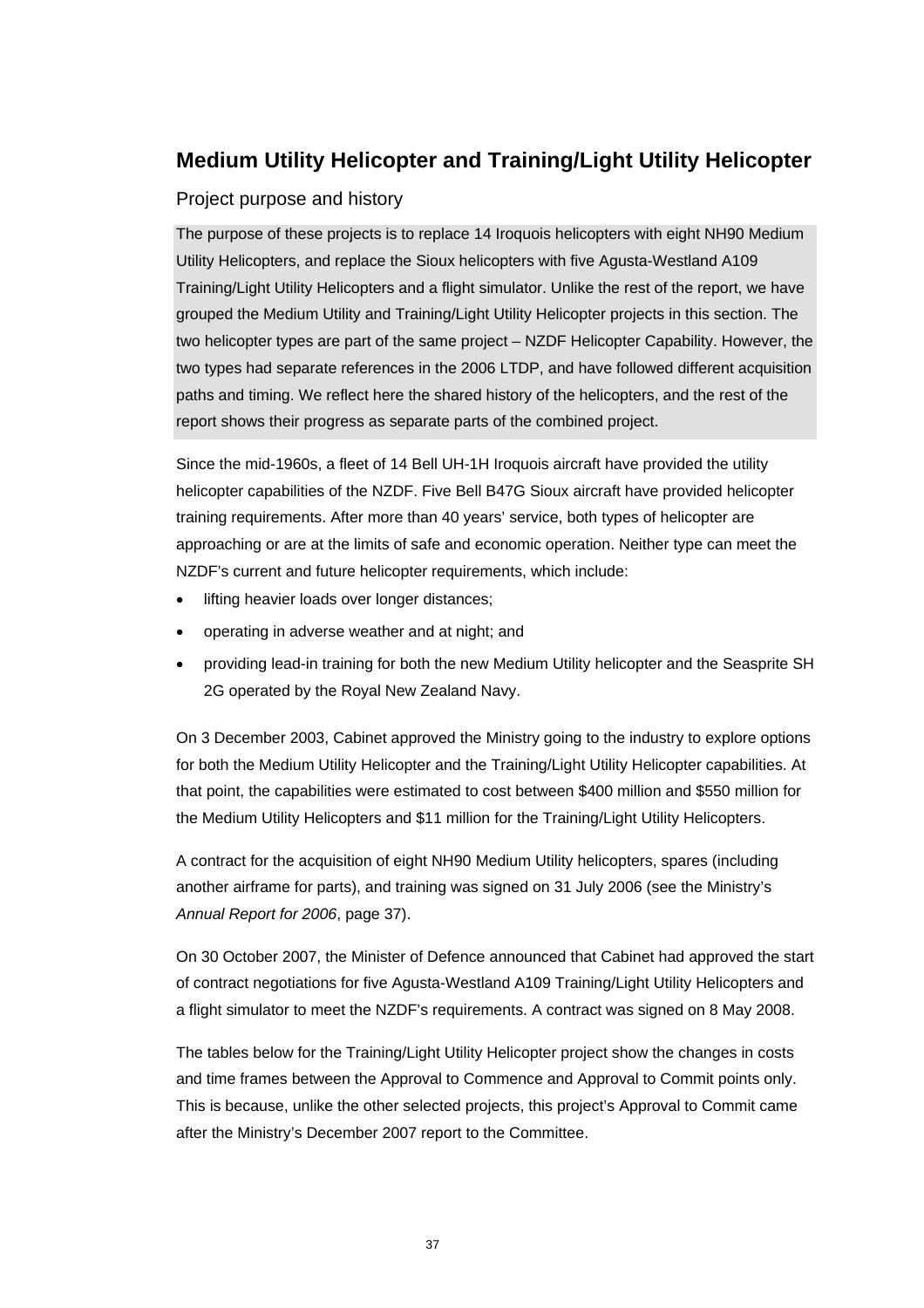Cost and time frame changes for the Medium Utility Helicopter

**Costs and time frames at the Approval to Commence and Approval to Commit points, and figures forecast as at December 2007** 

|                         | <b>Approval to</b><br><b>Commence point</b> | <b>Approval to Commit</b><br>point | <b>Ministry's December 2007</b><br>forecast to the Committee |
|-------------------------|---------------------------------------------|------------------------------------|--------------------------------------------------------------|
| Cost<br>(excluding GST) | \$400m to \$550m <sup>1</sup>               | \$771.7m <sup>2</sup>              | \$771.7m                                                     |
| Time frame              | Around 2007 <sup>3</sup>                    | All deliveries by mid-2011         | All helicopters by mid-2011                                  |

#### **Sources**

- 1 We use the range from the Cabinet approval of 3 December 2003, which cited the 2003 LTDP. When the Ministry reported to the Committee in December 2007, it used the 2004 LTDP range (\$400 million to \$550 million) for both the Medium Utility Helicopter and Training/Light Utility Helicopter.
- 2 We use the cost in the contract, which was signed on 31 July 2006.
- 3 We use the 2003 LTDP because no time frame was given in the Cabinet approval.

#### **Changes to costs and time frames as the project has progressed**

|                         | <b>Approval to</b><br>Commence point to<br><b>Approval to Commit</b><br>point | <b>Approval to Commit</b><br>point to the Ministry's<br>December 2007 forecast | Total change between the<br><b>Approval to Commence point</b><br>and the Ministry's forecast |
|-------------------------|-------------------------------------------------------------------------------|--------------------------------------------------------------------------------|----------------------------------------------------------------------------------------------|
| Cost<br>(excluding GST) | $+$ \$221.7m <sup>1</sup>                                                     | 0                                                                              | $+$ \$221.7m                                                                                 |
| <b>Time</b> (months)    | $+42^{2}$                                                                     | $\Omega$                                                                       | $+42$                                                                                        |

### **Explanatory notes**

- 1 This is the difference between the upper limit of the estimated range at the Approval to Commence point (\$550 million) and the Approval to Commit point (\$771.7 million).
- 2 This is the difference between the Approval to Commence point (around 2007 so we have assumed that this means the end of 2007) and the Approval to Commit point (mid-2011 – so we have assumed that this means the end of June 2011).

Cost and time frame changes for the Training/Light Utility Helicopter

#### **Costs and time frames at the Approval to Commence and Approval to Commit points**

|                         | <b>Approval to</b><br><b>Commence point</b> | <b>Approval to Commit</b><br>point         |
|-------------------------|---------------------------------------------|--------------------------------------------|
| Cost<br>(excluding GST) | $$110m$ <sup>1</sup>                        | 139.3m <sup>3</sup>                        |
| <b>Time frame</b>       | During $2008^2$                             | Enter into service in<br>2011 <sup>4</sup> |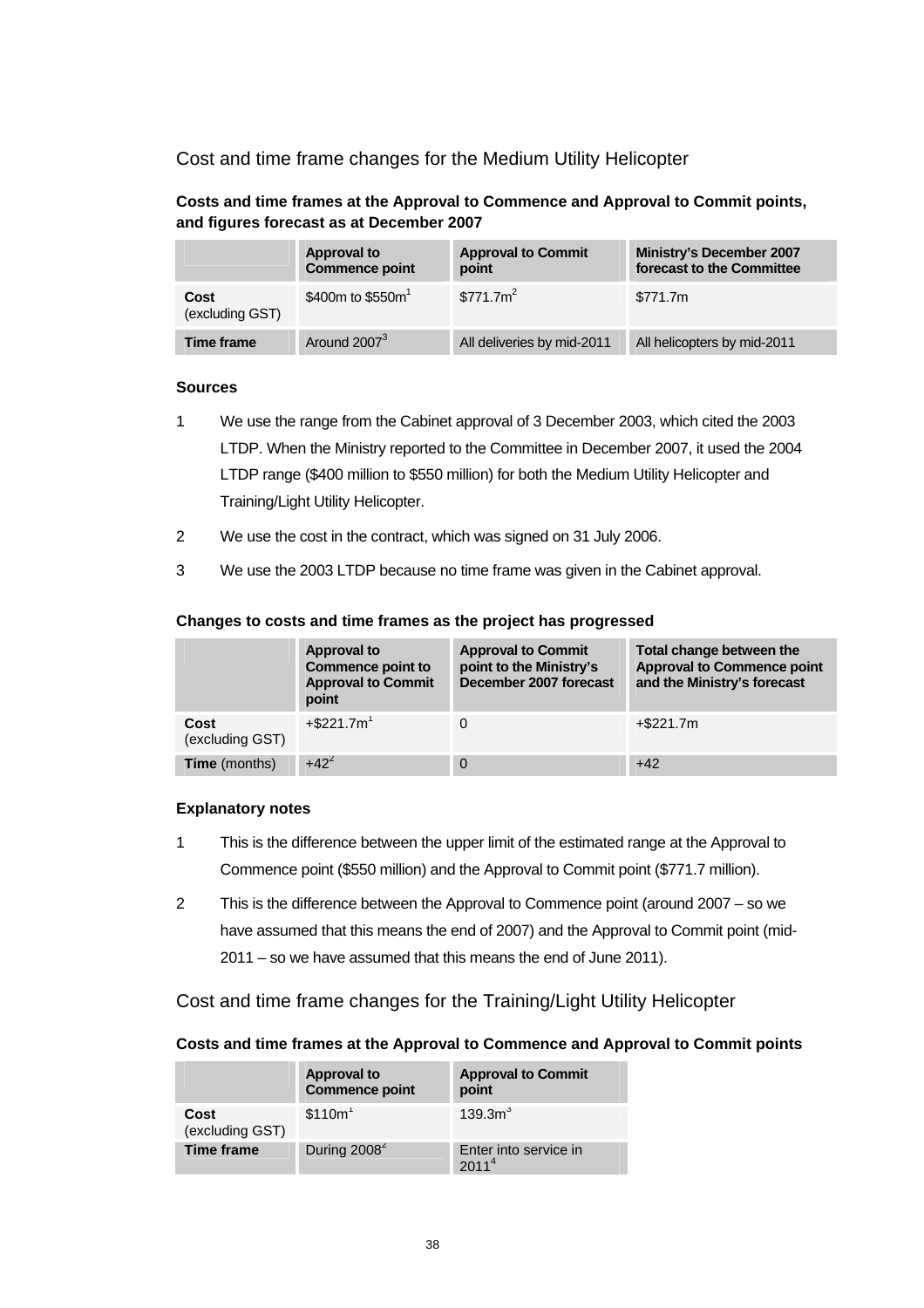#### **Sources**

- 1 We use the figure from the Cabinet approval of 4 September 2006. We note the significant increase in the defence agencies' estimate of cost between the 2002 and 2006 LTDPs (an increase of \$99 million, from \$11 million to \$110 million). The defence agencies advised that the estimate in the 2002 LTDP was based on an "off-the-shelf" civil helicopter. The 2006 LTDP estimate was informed by technical changes to the Medium Utility Helicopter project that meant that an "off-the-shelf" civil helicopter would no longer meet the NZDF's training needs, and that a militarised helicopter would be sought at additional cost. Cabinet noted that the \$110 million figure was an approximate cost, subject to confirmation after further discussions with manufacturers and suppliers.
- 2 We use the figure from the 2006 LTDP because there was no indication of timing in the Cabinet approval.
- 3 We use the approval signed by the Ministers of Defence and Finance (Joint Ministers) on 29 and 30 April 2008 respectively, as authorised by Cabinet.
- 4 We use the Minister of Defence's press release marking the signing of the contract on 8 May 2008. This is because there was no indication of timing in the Joint Ministers' approval.

| Changes to costs and time frames as the project has progressed |  |
|----------------------------------------------------------------|--|
|----------------------------------------------------------------|--|

|                         | <b>Approval to</b><br><b>Commence to</b><br><b>Approval to Commit</b><br>points |
|-------------------------|---------------------------------------------------------------------------------|
| Cost<br>(excluding GST) | $+$ \$29.3m <sup>1</sup>                                                        |
| Time (months)           | $+362$                                                                          |

#### **Explanatory notes**

- 1 This is the difference between the Approval to Commence point (\$110 million) and the Approval to Commit point (\$139.3 million).
- 2 This is the difference between the Approval to Commence point (during 2008 so we have assumed that this means the end of 2008) and the Approval to Commit point (enter into service in 2011 – so we have assumed that this means the end of 2011).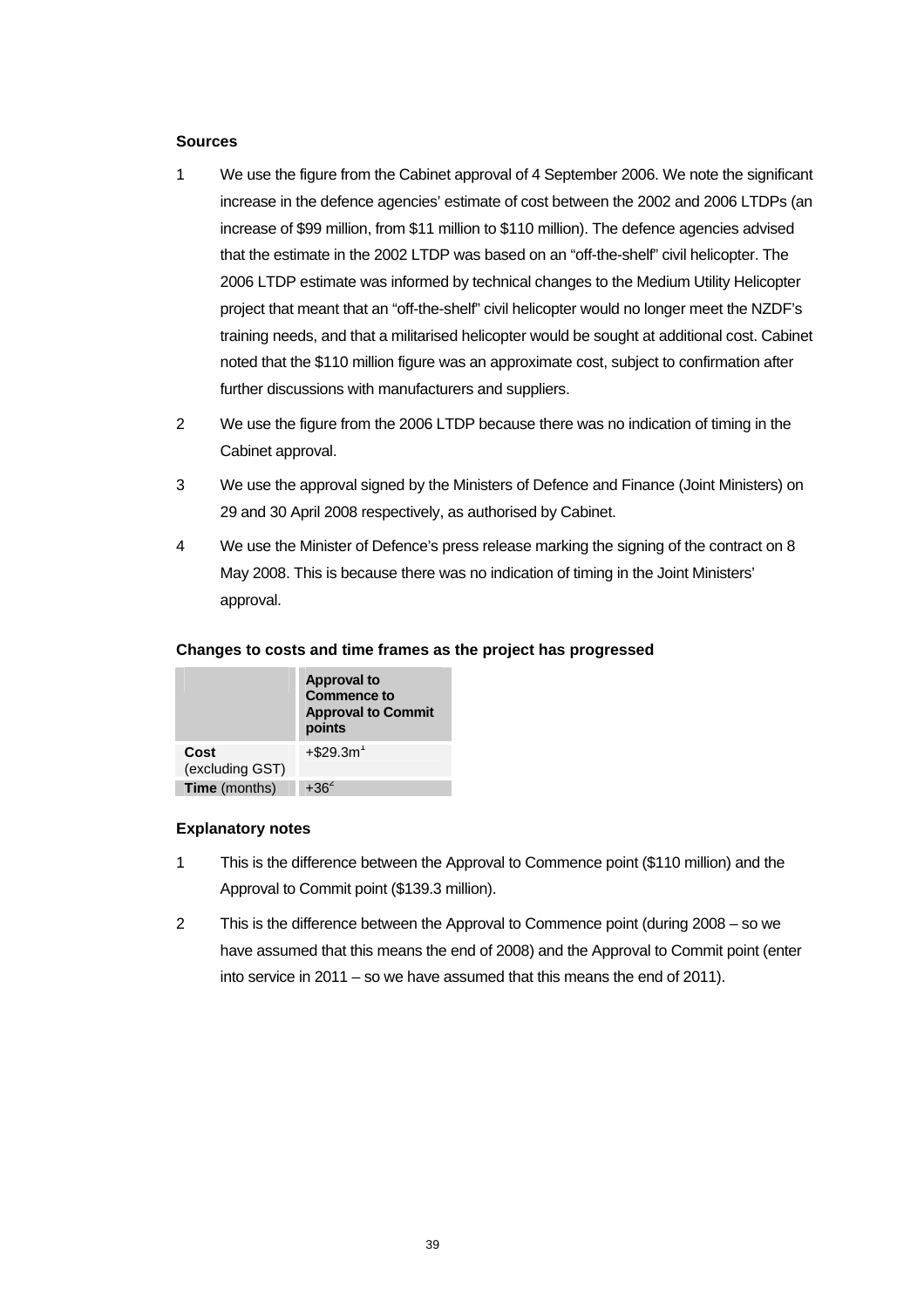# **Multi-Role Vessel and Patrol Vessels (Project Protector)**

### Project purpose and history

The purpose of this project is to replace HMNZS *Canterbury* with a Multi-Role Vessel, and introduce a mix of offshore and inshore patrol capabilities through the purchase of two Offshore Patrol Vessels and four Inshore Patrol Vessels.

The Defence Policy Framework released in June 2000 noted that there was a strong case for having an enhanced military maritime patrol capability. It was envisioned that this might include medium-sized lightly-armed patrol vessels operated by the Royal New Zealand Navy (but also with specialists from other government agencies such as the New Zealand Customs Service), as well as a Multi-Role Vessel more than 100 metres long for operating in the South Pacific and the Southern Ocean/Antarctic Ocean.

On 17 December 2001, Cabinet directed the Ministry, with the NZDF and other departments and agencies as appropriate, to seek proposals from manufacturers and suppliers to meet the requirements for a Multi-Role Vessel, and offshore and inshore patrol capabilities. The overall cost of the project was not to exceed \$500 million (with a US\$100 million cap for the Multi-Role Vessel).

The Ministry identified Tenix Defence Pty Limited of Australia (Tenix) as the preferred tenderer. After discussions with other agencies and analysis by the Ministry, Cabinet considered two options for the Project Protector fleet on 17 May 2004. These were:

- option A: To accept the Tenix proposal for one Multi-Role Vessel, two Offshore Patrol Vessels, and four Inshore Patrol Vessels at a proposed price of NZ\$458 million; and
- option B: To seek an extension to the Tenix proposal until 31 August 2004, to permit full evaluation of fleet mix and long-run cost implications, at an additional likely cost of \$16.35 million if the same fleet composition was retained.

On 19 May 2004, having been authorised by Cabinet, the Cabinet Policy Committee accepted option A, and granted Ministers powers to approve the final contract within the agreed budget of \$500 million. Subsequent required changes to the Tenix proposal<sup>3</sup> and the addition of the Ministry's project management costs meant that the forecast cost of the acquisition increased from \$458 million to \$499.7 million by the time the contract was signed in July 2004.

l 3

The changes ranged from minor layout changes to more significant changes (like the need to store and circulate aviation fuel on the Multi-Role Vessel, extended fire protection systems, and the modification of loading/unloading cranes).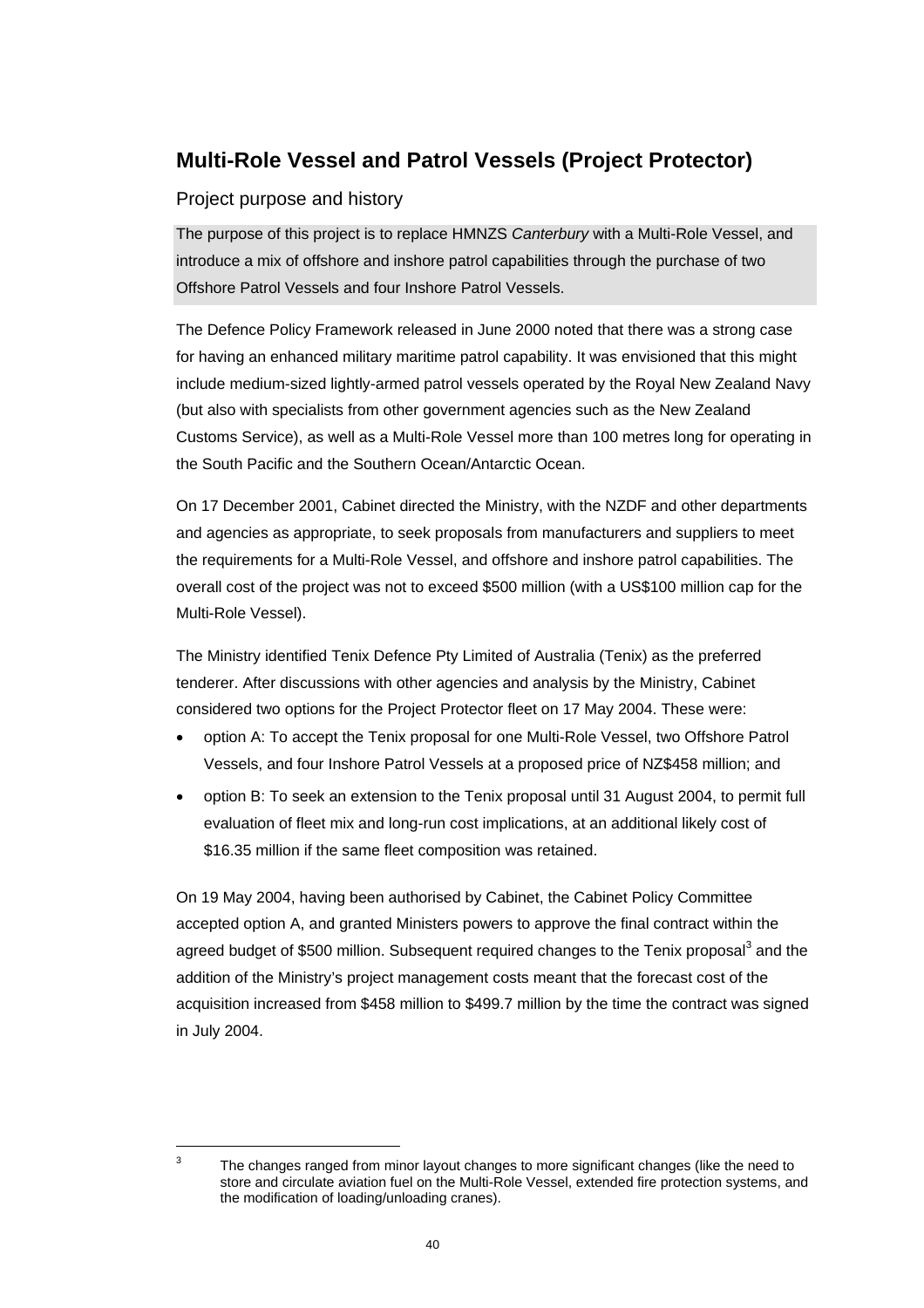Cost and time frame changes for Project Protector

**Costs and time frames at the Approval to Commence and Approval to Commit points, and figures forecast as at December 2007** 

|                         | <b>Approval to</b><br><b>Commence point</b>               | <b>Approval to Commit</b><br>point                                                                                                                           | <b>Ministry's December 2007</b><br>forecast to the Committee                                       |
|-------------------------|-----------------------------------------------------------|--------------------------------------------------------------------------------------------------------------------------------------------------------------|----------------------------------------------------------------------------------------------------|
| Cost<br>(excluding GST) | Cost not to exceed<br>\$500m                              | \$499.7m                                                                                                                                                     | \$499.7m <sup>3</sup>                                                                              |
| <b>Time frame</b>       | Multi-Role Vessel<br>2005<br>Patrol Vessels not<br>stated | Acceptance date for the<br>Multi-Role Vessel would<br>be 13 December 2006.<br>with the last Patrol<br>Vessel to be accepted 28<br>December 2007 <sup>2</sup> | Multi-Role Vessel delivered<br>June 2007. All ships expected<br>to be delivered by October<br>2008 |

#### **Sources**

- 1 We use the figure from the Cabinet approval of 17 December 2001. The Ministry cited the \$500 million figure from the 2003 LTDP.
- 2 We use the figures from the contract signed on 28 July 2004.
- 3 The Treasury understands that the defence agencies, after the Ministry's December 2007 forecast, have found that their project commitments now exceed the project's budget. The defence agencies have advised us that Ministers have been informed of the project's cost and time situation.

|                         | <b>Approval to</b><br><b>Commence point to</b><br>the Approval to<br><b>Commit point</b>      | <b>Approval to Commit</b><br>point to the Ministry's<br>December 2007<br>forecast             | Total change between the<br><b>Approval to Commence</b><br>point and the Ministry's<br>forecast |
|-------------------------|-----------------------------------------------------------------------------------------------|-----------------------------------------------------------------------------------------------|-------------------------------------------------------------------------------------------------|
| Cost<br>(excluding GST) | $-$0.3m$                                                                                      | $\Omega$                                                                                      | $-$0.3m$                                                                                        |
| <b>Time</b> (months)    | +12 for the Multi-Role<br>Vessel <sup>1</sup><br>Not defined for the<br><b>Patrol Vessels</b> | +6 for the Multi-Role<br>Vessel <sup>2</sup> and $+10$ for the<br>Patrol Vessels <sup>3</sup> | +18 for the Multi-Role Vessel<br>and +10 for the Patrol Vessels                                 |

#### **Explanatory notes**

- 1 This is the difference between the Approval to Commence point (2005 so we assume the end of 2005) and the Approval to Commit point (December 2006).
- 2 This is the difference between the Approval to Commit point (December 2006) and Ministry's December 2007 forecast (delivered June 2007).
- 3 This is the difference between the Approval to Commit point (28 December 2007) and the Ministry's December 2007 forecast (all ships expected in October 2008).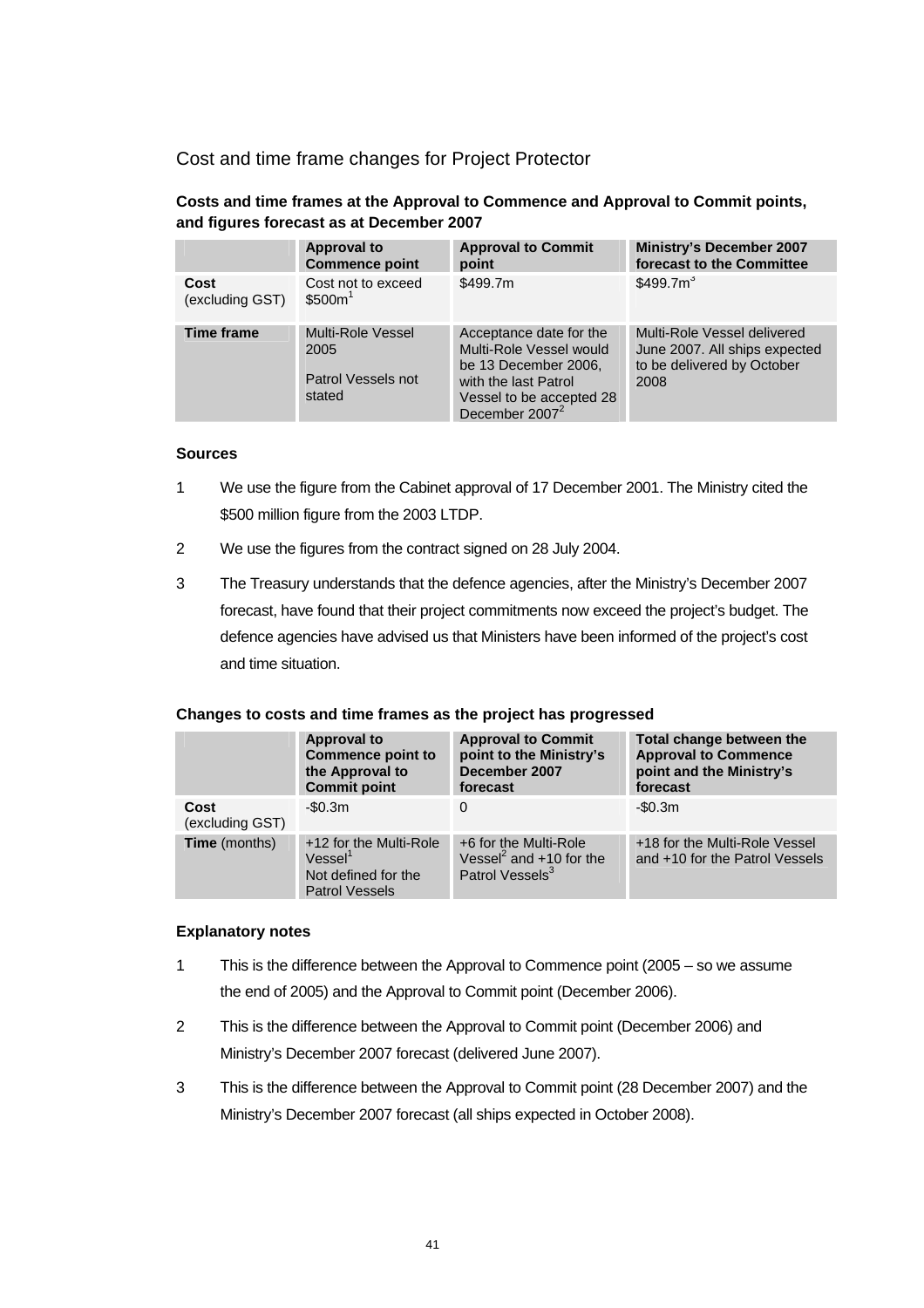# **P-3 Systems Upgrade**

### Project purpose and history

The purpose of this project is to upgrade the mission, and communications and navigation systems, of six P-3 Orion aircraft.

In August 2000, Cabinet agreed that New Zealand's future requirements for maritime patrol included a wide range of civilian functions (including surveillance for fisheries, resource management, conservation, immigration, customs, maritime safety, and search and rescue purposes).

Cabinet then agreed in April 2001 that the P-3 Orions be retained to:

- provide a long-range air patrol capability to meet civilian requirements;
- provide a contingent military capacity against surface targets; and
- contribute to the Government's foreign and security policy objectives in the South Pacific and the Asia-Pacific region.

Cabinet also agreed that a limited upgrade for the P-3 Orions be progressively implemented, using good quality commercial systems wherever possible (giving priority to those systems that will provide an appropriate and affordable set of sensors to perform these tasks).

The 2002 LTDP estimated that the P-3 Mission Systems Upgrade would cost between \$151 million and \$221 million, depending on which of three options was selected. Briefing documents supporting the plan noted that the P-3's communications and navigation systems also needed to be upgraded and that this was likely to be addressed as a separate project at the same time as upgrading the C-130 Hercules' systems.

On 4 December 2002, the Cabinet External Relations and Defence Committee authorised the Ministry to seek tenders from industry for all three Mission Systems Upgrade options and the immediate communications and navigation systems upgrade. This Approval to Commence acquisition was confirmed by Cabinet on 9 December 2002.

After the tender process, the Ministry recommended, in August 2004, that Cabinet select the Mission Systems option providing an upgrade that would meet all civilian requirements and the Government's defence policy objectives, along with a full communications and navigation upgrade and a flight deck trainer. The indicative total cost for the P-3 Systems Upgrade was NZ\$354.3 million. The Ministry noted that, although this exceeded the LTDP and forecasts from previous Cabinet papers, it thought that the project could be managed within the overall funding envelope of the LTDP (that is, possibly by delaying the start of other projects in the LTDP).

Cabinet gave approval for the project to proceed and delegated responsibility for giving Approval to Commit to a contract to the Ministers of Finance and Defence, which occurred in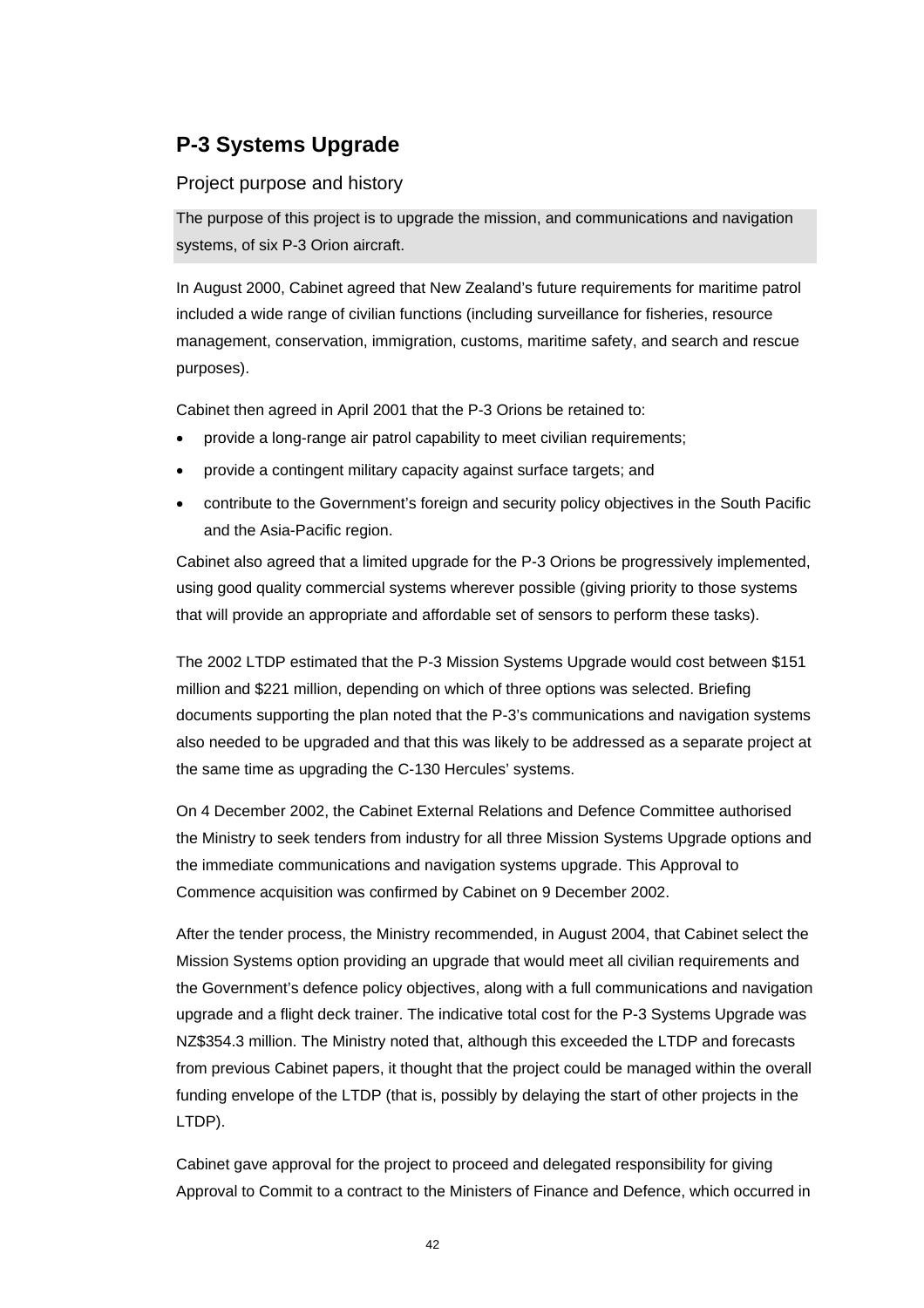September 2004. After negotiations, the total acquisition cost for the project was set at \$373.1 million. The contract was signed by the Minister of Defence on 5 October 2004.

Cost and time frame changes for the P-3 Systems Upgrade

### **Costs and time frames at the Approval to Commence and Approval to Commit points, and figures forecast as at December 2007**

|                         | <b>Approval to Commence</b><br>point                                                                                                                    | <b>Approval to Commit point</b>                                                                                                                | Ministry's<br>December 2007<br>forecast to the<br><b>Committee</b> |
|-------------------------|---------------------------------------------------------------------------------------------------------------------------------------------------------|------------------------------------------------------------------------------------------------------------------------------------------------|--------------------------------------------------------------------|
| Cost<br>(excluding GST) | \$170m-\$221m for the<br>mission systems upgrade.<br>and \$61m for communication<br>and navigation systems<br>upgrade, $1$ so \$231m-\$282m<br>in total | \$373.1m for the mission and<br>communication and navigation<br>systems upgrades (includes<br>estimated cost of forward<br>cover) <sup>3</sup> | \$373m                                                             |
| <b>Time frame</b>       | 2006 for the first upgraded<br>aircraft <sup>1</sup><br>2008/09 for the last<br>upgraded aircraft <sup>2</sup>                                          | The first modified aircraft was<br>scheduled to be accepted into<br>service in 2008, with the last at<br>the end of $2010^3$                   | All aircraft<br>delivered by early<br>2011                         |

### **Sources**

- 1 We use the figures from the Cabinet approval of 9 December 2002. The Ministry uses the 2003 LTDP.
- 2 Because there was no indication of timing for the last aircraft in the Cabinet approval, we have used the figure from the 2003 LTDP.
- 3 We use the figure from the decision of the Ministers of Finance and Defence (as approved by Cabinet) of 23 September 2004.

|                         | <b>Approval to</b><br><b>Commence point to</b><br>the Approval to<br><b>Commit point</b> | <b>Approval to Commit</b><br>point to the Ministry's<br>December 2007<br>forecast | Total change between the<br><b>Approval to Commence</b><br>point and the Ministry's<br>forecast |  |
|-------------------------|------------------------------------------------------------------------------------------|-----------------------------------------------------------------------------------|-------------------------------------------------------------------------------------------------|--|
| Cost<br>(excluding GST) | $+$ \$91.1m <sup>1</sup>                                                                 | $-$0.1m4$                                                                         | $+$ \$91 $m$                                                                                    |  |
| <b>Time</b> (months)    | $+24$ for the first<br>aircraft <sup>2</sup><br>$+18$ for the last <sup>3</sup>          | +3 for the last aircraft <sup>5</sup>                                             | +24 for the first aircraft and<br>$+21$ for the last                                            |  |

### **Changes to costs and time frames as the project has progressed**

### **Explanatory notes**

- 1 This is the difference between the upper limit of the estimated range at the Approval to Commence point (\$282 million) and the Approval to Commit point (\$373.1 million).
- 2 This is the difference between the Approval to Commence point (2006 for the first aircraft – so we have assumed that this means the end of 2006) and the Approval to Commit point (2008 for the first aircraft– so we have assumed that this means the end of 2008).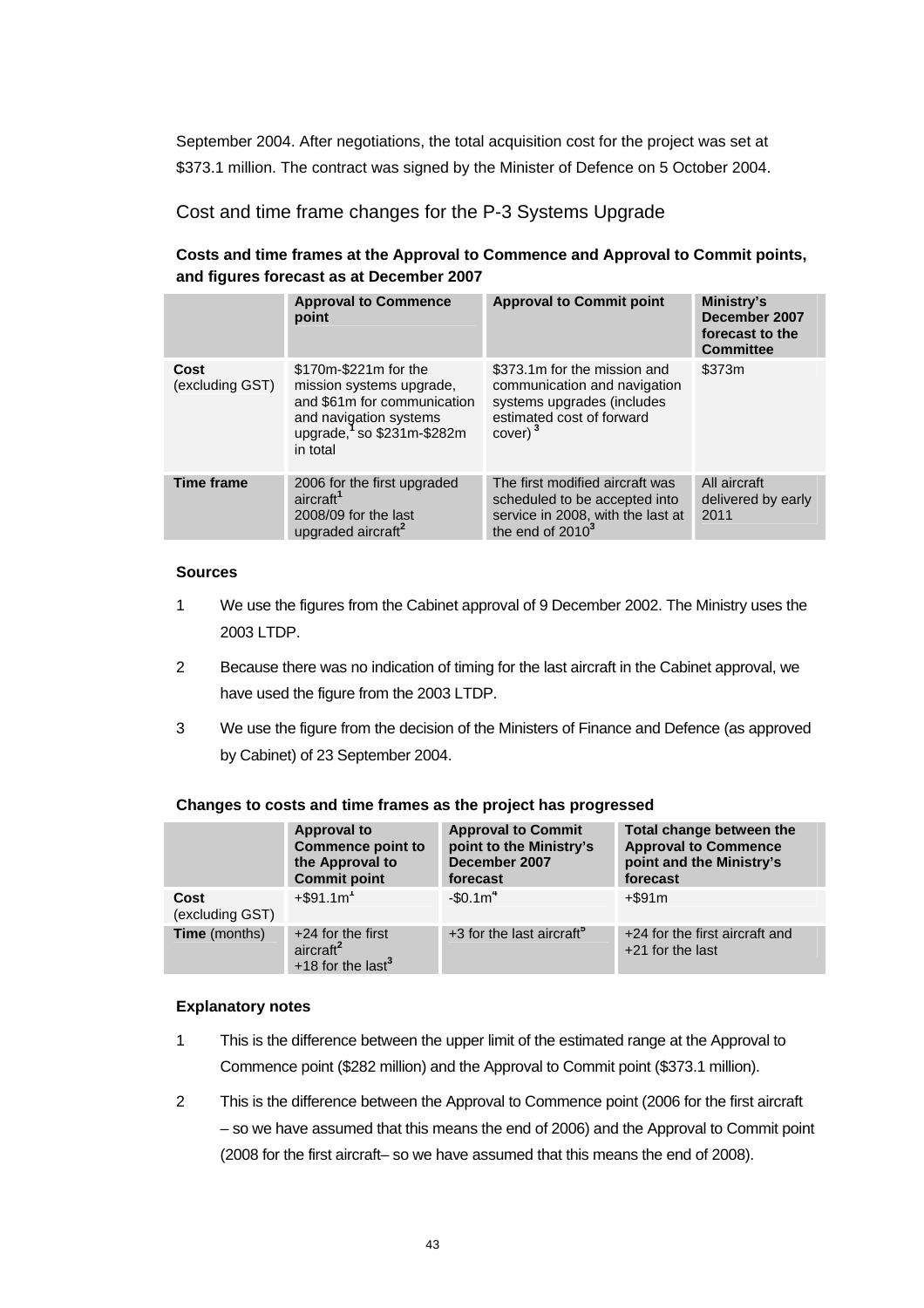- 3 This is the difference between the Approval to Commence point (2008/09 for the last aircraft – so we have used the end of June 2009) and the Approval to Commit point (the end of 2010).
- 4 This is the difference between the Approval to Commit point (\$373.1 million) and the Ministry's December 2007 forecast (\$373 million).
- 5 This is the difference between the Approval to Commit point (the end of 2010) and the Ministry's December 2007 forecast (early 2011 – so we have assumed that this means the first quarter of the year).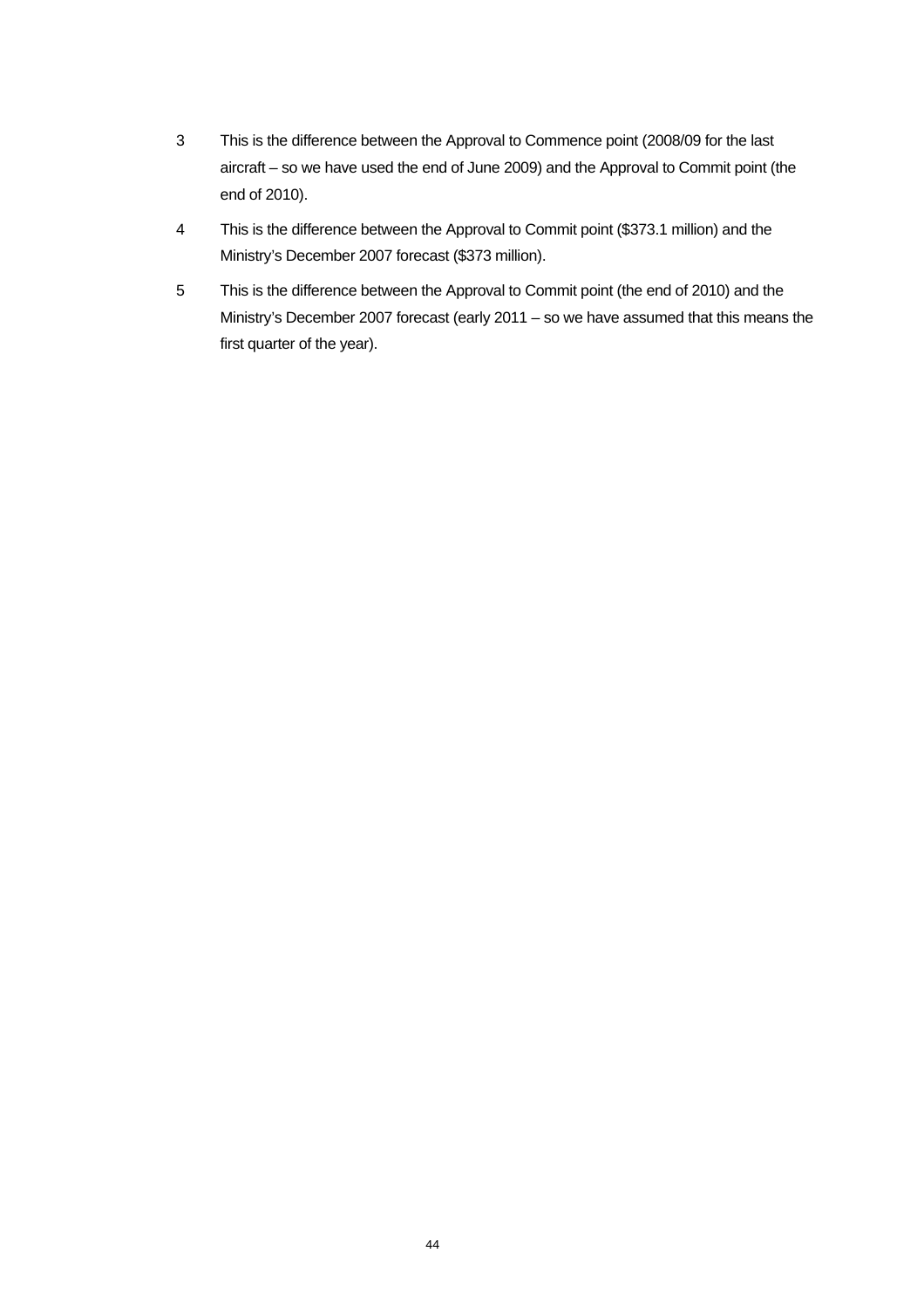# **C-130 Life Extension**

### Project purpose and history

The purpose of this project is to upgrade and extend the life of five C-130 Hercules aircraft to 2017, to improve aircraft availability and reliability.

The *Government Defence Statement: A Modern, Sustainable Defence Force Matched to New Zealand's Needs* (8 May 2001) noted that the C-130 Hercules fleet would be upgraded or replaced.

On 22 May 2002, Cabinet's Policy Committee noted that the LTDP had mentioned that, among other projects, the C-130 replacement/upgrade project was necessary to avoid a failure of Government policy.

A Fixed Wing Transport Review was initiated by the joint Ministry/NZDF Office of the Chief Executives on 18 July 2002 to consider the C-130 replacement/upgrade project and the Boeing 727 replacement project. In November 2002, the review report recommended that the existing fleet of C-130s be upgraded for a planned 15 years (rather than be replaced with a more modern version).

On 18 November 2002, Cabinet endorsed the conclusions of the review and authorised the Ministry to seek proposals for upgrading the five C-130 aircraft for a life extension of 15 years, at a likely cost of about \$252 million.

After a lengthy tender process, the Ministry sought and obtained Cabinet approval on 11 October 2004 (confirming a decision by the Cabinet Policy Committee of 6 October 2004) for contract negotiations to start with L3 Communications Spar Aerospace. Cabinet approval was given in December 2004 for the Ministry to enter into a contract with L3 Communications Spar Aerospace. The contract was signed on 14 December 2004.

Cost and time frame changes for the C-130 Life Extension project

|                         | <b>Approval to</b><br><b>Commence point</b>                                                                                     | <b>Approval to Commit</b><br>point                                                        | <b>Ministry's December 2007</b><br>forecast to the Committee |
|-------------------------|---------------------------------------------------------------------------------------------------------------------------------|-------------------------------------------------------------------------------------------|--------------------------------------------------------------|
| Cost<br>(excluding GST) | \$252m (including<br>\$119m for the<br>communication and<br>navigation system<br>$upgrade)^1$                                   | \$233.7m <sup>3</sup>                                                                     | \$233m <sup>4</sup>                                          |
| <b>Time frame</b>       | The prototype aircraft<br>would be delivered in<br>the first half of 2007.<br>with the last in the<br>third quarter of $2009^2$ | The prototype aircraft<br>would be delivered in<br>2007, with the last during<br>$2010^3$ | All aircraft delivered by the<br>second quarter of 2011      |

### **Costs and time frames at the Approval to Commence and Approval to Commit points, and figures forecast as at December 2007**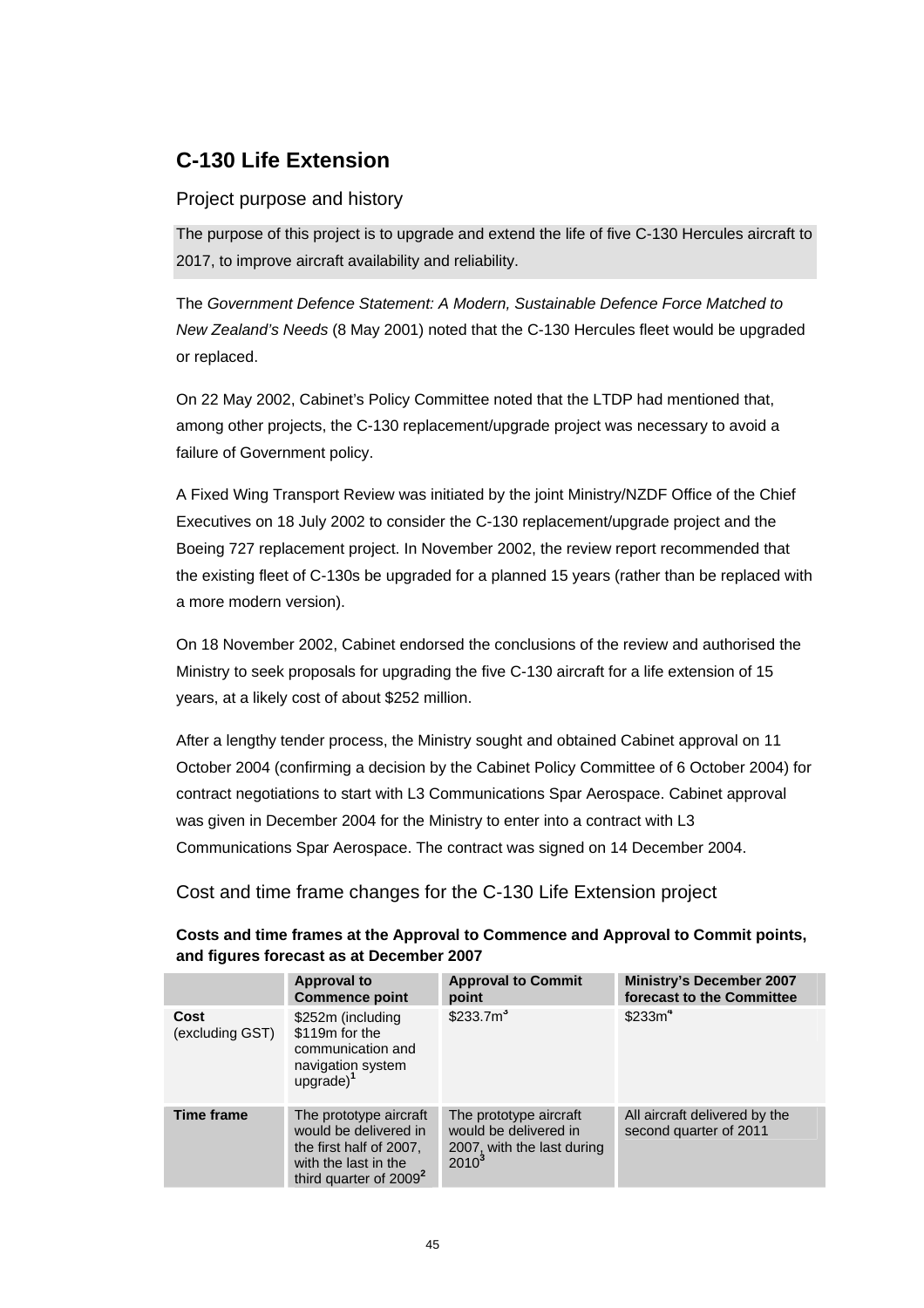#### **Sources**

- 1 We use the figures from the Cabinet approval of 18 November 2002. The Ministry uses the \$200 million to \$320 million range from the 2004 LTDP.
- 2 Because there was no reference to timing in the November 2002 Cabinet approval, we use the figure from Cabinet's "Approval to Commit to Contract Negotiations" of 11 October 2004.
- 3 We use the figures from the Cabinet Approval to Commit of 6 December 2004.
- 4 The Ministry reported a forecast cost of \$254.2 million, including \$21.2 million for a selfdefence upgrade that was approved in May 2007. For our analysis, we exclude that upgrade because it was not part of the original project.

|                         | Approval to<br><b>Commence point to</b><br>the Approval to<br><b>Commit point</b> | <b>Approval to Commit</b><br>point to the Ministry's<br>December 2007<br>forecast | Total change between the<br><b>Approval to Commence</b><br>point and the Ministry's<br>forecast |
|-------------------------|-----------------------------------------------------------------------------------|-----------------------------------------------------------------------------------|-------------------------------------------------------------------------------------------------|
| Cost<br>(excluding GST) | $-$18.3m$                                                                         | $-$0.7m$                                                                          | $-$ \$19m                                                                                       |
| <b>Time</b> (months)    | +15 for all aircraft <sup>1</sup>                                                 | $+6$ for all aircraft <sup>2</sup>                                                | +21 for all aircraft                                                                            |

#### **Changes to costs and time frames as the project has progressed**

### **Explanatory notes**

- 1 We have had to assume the difference between the Approval to Commence point (the third quarter of 2009 – so we use the end of September) and the Approval to Commit point (during  $2010 -$  so we use the end of 2010).
- 2 We have had to assume the difference between the Approval to Commit point (during 2010 – so we use the end of 2010) and the Ministry's December 2007 forecast (the second quarter of 2011 – so we use the end of June 2011).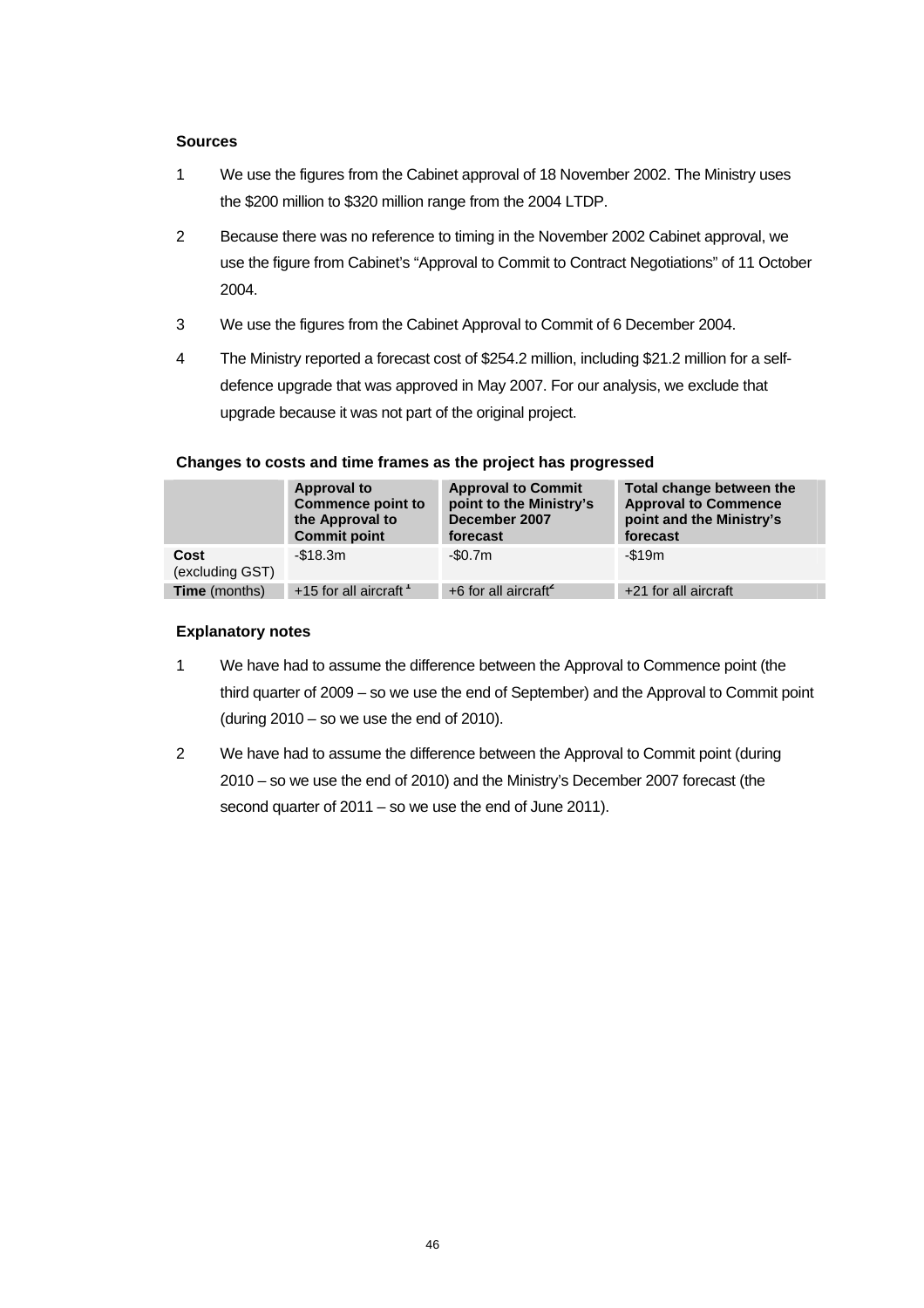# **Boeing 757 Acquisition and Modification**

### Project purpose and history

The purpose of this project is to acquire and modify two Boeing 757-200 aircraft to replace two ageing Boeing 727s. Modifications to the 757 aircraft were required to meet the NZDF's capability requirements.

The *Government Defence Statement: A Modern, Sustainable Defence Force Matched to New Zealand's Needs* (8 May 2001) noted that a study would be completed to identify the options for replacing the Boeing 727 transport planes, including ownership or the possibility of leasing or chartering.

On 22 May 2002, Cabinet's Policy Committee noted that the LTDP had mentioned that, among other projects, the Boeing 727 replacement project was necessary to avoid a failure of Government policy.

A Fixed Wing Transport Review was initiated by the joint Ministry/NZDF Office of the Chief Executives on 18 July 2002 to consider the Boeing 727 replacement project and the C-130 replacement/upgrade project. In November 2002, the review report recommended that the Boeing 727s be replaced by the purchase of two secondhand Boeing 757s, modified for strategic transport tasks.

Two secondhand Boeing 757-200 aircraft were purchased from General Electric Capital Aviation Services in early 2003. They were operated by the Royal New Zealand Air Force in a passenger-only configuration while negotiations continued with potential contractors for the modification work.<sup>4</sup>

Singapore Technologies Aerospace/Mobile Aerospace Engineering was initially selected as the preferred prime contractor for the modifications, which were to start in 2006. However, Mobile Aerospace Engineering was selected as the prime contractor, with specialist design and support from Boeing Commercial and Boeing Integrated Defence Systems. Modification of the first aircraft started in early 2007, with modification of the second aircraft to be completed by 2008.<sup>5</sup>

l

<sup>4</sup> Modification work included installing a cargo door, internal access air stairs, internal aircrew access ladder, increased engine thrust, and upgraded civil communication, navigation, surveillance/air traffic management, and military communications capabilities.

<sup>5</sup> According to acquisition progress information on the Ministry of Defence's website (www.defence.govt.nz).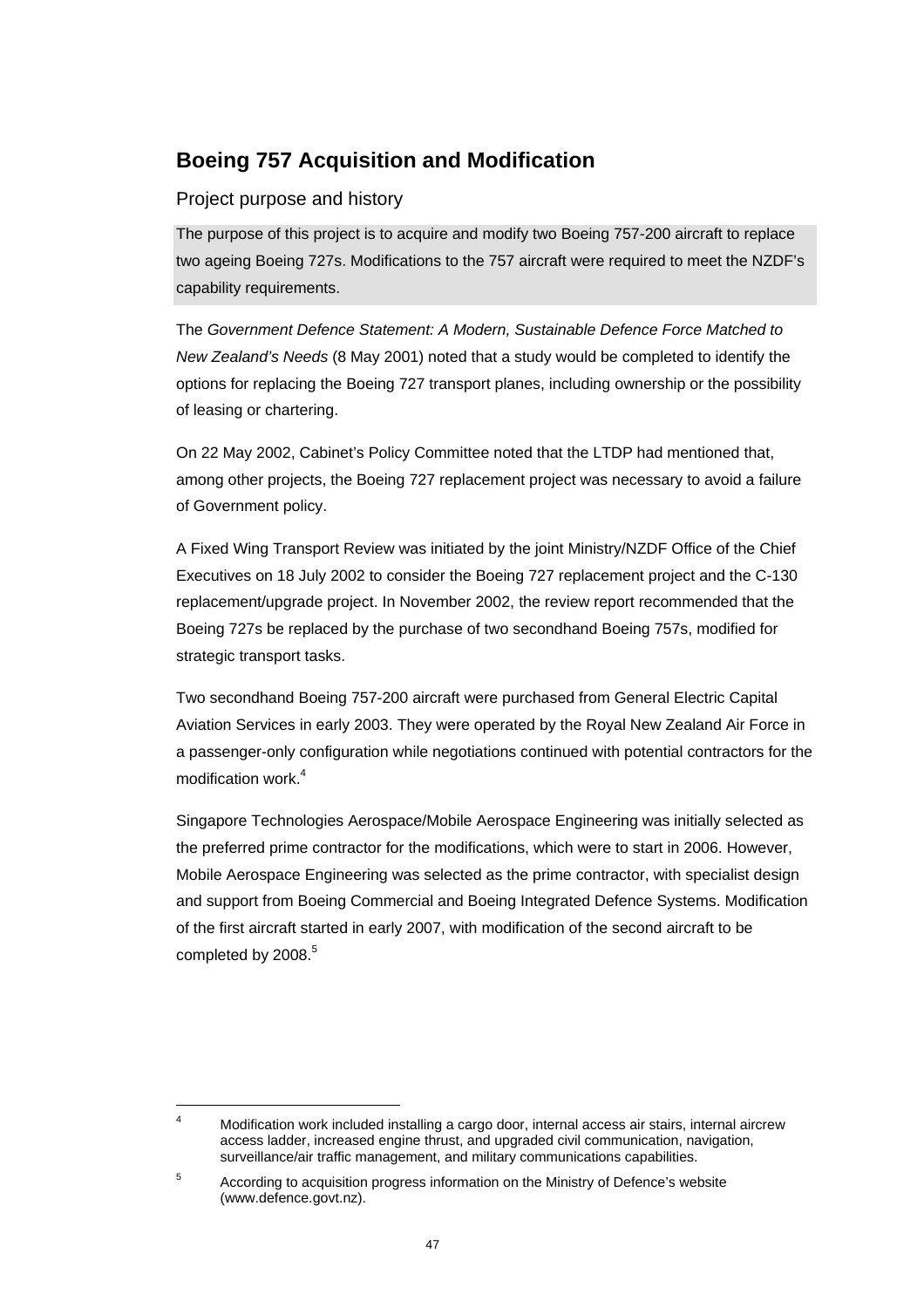Cost and time frame changes for the Boeing 757 Acquisition and Modification project

**Costs and time frames at the Approval to Commence and Approval to Commit points, and figures forecast as at December 2007** 

|                            | <b>Approval to</b><br><b>Commence point</b> | <b>Approval to Commit</b><br>point                                                | <b>Ministry's December 2007</b><br>forecast to the Committee |
|----------------------------|---------------------------------------------|-----------------------------------------------------------------------------------|--------------------------------------------------------------|
| Cost<br>(excluding<br>GST) | \$199.3m <sup>1</sup>                       | \$220.6m (\$108.2m for<br>purchase and \$112.4m<br>for modification) <sup>3</sup> | \$220.6m                                                     |
| <b>Time frame</b>          | Mid-2004 $2$                                | June 2007 <sup>3</sup>                                                            | Both aircraft expected to be<br>modified by June 2008        |

#### **Sources**

- 1 We use the figures from the Cabinet approval of 18 November 2002. The Ministry cites the \$100 million to \$200 million range from the 2002 LTDP for cost, and the 2004 LTDP figures for time frames (aircraft purchased by mid-2003 and modification complete by mid-2006).
- 2 All of the funding in the approval paper was planned for 2002/03 and 2003/04, indicating that completion was expected by mid-2004. It was also indicated that the modification of each aircraft could take four months and that the programme could be delayed until late 2004.
- 3 We use the figures from the Cabinet approvals of 18 February 2003 and 8 August 2005.

| Changes to costs and three manies as the project has progressed |                                                                                   |                                                                                   |                                                                                                 |  |
|-----------------------------------------------------------------|-----------------------------------------------------------------------------------|-----------------------------------------------------------------------------------|-------------------------------------------------------------------------------------------------|--|
|                                                                 | Approval to<br><b>Commence point to</b><br>the Approval to<br><b>Commit point</b> | <b>Approval to Commit</b><br>point to the Ministry's<br>December 2007<br>forecast | Total change between the<br><b>Approval to Commence</b><br>point and the Ministry's<br>forecast |  |
| Cost                                                            | $+ $21.3m$                                                                        |                                                                                   | $+ $21.3m$                                                                                      |  |

### **Changes to costs and time frames as the project has progressed**

**Time** (months)  $+36^1$   $+12$   $+48$ 

#### **Explanatory notes**

(excluding GST)

1 We have had to assume the difference between the Approval to Commence point (mid-2004 – so we use the end of June 2004) and the Approval to Commit point (of June 2007).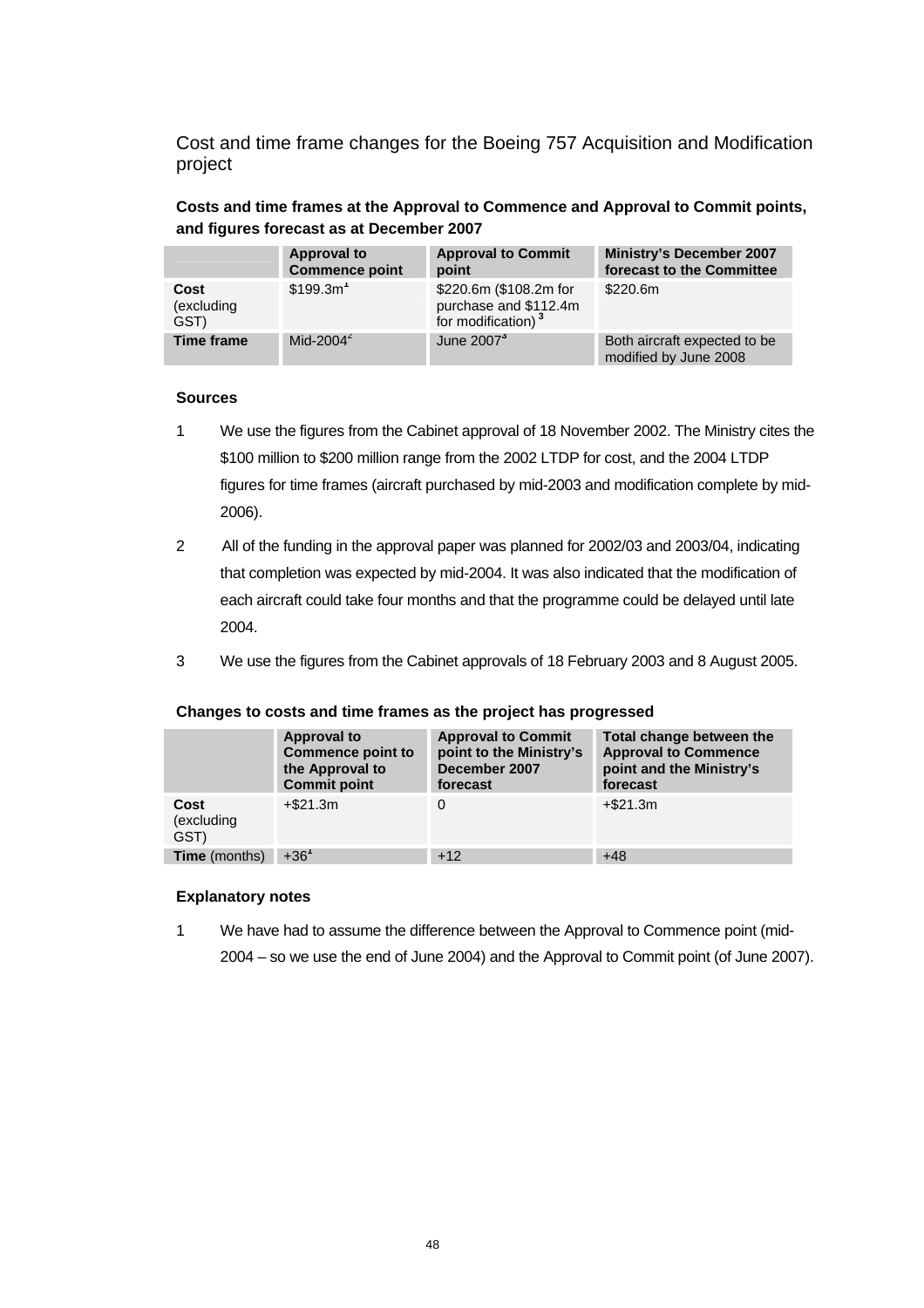# **Light Operational Vehicle**

### Project purpose and history

l

The purpose of this project was to acquire a fleet of Light Operational Vehicles to replace the Army's Land Rovers, which were overdue for replacement. Our analysis focused on the military vehicles purchased as part of the project.

In late 1999 to early 2000, the Ministry asked for tenders for non-military and military vehicles. The estimated cost of the project at that time was \$59.9 million (\$56.1 million for the military vehicles and \$3.8 million for the non-military vehicles). No compliant bids were received, so the Ministry asked the Army to review its statement of requirements for the vehicles.<sup>6</sup> The Ministry considers that the project was cancelled, but we could not verify this through the Ministry's documentation.

After the Army completed its review of the statement of requirements, including an independent verification and validation by a consultant, the Ministry confirmed the availability of vehicles that would meet the Army's mobility requirements, and approached the market for a second time in mid-2002 with a revised specification. Tenders were sought for two alternatives: 308 vehicles capable of being fitted with armour and 36 sets of armour, or 83 permanently armoured vehicles and 225 non-armoured vehicles.<sup>7</sup>

After analysing the tenders, the Army reviewed the numbers and types of armoured and nonarmoured vehicles required, bringing the total number of military vehicles to be acquired to 321. Tender requirements were amended to reflect these changes. $8$ 

While there was a clear winning bid for the non-armoured vehicles, further testing was required to gain enough assurance that the armoured vehicles from the same bidder met the "proven in service" criteria. The Minister of Defence decided to split the acquisition into two tranches because there was some urgency for the vehicles to be acquired.  $9$  The Army was facing significant problems in maintaining its fleet of Land Rovers and these problems were affecting its ability to train and conduct exercises.<sup>10</sup>

<sup>6</sup> Note by Minister of Defence to Chair of Cabinet External Relations and Defence Committee, 4 December 2000.

<sup>7</sup> Note by Minister of Defence to Chair of Cabinet External Relations and Defence Committee, 4 December 2000.

<sup>8</sup> Note by Minister of Defence to Chair of Cabinet External Relations and Defence Committee, November 2003.

<sup>9</sup> Note by Minister of Defence to Chair of Cabinet External Relations and Defence Committee, November 2003.

<sup>&</sup>lt;sup>10</sup> Note by Minister of Defence to Chair of Cabinet External Relations and Defence Committee. November 2003.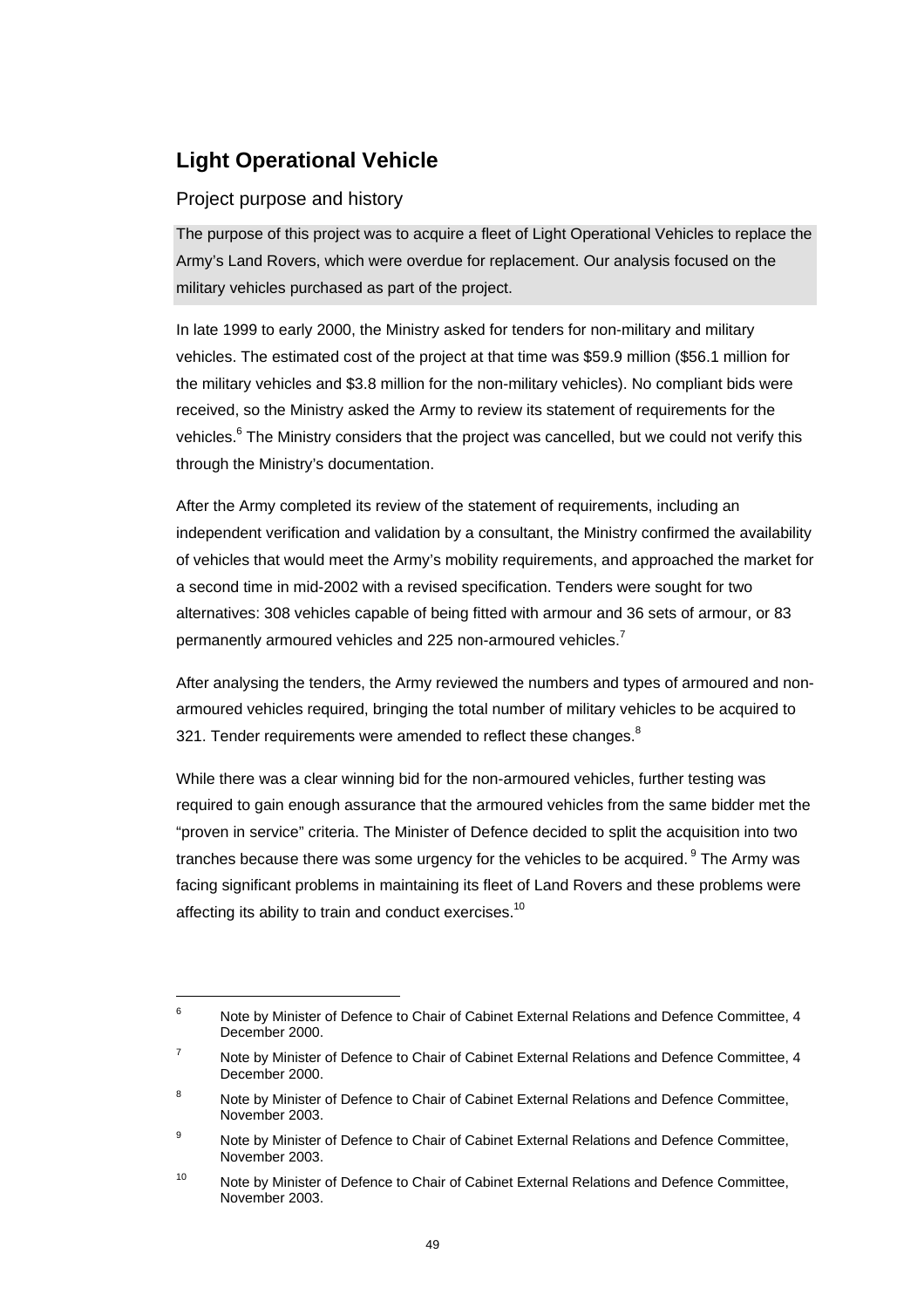A contract was signed with Automotive Technik Ltd in March 2004 for the supply of 188 Pinzgauer non-armoured military vehicles. After testing and evaluation confirmed that the armoured Pinzgauer met the Army's armour protection requirements, a further contract was signed with Automotive Technik Ltd in June 2004 for the supply of 133 Pinzgauer military vehicles, including 60 armoured vehicles. Deliveries to the Army began in October 2004 and were completed in 2006, except for one armoured vehicle that has been held by the supplier for testing. This vehicle was to be delivered in June 2008.

Cost and time frame changes for the Light Operational Vehicle project

| Costs and time frames at the Approval to Commence and Approval to Commit points, |
|----------------------------------------------------------------------------------|
| and figures forecast as at December 2007                                         |

|                         | <b>Approval to</b><br><b>Commence point</b>                           | <b>Approval to Commit</b><br>point                                            | <b>Ministry's December 2007</b><br>forecast to the Committee                                                                                                |
|-------------------------|-----------------------------------------------------------------------|-------------------------------------------------------------------------------|-------------------------------------------------------------------------------------------------------------------------------------------------------------|
| Cost<br>(excluding GST) | \$56.1m <sup>1</sup>                                                  | \$93.3m consisting of the<br>figures from the following<br>Cabinet approvals: | \$93.3m                                                                                                                                                     |
|                         |                                                                       | first tranche of the<br>military vehicles<br>$($46.3m)^3$                     |                                                                                                                                                             |
|                         |                                                                       | second tranche of the<br>military vehicles<br>$($ \$47m $)^4$                 |                                                                                                                                                             |
| <b>Time frame</b>       | The capability would<br>be effective by<br>December 2000 <sup>2</sup> | Third quarter of 2006                                                         | All deliveries completed in the<br>first quarter of 2006 - delivery<br>of one armoured vehicle held<br>for testing by the supplier is<br>expected June 2008 |

### **Sources**

- 1 We use the figure from the Cabinet approval of 26 July 1999. The Ministry uses the \$60 million to \$110 million range from the 2002 LTDP.
- 2 We use the figure from the Army's Force Development Proposal dated 11 June 1999. The Ministry uses the mid-2006 timing from the 2004 LTDP.
- 3 We use the figure from the Cabinet approval of 3 December 2003.
- 4 We use the figure from the Cabinet approval of 16 June 2004.

### **Changes to costs and time frames as the project has progressed**

|                         | Approval to<br><b>Commence point</b><br>to the Approval to<br><b>Commit point</b> | <b>Approval to Commit</b><br>point to the Ministry's<br>December 2007<br>forecast | Total change between the<br><b>Approval to Commence</b><br>point and the Ministry's<br>forecast |
|-------------------------|-----------------------------------------------------------------------------------|-----------------------------------------------------------------------------------|-------------------------------------------------------------------------------------------------|
| Cost<br>(excluding GST) | +\$37.2m                                                                          |                                                                                   | $+$ \$37.2m                                                                                     |
| <b>Time</b> (months)    | $+69^{1}$                                                                         | $-6^2$                                                                            | $+63$                                                                                           |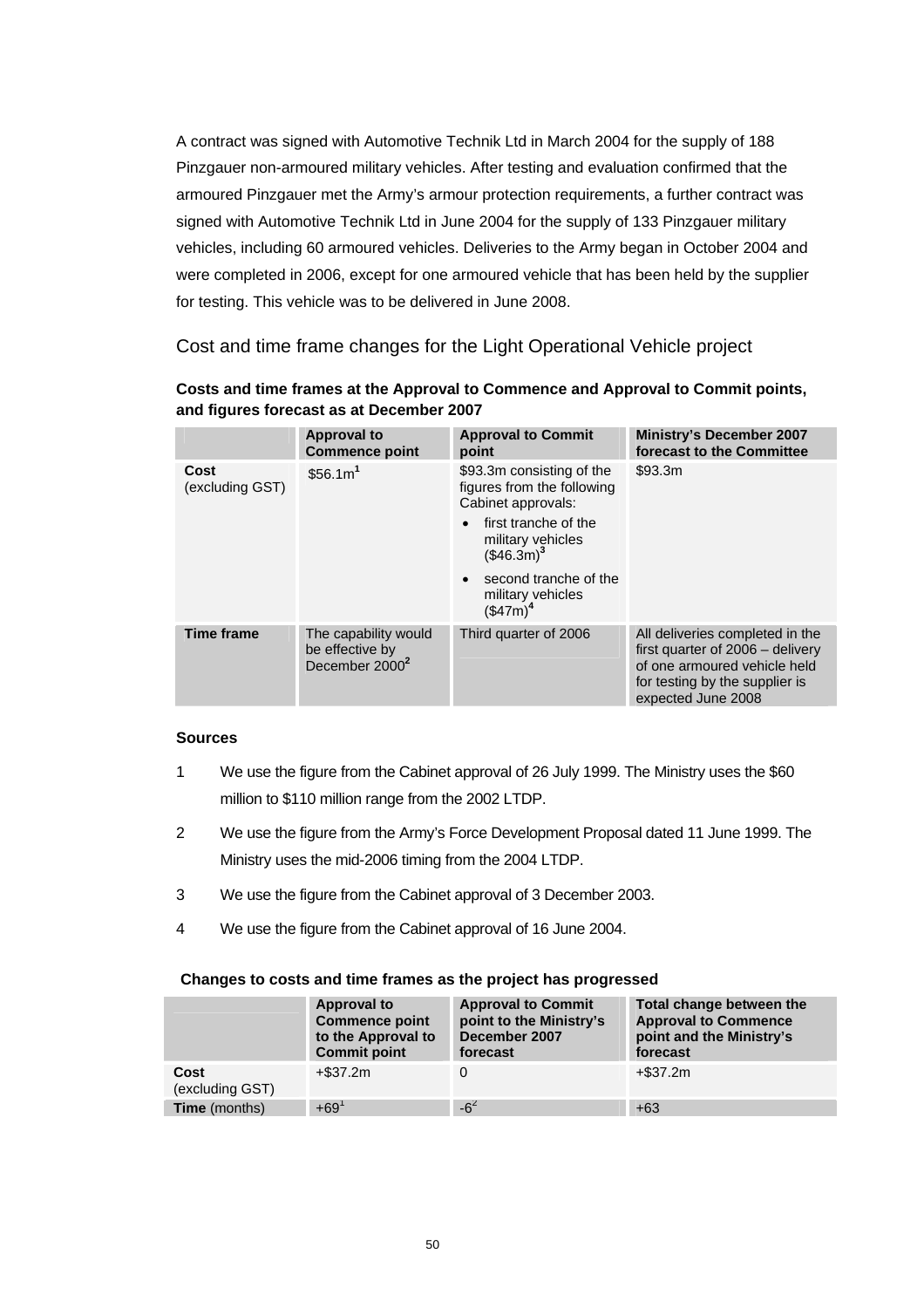#### **Explanatory notes**

- 1 We have had to assume the difference between the Approval to Commence point (December 2000 – so we use the end of December 2000) and the Approval to Commit point (the third quarter of 2006 – so we use the end of September 2006).
- 2 We have had to assume the difference between the Approval to Commit point (the third quarter of 2006 – so we use the end of September 2006) and the Ministry's December 2007 forecast (the first quarter of 2006 – so we use the end of March 2006).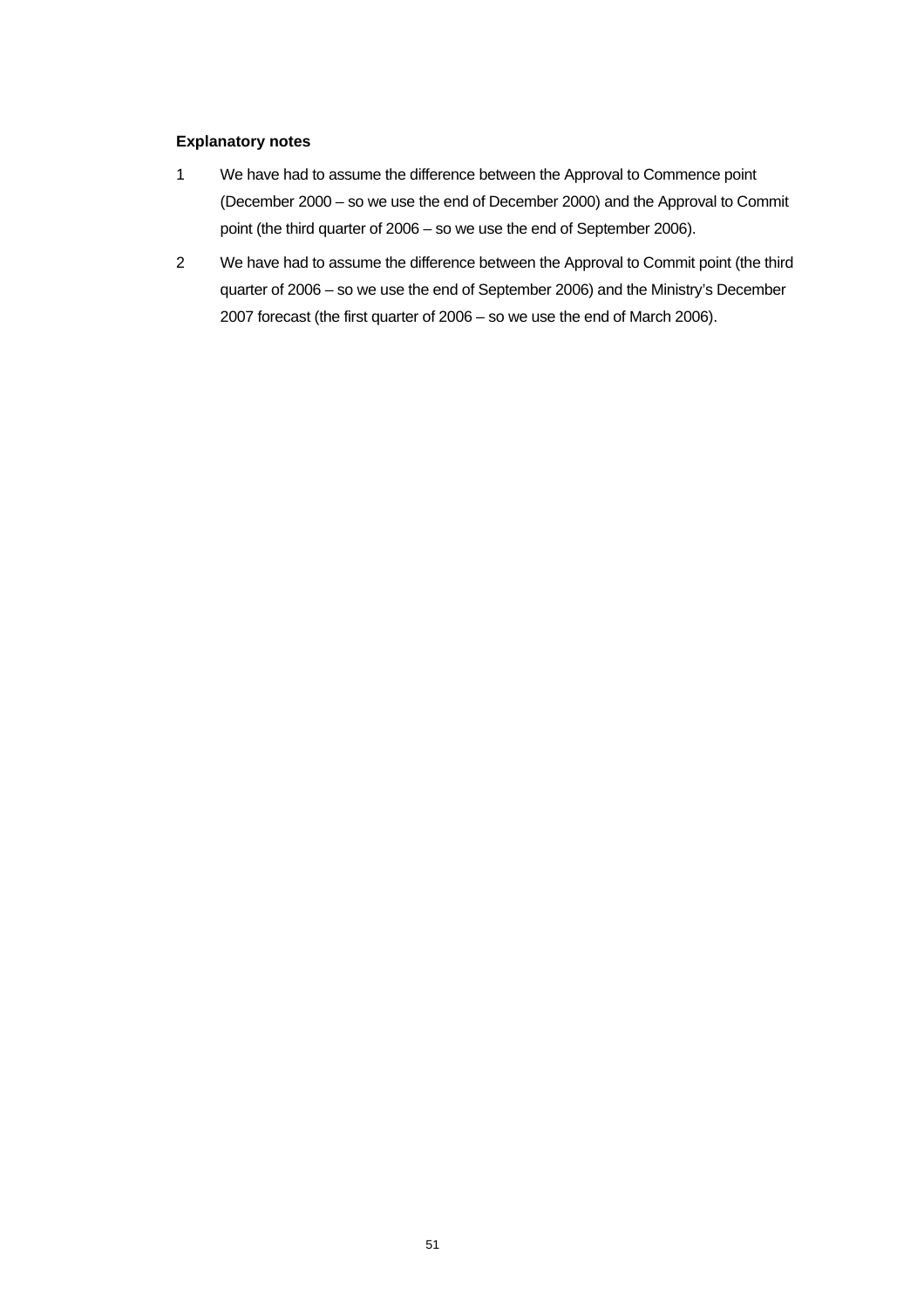# **Medium Range Anti-Armour Weapon**

### Project purpose and history

The purpose of this project was to acquire the Javelin "fire and forget" Medium Range Anti-Armour Weapon to negate threats from tanks and armoured vehicles at a distance of several kilometres.

The 2002 LTDP noted the need for a medium range anti-armour weapon to protect land forces from armoured threats. Cabinet granted Approval to Commence in December 2002 for a sole-source acquisition of this weapon (Javelin) through the United States Foreign Military Sales process. The Ministry started to negotiate with the United States Army in January 2003.

Approval to Commit was sought and obtained in December 2003, with Cabinet noting that the estimated cost had increased from the Approval to Commence point because of a previous reliance on 1998 cost estimates. At the Approval to Commit point, the cost of the project was estimated to be \$23.9 million.

There were two separate Foreign Military Sales agreements for the project. The first agreement was signed in December 2003 and covered the purchase and delivery of missile launchers, ammunition, and basic training and support equipment. Delivery was scheduled for July 2006 (31 months after the contract was signed). The second agreement covered the delivery of Javelin simulator equipment, training materials, and special tools. This was signed in June 2004, with delivery scheduled for January 2007 (31 months after the contract was signed). There was an intention to negotiate a third agreement for comprehensive maintenance support, but this was eventually deemed to be prohibitively expensive. Instead, additional spares were purchased.

Cost and time frame changes for the Medium Range Anti-Armour Weapon project

|                         | <b>Approval to</b>    | <b>Approval to Commit</b> | <b>Ministry's December 2007</b>                                                                                                      |
|-------------------------|-----------------------|---------------------------|--------------------------------------------------------------------------------------------------------------------------------------|
|                         | <b>Commence point</b> | point                     | forecast to the Committee                                                                                                            |
| Cost<br>(excluding GST) | \$21.5m <sup>1</sup>  | \$23.9m                   | \$23.9m                                                                                                                              |
| <b>Time frame</b>       | Mid-2004 $2$          | Mid-2006                  | All equipment except the<br>missiles were delivered in the<br>second half of 2006, with the<br>missiles delivered in October<br>2007 |

**Costs and time frames at the Approval to Commence and Approval to Commit points, and figures forecast as at December 2007**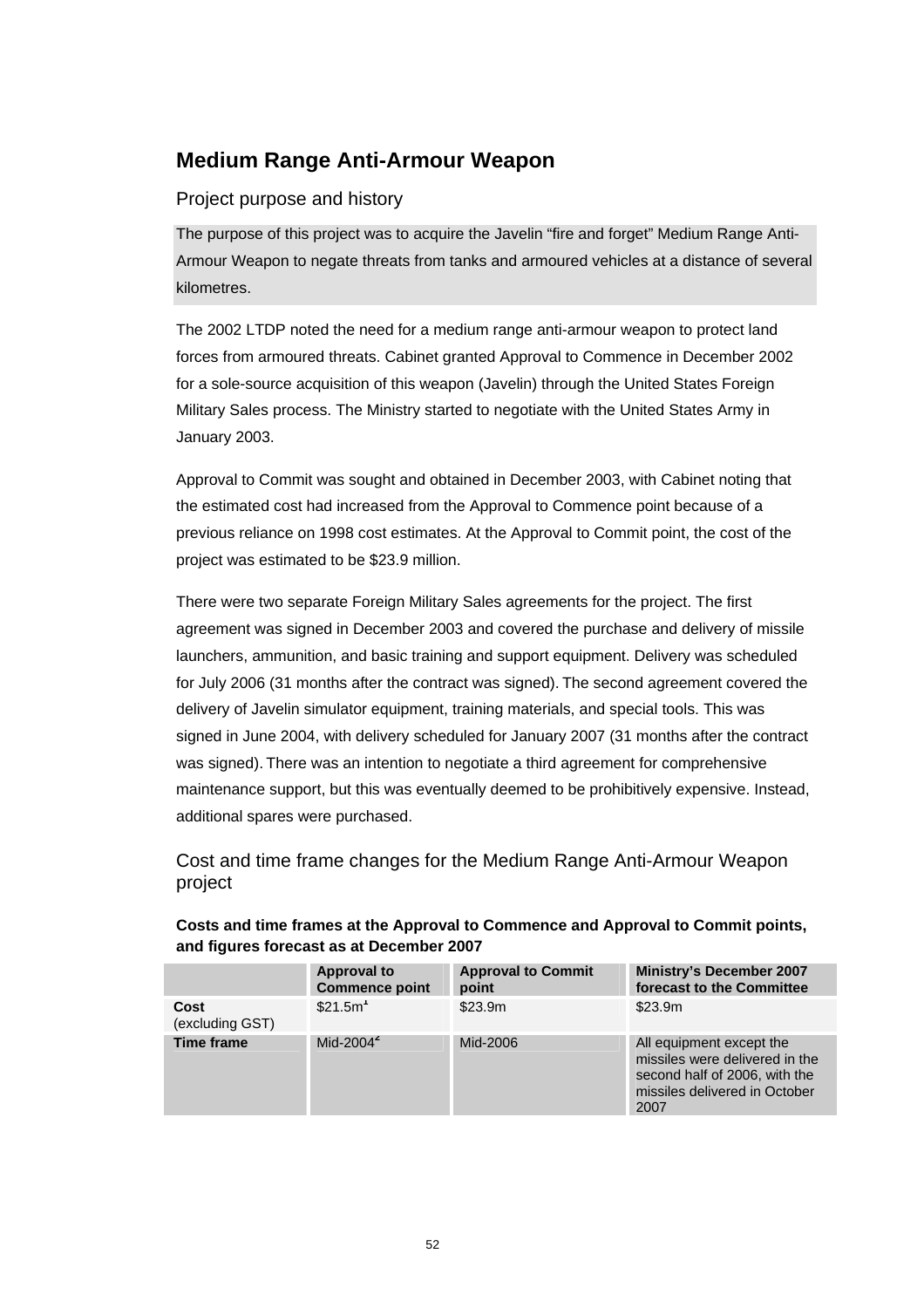#### **Sources**

- 1 We use the figure from the Cabinet approval of 9 December 2002. The Ministry uses the \$10 million to \$22 million range from the 2002 LTDP.
- 2 The Ministry uses the 2004 LTDP for the Approval to Commence delivery timing (mid-2006) and the 2002 LTDP for the cost reference. The original Cabinet approvals do not give a time frame. Supporting papers for the Cabinet approval say that the acquisitions should ideally take place in the 2003/04 year, to coincide with the new Light Armoured Vehicle. Therefore, we use the end of June 2004.

|                         | <b>Approval to</b><br><b>Commence point</b><br>to the Approval to<br><b>Commit point</b> | <b>Approval to Commit</b><br>point to the Ministry's<br>December 2007<br>forecast | Total change between the<br><b>Approval to Commence</b><br>point and the Ministry's<br>forecast |
|-------------------------|------------------------------------------------------------------------------------------|-----------------------------------------------------------------------------------|-------------------------------------------------------------------------------------------------|
| Cost<br>(excluding GST) | $+ $2.4m$                                                                                |                                                                                   | $+ $2.4m$                                                                                       |
| <b>Time</b> (months)    | $+24^1$                                                                                  | $+16^{2}$                                                                         | $+40$                                                                                           |

#### **Changes to costs and time frames as the project has progressed**

#### **Explanatory notes**

- 1 We have had to assume the difference between the Approval to Commence point (mid-2004 – so we use the end of June 2004) and the Approval to Commit point (mid-2006 – so we use the end of June 2006).
- 2 We have had to assume the difference between the Approval to Commit point (mid-2006 – so we use the end of June 2006) and the Ministry's December 2007 forecast (delivered October 2007 – so we use the end of October 2007).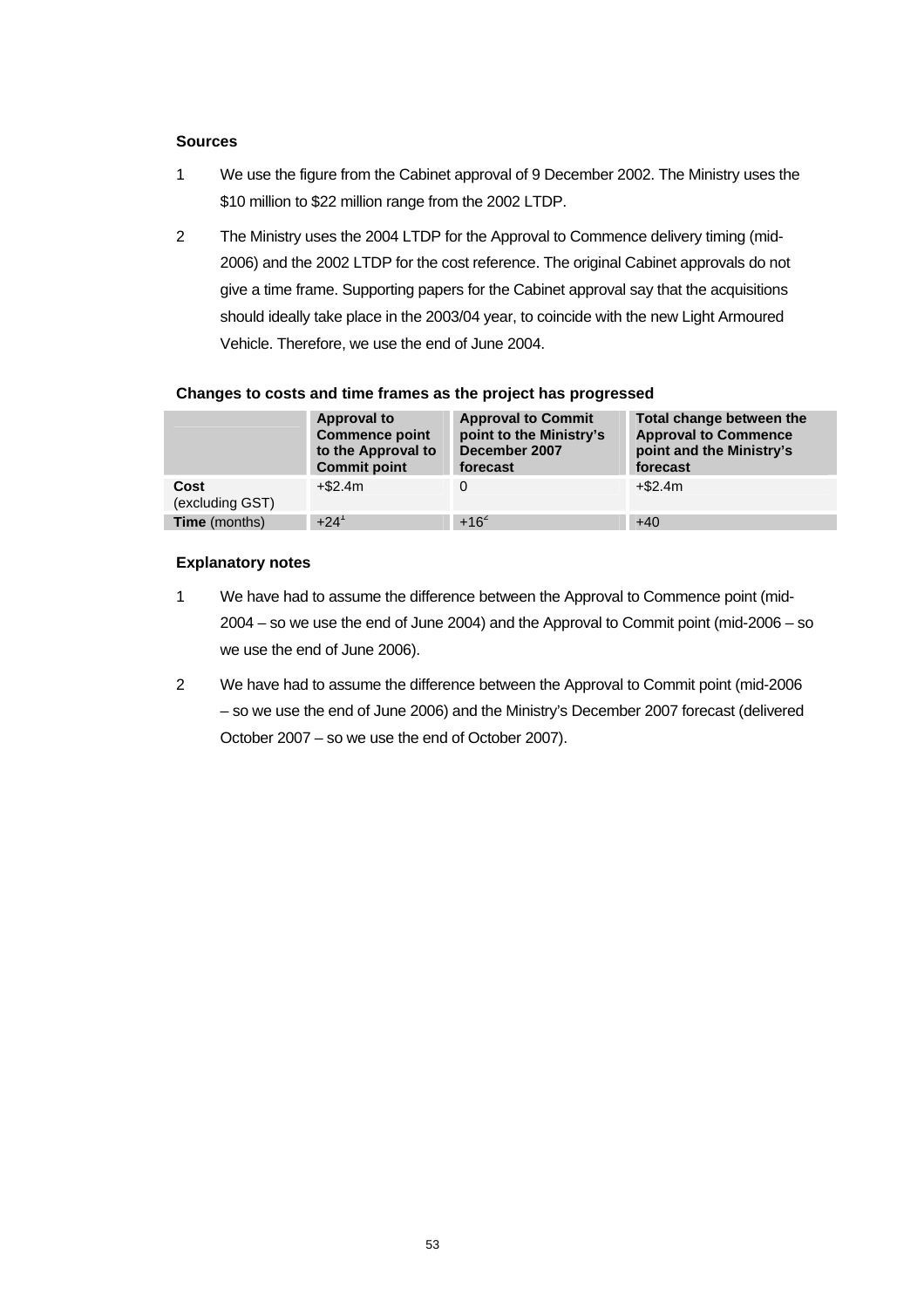# **Improvised Explosive Device Disposal**

### Project purpose and history

 $\overline{a}$ 

The purpose of this project is to enhance the NZDF's existing Improvised Explosive Device Disposal (IEDD) capability and develop a credible chemical, biological, radiological, and conventional IEDD capability. Both capabilities cover detection, identification, field evaluation, rendering safe recovery, and final disposal.

In 1998, Cabinet directed the NZDF to provide the capability to render safe any explosive emergencies throughout New Zealand, including improvised explosive devices, by a specialised unit on a 24-hour basis, 365 days a year.

Cabinet directed that the NZDF should have IEDD teams located in Auckland, Wellington, and Christchurch. The desired response time was one hour for incidents within the central business districts, airports, and seaports of these cities. Cabinet also set a desired dispatch time of one hour for an IEDD team to depart to an incident anywhere else in New Zealand.<sup>11</sup>

In October 2004, Cabinet approved the inclusion of an IEDD that could deal with chemical, biological, or radiological threats in the 2004 LTDP, at a cost of about \$25 million. Cabinet invited a report back from the Minister of Defence with options for an IEDD that could deal with chemical and biological threats, including more accurate costs and the source of funding, before seeking proposals from manufacturers and suppliers.

The subsequent report identified four options.<sup>12</sup> The estimated costs ranged between \$16.6 million and \$20.4 million,<sup>13</sup> depending on the number of units required, their composition, and location.

On 7 March 2005, Cabinet approved the fourth option at an estimated cost of \$19.7 million. Cabinet also requested a report by 30 June 2005 on the need for, and the practicality and indicative cost of establishing, a radiological capability, as well as the operating and capital implications of establishing the IEDD capability

That report requested approval for capital expenditure of \$21.6 million, and operating funding up to \$8.9 million each year. It noted that, since the last Cabinet approval, the figures for the total cost of establishing a national IEDD that could deal with chemical, biological, radiological, and conventional explosive threats had been confirmed. The report also noted that training would be needed as well as the purchase of the equipment. There was likely to

<sup>&</sup>lt;sup>11</sup> See draft Cabinet paper circulated within the NZDF before it was sent to external agencies for comment, dated 10 January 2005.

<sup>&</sup>lt;sup>12</sup> Submission to the Cabinet Policy Committee "National Improvised Explosive Device Disposal Capability", pp 4-5.

 $13$  We note that the costs in that Cabinet submission include GST, while other approvals exclude GST. For consistency, we express the costs without GST.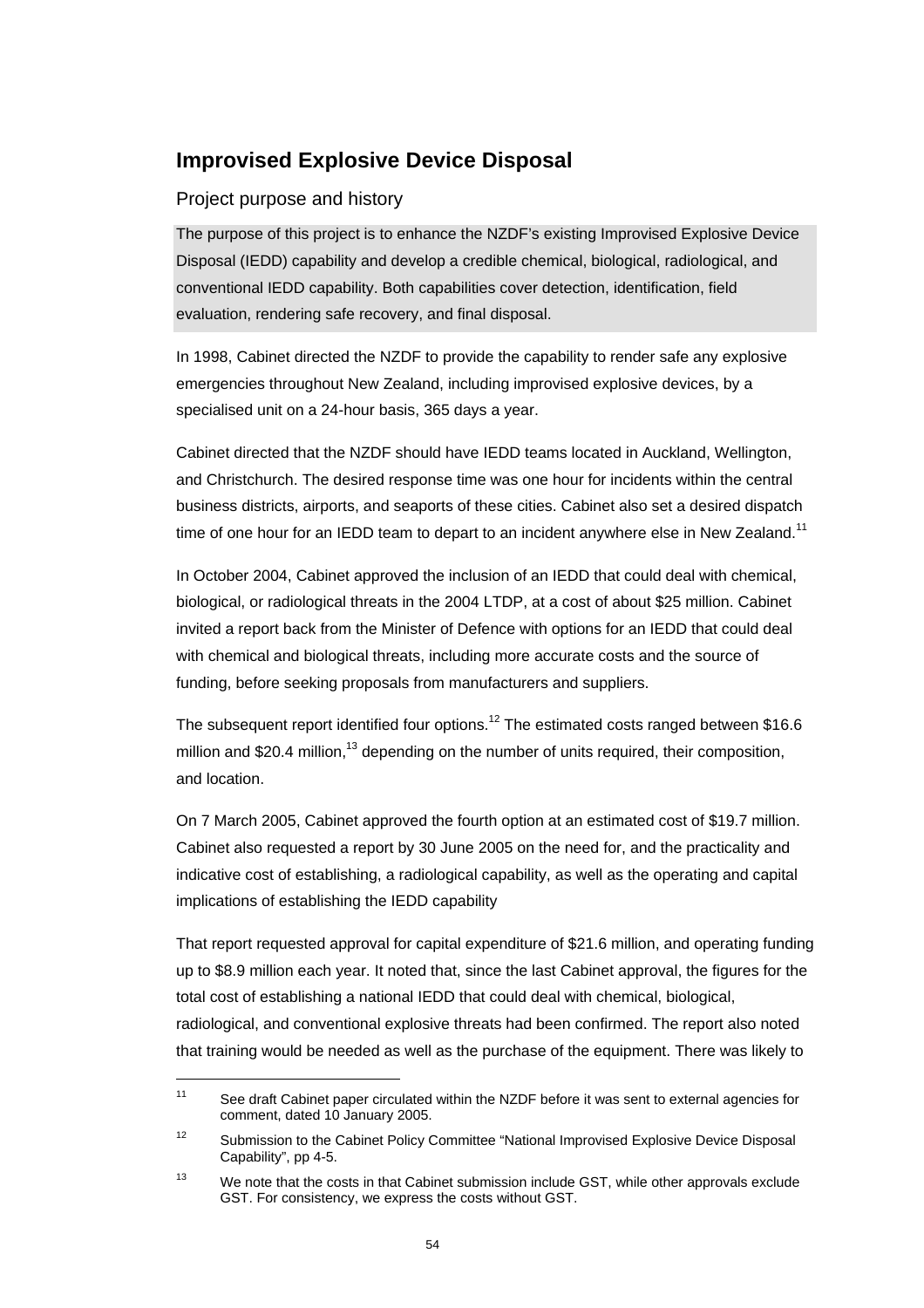be a delay in acquiring and introducing into service some of the equipment, because of international demand. Accordingly, the delivery of the complete capability was estimated to be as late as the 2007/08 financial year. Cabinet agreed to the capital expenditure and operating funding in July 2005.

The Ministry's Evaluation Division completed a report on this acquisition (entitled *Introduction of Enhanced IEDD Capability*, dated 10 September 2007). The report concluded that the required infrastructure would be largely in place by early 2008, but because infrastructure costs were exceeding the budget there was likely to be a need for the NZDF to seek additional funds from Cabinet to complete the project.

At the time of the evaluation report, the target date for introducing the full capability into service was July 2010. The report noted that that timing was at risk because there were not enough suitably trained and qualified personnel.

Cost and time frame changes for the Improvised Explosive Device Disposal project

| Costs and time frames at the Approval to Commence and Approval to Commit points, |
|----------------------------------------------------------------------------------|
| and the NZDF's forecast as at April 2008                                         |

|                         | <b>Approval to</b><br><b>Commence point</b> | <b>Approval to Commit</b><br>point                                                                                  | <b>Current NZDF forecast</b>                                                                                                                        |
|-------------------------|---------------------------------------------|---------------------------------------------------------------------------------------------------------------------|-----------------------------------------------------------------------------------------------------------------------------------------------------|
| Cost<br>(excluding GST) | \$19.7m                                     | \$21.6m                                                                                                             | NZDF advised in April 2008<br>that the budget of \$21.6 million<br>was likely to be exceeded. The<br>projected shortfall then was<br>\$0.75 million |
| <b>Time frame</b>       | No indication of<br>timing <sup>1</sup>     | Delivery of the complete<br>capability was estimated<br>to be as late as the<br>2007/08 financial year <sup>2</sup> | July 2008 for the Directed<br>Level of Operational Capability                                                                                       |

### **Sources**

- 1 Cabinet approval of 7 March 2005.
- 2 Cabinet approval of 25 July 2005.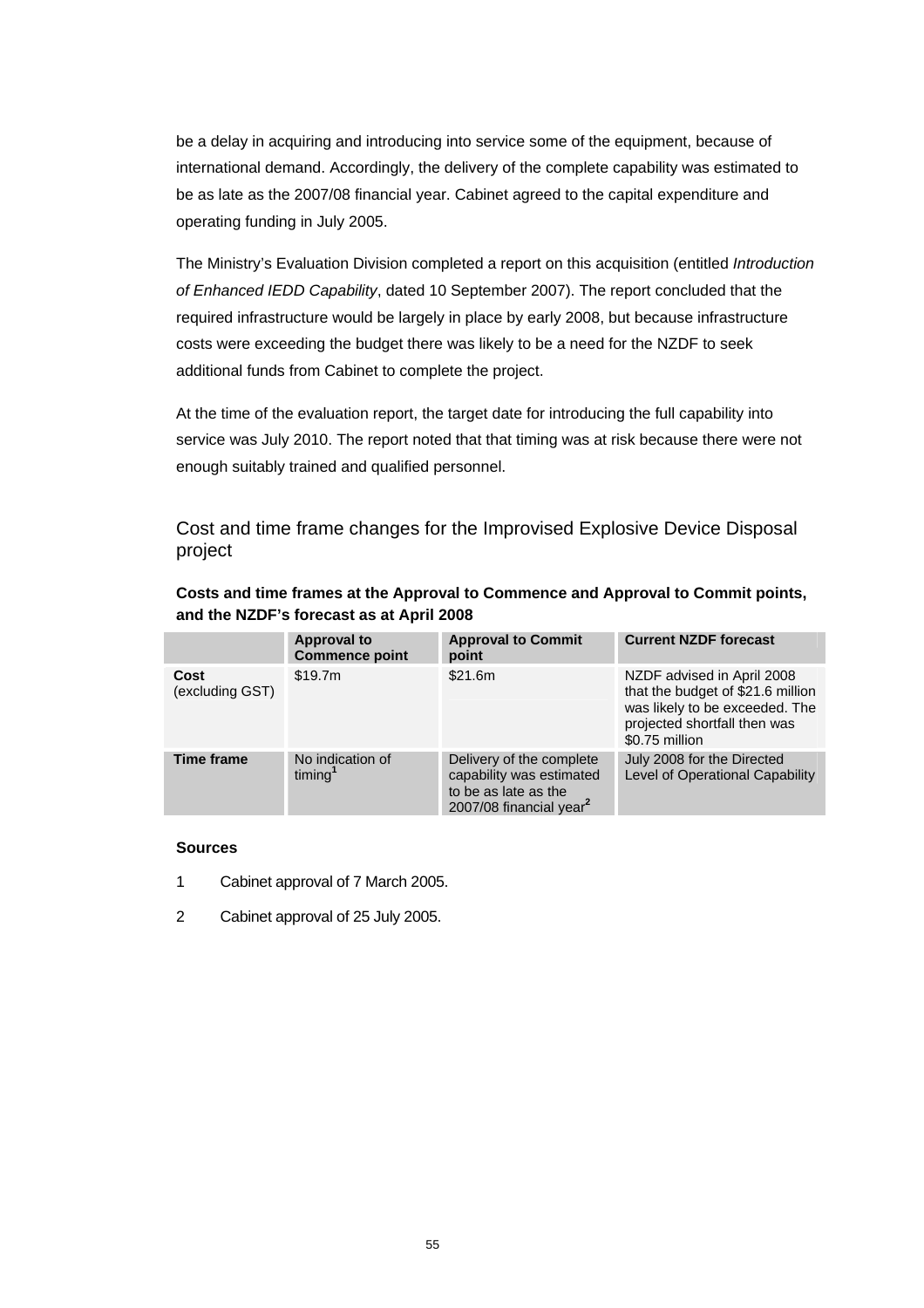|                         | <b>Approval to</b><br>Commence point to<br><b>Approval to Commit</b><br>point                                          | <b>Approval to Commit</b><br>point to current NZDF<br>forecast | Total change between the<br><b>Approval to Commence</b><br>point and the NZDF forecast |
|-------------------------|------------------------------------------------------------------------------------------------------------------------|----------------------------------------------------------------|----------------------------------------------------------------------------------------|
| Cost<br>(excluding GST) | $+$ \$1.9m <sup>1</sup>                                                                                                | $+$ \$0.8m <sup>2</sup>                                        | $+$ \$2.7m                                                                             |
| <b>Time</b> (months)    | Not possible to<br>calculate because<br>there was no<br>indication of timing in<br>the Cabinet Approval<br>to Commence | $\Omega$                                                       | $\Omega$                                                                               |

### **Changes to costs and time frames as the project has progressed**

### **Explanatory notes**

- 1 This is the difference between the figures in the March (\$19.7 million) and July (\$21.6 million) Cabinet approvals.
- 2 We have rounded the current forecast shortfall (\$0.75 million) up to one decimal place.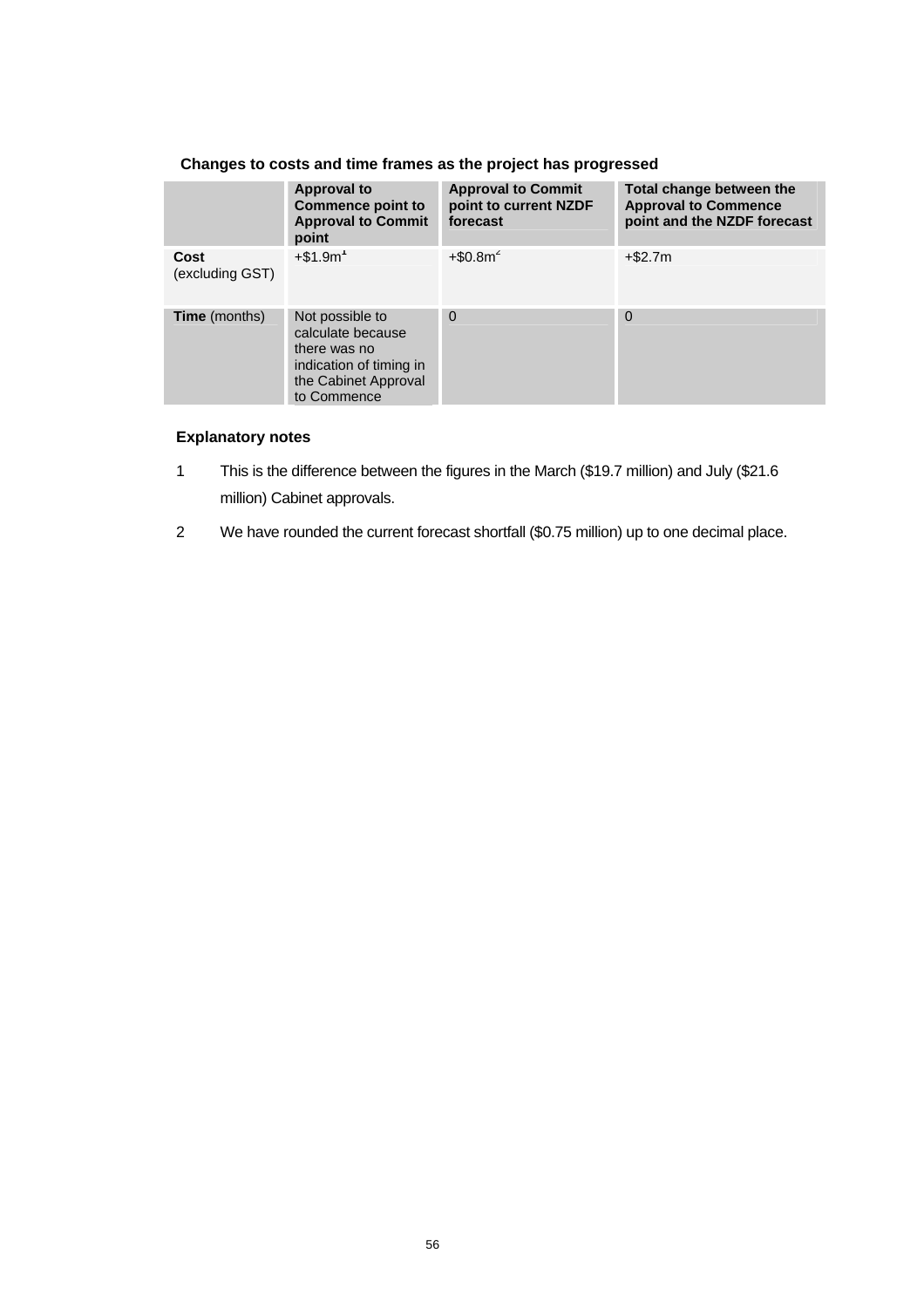# **Very Low Level Air Defence Alerting and Cueing System**

### Project purpose and history

The purpose of this project was to get the Alerting and Cueing System needed to make completely operational the Very Low Level Air Defence (VLLAD) missiles and launchers that were acquired and delivered through a separate acquisition. The Alerting and Cueing System detects, identifies, and warns of approaching aircraft then assists with the aiming of the VLLAD weapons.

The VLLAD project started in 1994, with the aim of having the VLLAD operational by December 1996. The project consisted of launchers and missiles, and a VLLAD Alerting and Cueing System (VACS). Initially, the launchers, missiles, and VACS were to be acquired at the same time, from separate providers. In March 1994, the defence agencies' Joint Policy Committee decided to go to a competitive tender for the launchers and missiles. The VACS became a separate project but remained within the total funding umbrella of VLLAD.

Cabinet Approval to Commence was obtained in June 1994 for the launchers, missiles, and VACS, at an estimated cost of \$16.9 million. The VACS component was estimated to cost \$3.2 million.

Cabinet Approval to Commit was obtained in August 1996 for the VLLAD launchers and missiles and two VACS, at a cost of up to \$20.2 million. The VACS component (including Identification Friend or Foe, or IFF) was to cost \$5.8 million. The vendors estimated this cost because no "off-the-shelf" VACS was available at the time. The launchers and missiles were to be purchased from Matra Defénse (the contract was signed in October 1996), while the preferred approach to VACS was a joint purchase with the Australian Department of Defence. The launchers and missiles were delivered in April 1998.

The preferred approach to purchasing the VACS was dropped because of cost and time delays. The Ministry considered that the VACS part of the VLLAD project was cancelled, but we could not verify that through the Ministry's documentation. Acquiring the VACS became a lower priority, and the NZDF considered – but rejected – the idea of disbanding the VLLAD capability altogether.

In March 2002, the Minister of Defence issued a media statement saying that he had given approval for the defence agencies to develop detailed costings and options so that the VACS project could be included in the Defence Capital Plan. The VACS project was included in the 2002 LTDP and was to be completed for \$8 million.

In December 2003, Cabinet approved the purchase of the VACS (essentially the second Approval to Commit) at a cost of up to \$13.7 million, with entry into service in December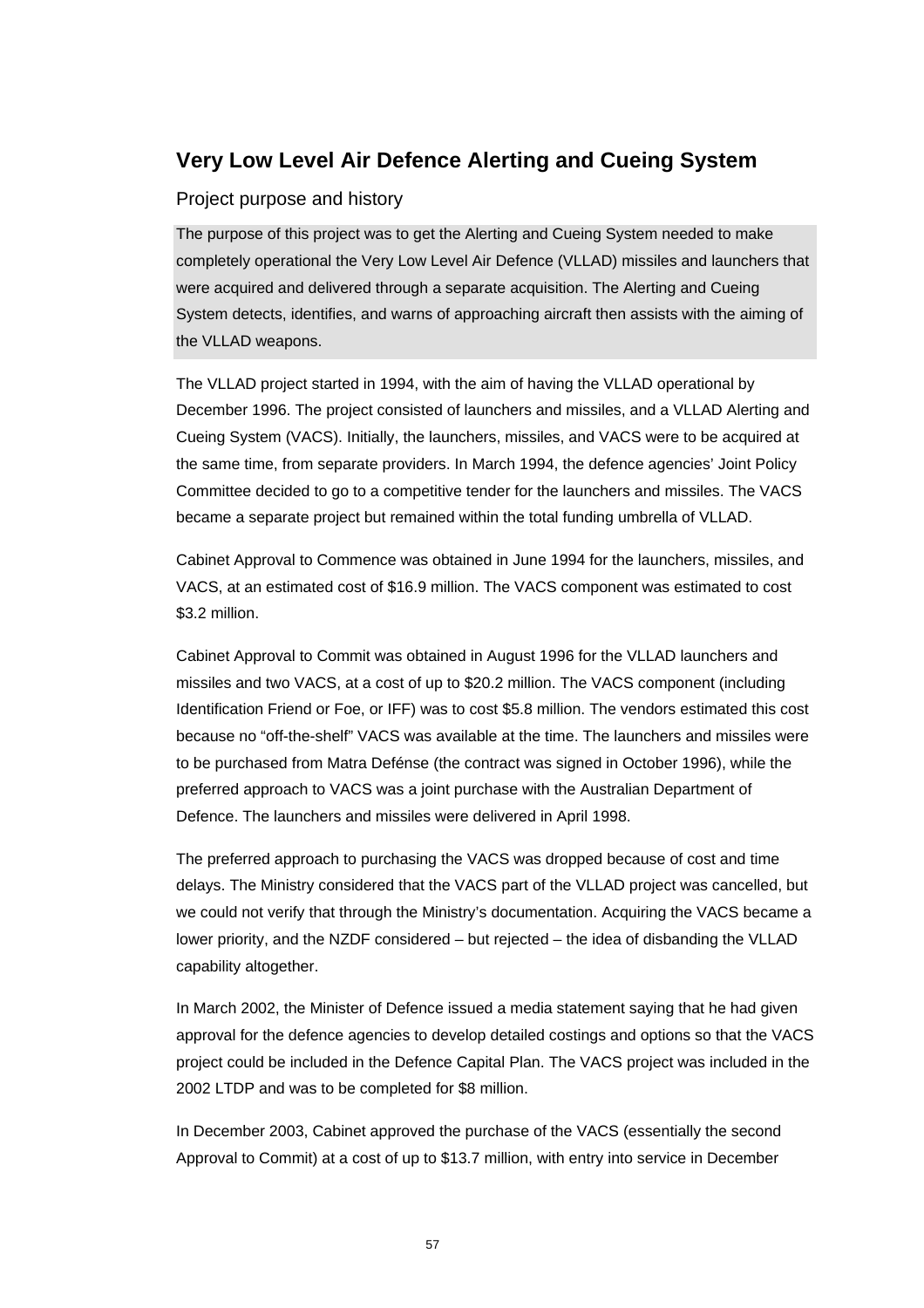2005. A Letter of Intent was sent to Indra Sistemas S.A. of Spain in January 2004 requesting two radars, each trailer-mounted and complete with IFF.

In May 2004, the Secretary of Defence signed a contract with Indra Sistemas S.A. for the acquisition of VACS. The IFF part of the VACS project was contracted to Thales France in October 2004.

Although delivery and training were completed in December 2006, the capability was not operational by the end of 2007. We were advised that to make it so was likely to exceed the project's budget. The Cabinet External Relations and Defence Committee later approved an additional \$0.55 million from within the LTDP to complete the project.

Cost and time frame changes for the Very Low Level Air Defence Alerting and Cueing System (VACS) project

### **Costs and time frames at the Approval to Commence and Approval to Commit points, and figures forecast as at December 2007**

|                         | <b>Approval to</b><br><b>Commence point</b> | <b>Approval to Commit</b><br>point | <b>Ministry's December 2007</b><br>forecast to the Committee |
|-------------------------|---------------------------------------------|------------------------------------|--------------------------------------------------------------|
| Cost<br>(excluding GST) | \$8m <sup>1</sup>                           | Up to $$13.7m2$                    | \$13.7m <sup>4</sup>                                         |
| Time frame              | As soon as possible <sup>1</sup>            | End of September 2006 <sup>3</sup> | All equipment was delivered<br>June 2007 <sup>5</sup>        |

### **Sources**

- 1 We use the information on costs and time frames from the 2002 LTDP as the first reference after the project was revived. The Ministry uses the \$12 million figure from the 2003 LTDP, and the mid-2006 delivery timing from the 2004 LTDP.
- 2 This figure is from the Cabinet approval of 8 December 2003.
- 3 Although the Cabinet Approval to Commit notes that the system would enter into service in December 2005, we use the timing from the contract with the supplier. The contract refers to delivery 28 months after the contract signing date (meaning completion by the end of September 2006). The contract's timing is consistent with the timing (the end of 2006) reported by the Ministry to the Committee in December 2007.
- 4 In April 2008, the Cabinet External Relations and Defence Committee approved an extra \$0.55 million to allow for the project's completion.
- 5 Although the equipment has been delivered, in late 2007 it was not fully operational. Additional funding was sought and obtained from Cabinet in April 2008 to make it so.